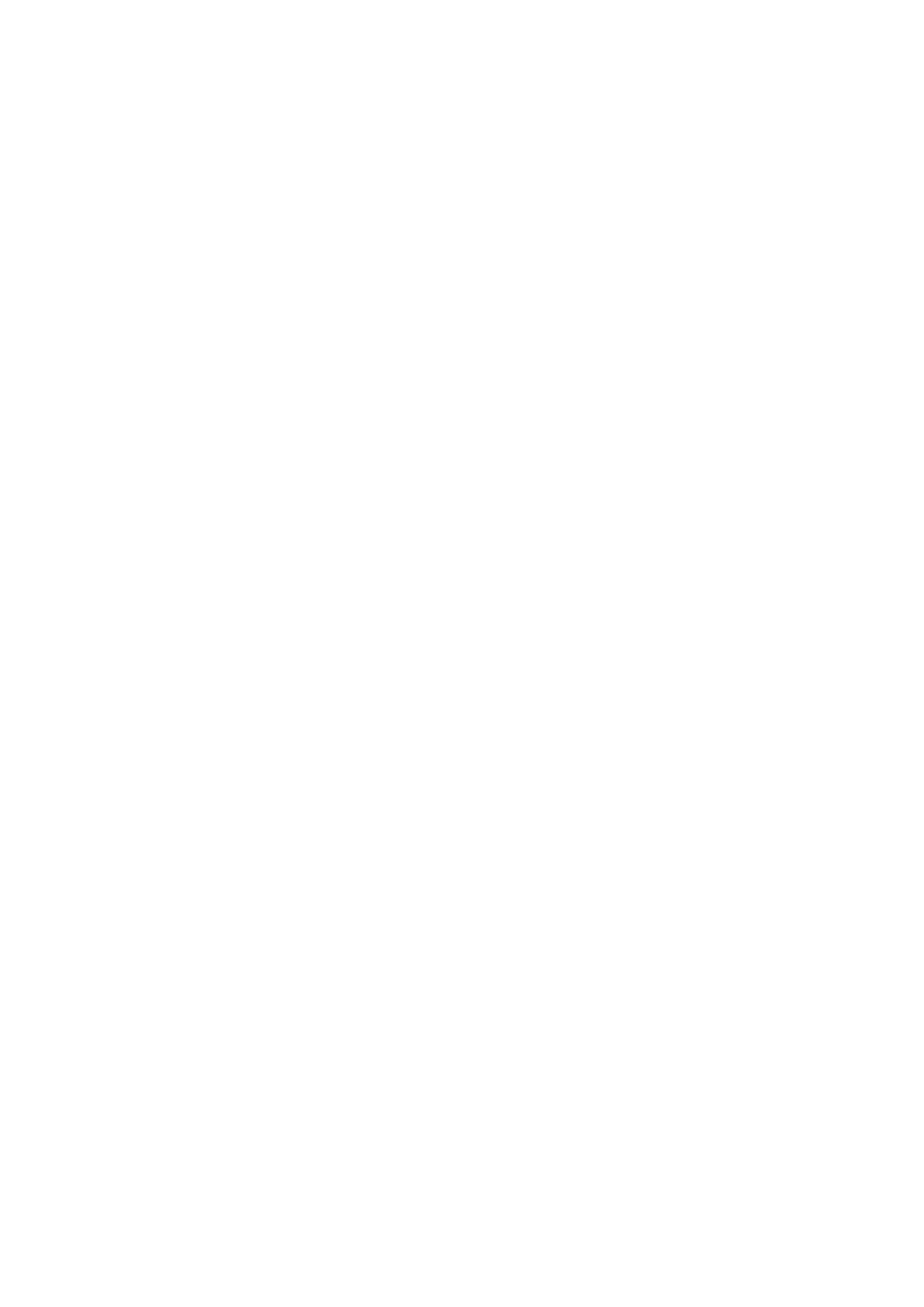# <span id="page-2-0"></span>**Contents**

| Executive summary             | $\mathbf{1}$    |
|-------------------------------|-----------------|
| 1. Introduction               | $\mathbf{3}$    |
| 2. Policy context             | $5\phantom{.0}$ |
| 3. Hypotheses and methodology | 9               |
| 4. Country analysis           | 13              |
| 5. Case studies               | 29              |
| References                    | 41              |
| Annexes                       | 45              |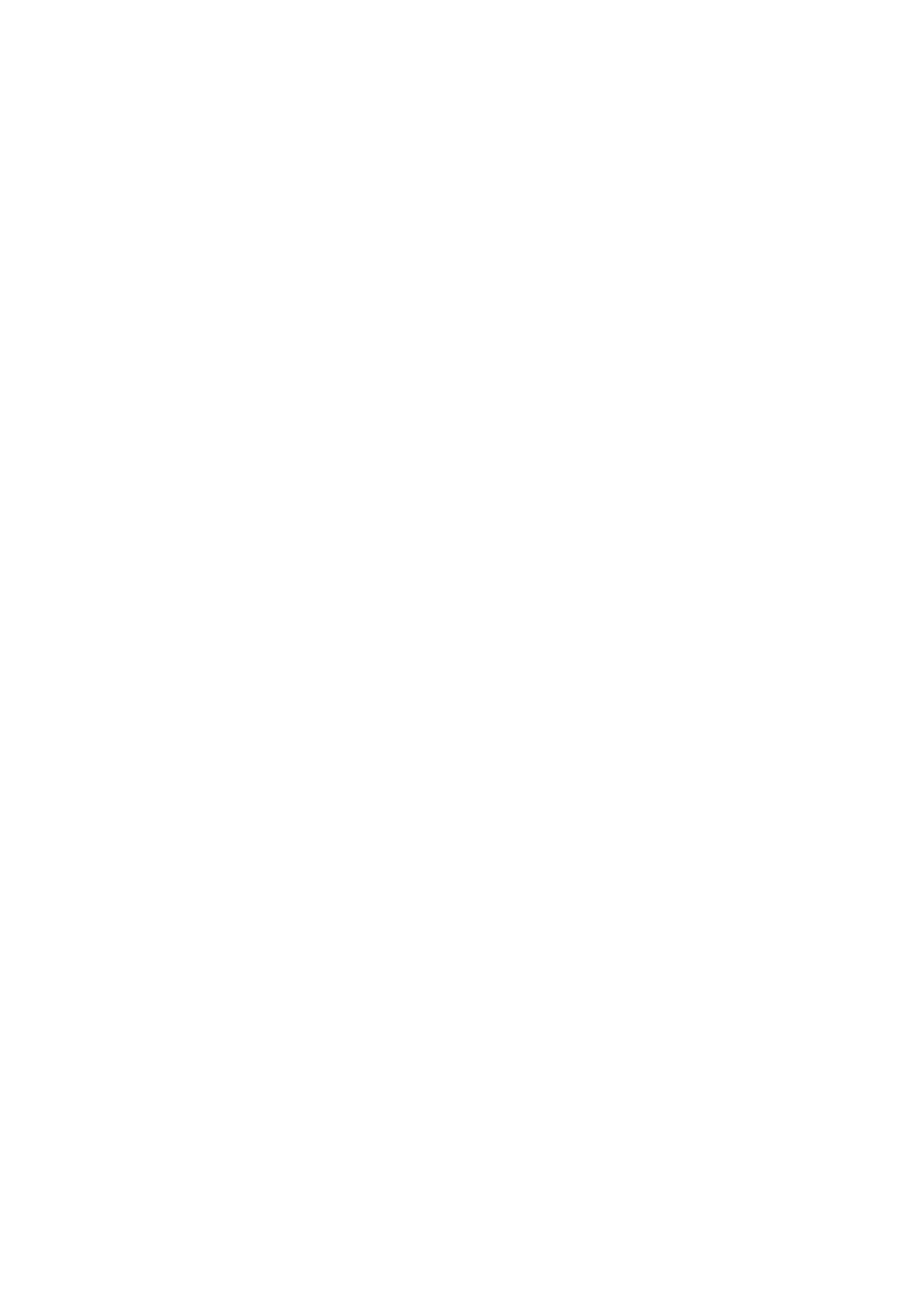# Executive summary

# <span id="page-4-0"></span>**Introduction**

This report presents the findings of a research project exploring the involvement of new partners – in particular, the social partners, civil society and people in vulnerable situations – in social innovation. For the purposes of the research, 'social innovation' is defined as new ideas (products, services and models) that simultaneously resolve societal challenges, meet social needs and create new social relationships among the groups concerned. Social innovation can involve such aspects as new participation in decision-making, services affecting the social situation of specific target groups (provided commercially or not) and changes in social care systems. It is part of cultural development and societal change.

The research was carried out at EU level – focusing especially on the role of the European Social Fund (ESF) in social innovation – and in six Member States: Austria, Bulgaria, Ireland, Italy, Portugal and Sweden. It examined the innovation and social partnership culture in each country, and analysed to what extent national-level policies have been triggered by EU policy. The research also includes three case studies carried out in Ireland, Slovenia and Sweden, presenting initiatives that the social partners, or those in vulnerable situations, have been involved in designing and implementing.

The objective of this study is to inform, with an evidence-based approach, the policy debate on social innovation, and contribute to a better understanding of effective and sustainable processes. The study also aims to explore how social innovation can be most effectively supported in different phases: from initiation, through consistent delivery of good quality services, to identification of good practice.

# **Policy context**

The social and economic challenges of the 21st century require a new approach to the analysis and implementation of innovation in general, and of social innovation specifically. Social innovation is increasingly being seen as a way of compensating for the ineffectiveness of both the state and the economy in addressing not only deprivation, but greater challenges such as ageing societies and climate change. However, not every new way of tackling social challenges is social innovation: just as technical inventions are considered as innovations only when they become marketable, social innovation has to provide sustainable benefit for its users.

At present, social innovation is at the heart of the EU policy agenda. The European Union 2020 Growth Strategy makes explicit references to social innovation. Two of its most important initiatives are the 'European platform against poverty and social exclusion' and the 'Innovation Union'.

Social innovation is increasingly seen as a tool to help achieve the key objectives set out by the European Commission in its Communication on the Social Investment Package, 'Towards social investment for growth and cohesion'.

# **Key findings of national-level programmes**

The engagement of social partners and non-governmental organisations (NGOs) in the design and application of social innovation varies in the six countries studied, as does the understanding of its concept. The main areas of interest of the analysis were programmes and initiatives in the policy triangle of 'employment – education – social policy'.

However, the majority of socially innovative programmes and initiatives are paid for by the ESF. This may be because these programmes fit into a common structure and are continuously monitored. Socially innovative projects do exist outside the scope of the ESF, but they are not usually branded as 'social innovation'.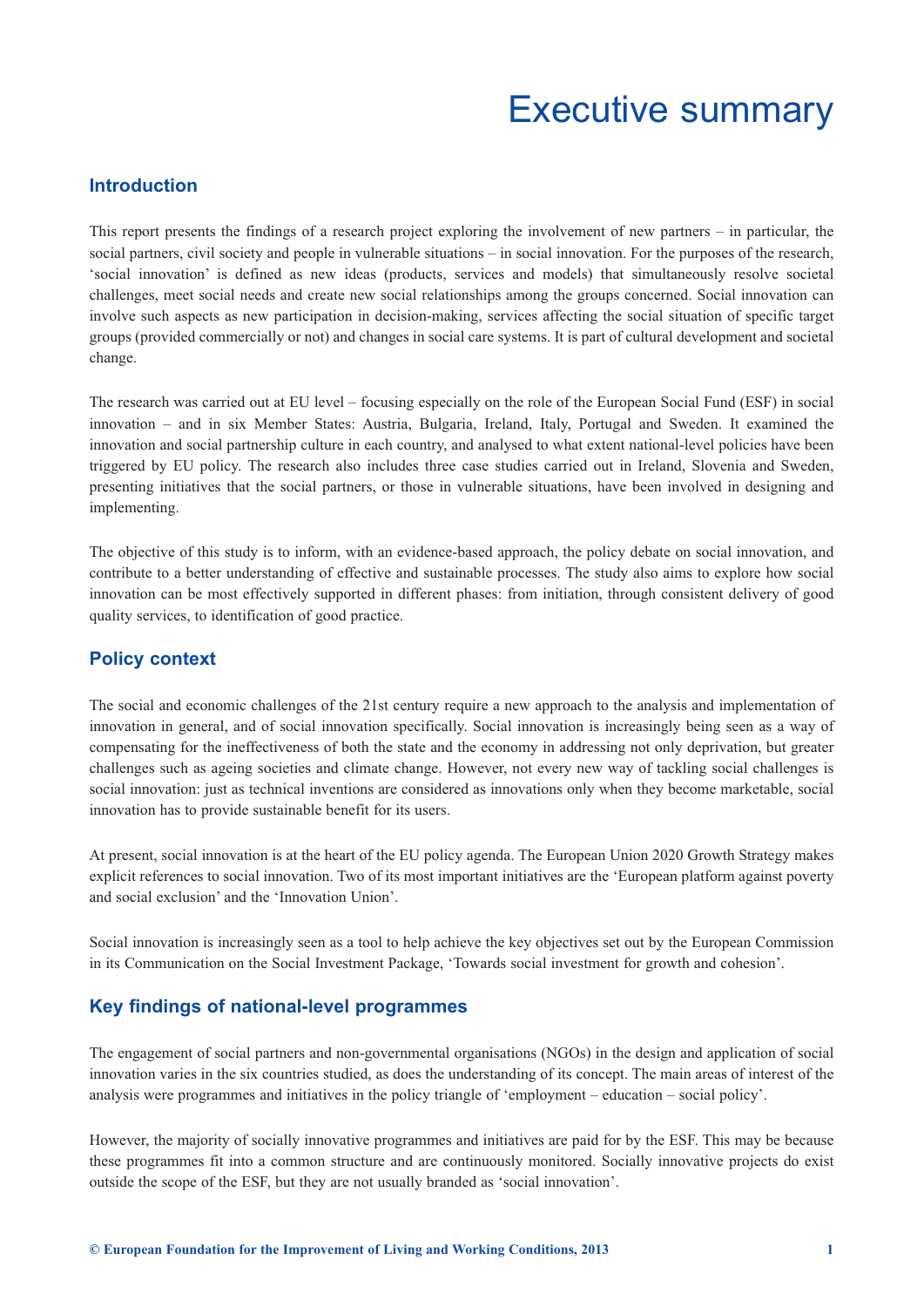The social partners are – with a few exceptions – not familiar with the concept of social innovation. However, on an individual basis, some are engaged in setting up and promoting social innovations that improve conditions for marginalised groups, for example people outside the labour market.

NGOs often carry out social innovations, although their engagement in the design of programmes is mainly informal, with the civil society or voluntary sector having no formal involvement in the ESF at EU level.

Those working in the voluntary sector generally associate the idea of social innovation with the ESF, particularly in relation to working with vulnerable groups. Those who represent employers' organisations mainly connect it with the concept of 'social entrepreneurship'.

# **Case study findings and policy pointers**

**Relevance of definition** – None of the case studies was preoccupied with, or even aware of, the definition of social innovation. Social innovation as such was not the driver or the starting point for establishing the initiative. This is in line with the findings of the analysis carried out in the six countries, which implied that initiatives with a direct reference to social innovation can be found mostly within the framework of the ESF. Given the broad definition of the term, many different projects can be considered as social innovation.

**Responses to the challenge/issues** – The common thread for the individual projects is that they are responding to local challenges rather than fitting into a larger scheme. This would imply that an environment could be created that facilitates more of such bottom-up initiatives, addressing issues that have not yet reached top-level decision-makers.

**Reliance on individuals** – The commitment and enthusiasm of the people involved in establishing and running the programmes were found to be crucial. However, this reliance on particular individuals can weaken the sustainability of the project, should the management change. Strong links with other stakeholders and structures could give these individuals the support they need, helping to establish a stronger foundation and a longer life for these projects.

**Sustainability** – Being a part of a larger, more structured framework can help individual projects to be sustainable in the long term; however, a balance should be maintained to allow for the flexibility associated with small-scale activities.

**Engagement of stakeholders** – Due to the involvement of the different groups, there should be a better understanding of beneficiaries' needs. This cooperation will also help the expectations of both sides to become more realistic.

**Better evaluation** – While projects are increasingly required to include a set of targets, there seems to be a lack of focus on evaluating this properly in large-scale programmes. More needs to be done to ensure the systematic evaluation of these initiatives.

**Improving funding** – Many of the programmes operate on an ad hoc or project basis while at the same time trying to ensure a long-term impact. Provision of funding should follow a more predictable and sustainable route. In addition, new ways of securing additional private financing should be explored.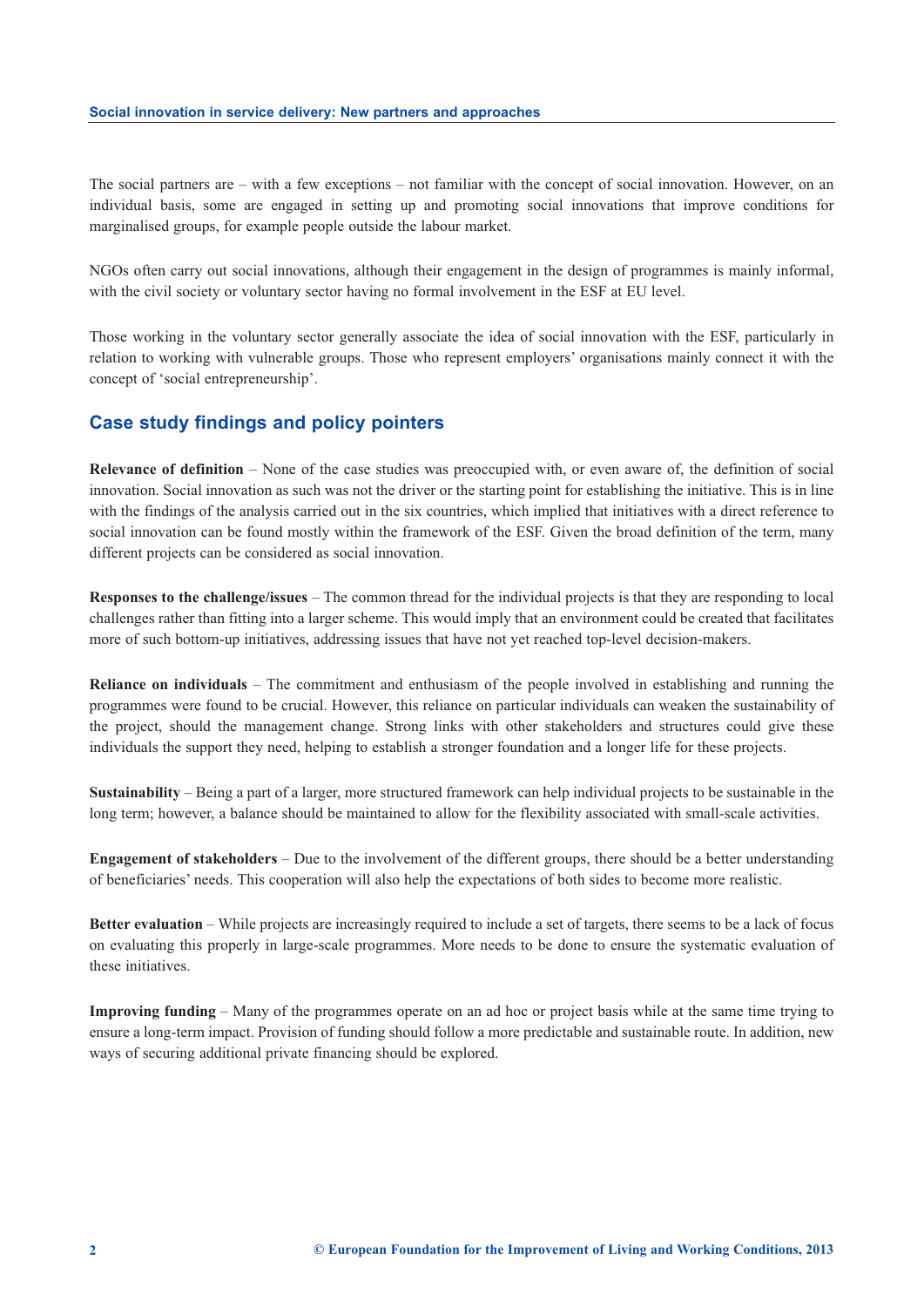# Introduction

<span id="page-6-0"></span>This report presents the findings of a study on a specific aspect of social innovation in the European Union: exploring whether and how new partners – particularly the social partners and people in vulnerable situations who are the beneficiaries of innovative services – are engaged in the process of social innovation across Europe. The project looked at how the involvement of these new partners is reflected in EU policy documents and in some initiatives at Member State level.

The research, commissioned by Eurofound and completed partly by the Centre for Social Innovation (ZSI) in Vienna and partly by Eurofound, was carried out both at EU level, focusing especially on the role of the European Social Fund (ESF) in social innovation, and at Member State level in six pre-selected countries – Austria, Bulgaria, Italy, Ireland, Poland and Sweden. Research examined the innovation and social partnership culture in each country, and analysed to what extent national-level policies have been triggered by EU policy. The research encompasses three case studies conducted in Ireland, Slovenia and Sweden, presenting initiatives in which social partners or those in vulnerable situations have been involved in the social innovation process, in both the design and the implementation phase.

The objective of this exploratory study is to inform the policy debate on social innovation and contribute to a better understanding of effective and sustainable processes with an evidence-based approach. The study also aimed to examine how social innovation can be most effectively supported in its different phases, from initiation and consistent delivery of quality services, to identification of good practices in social innovation.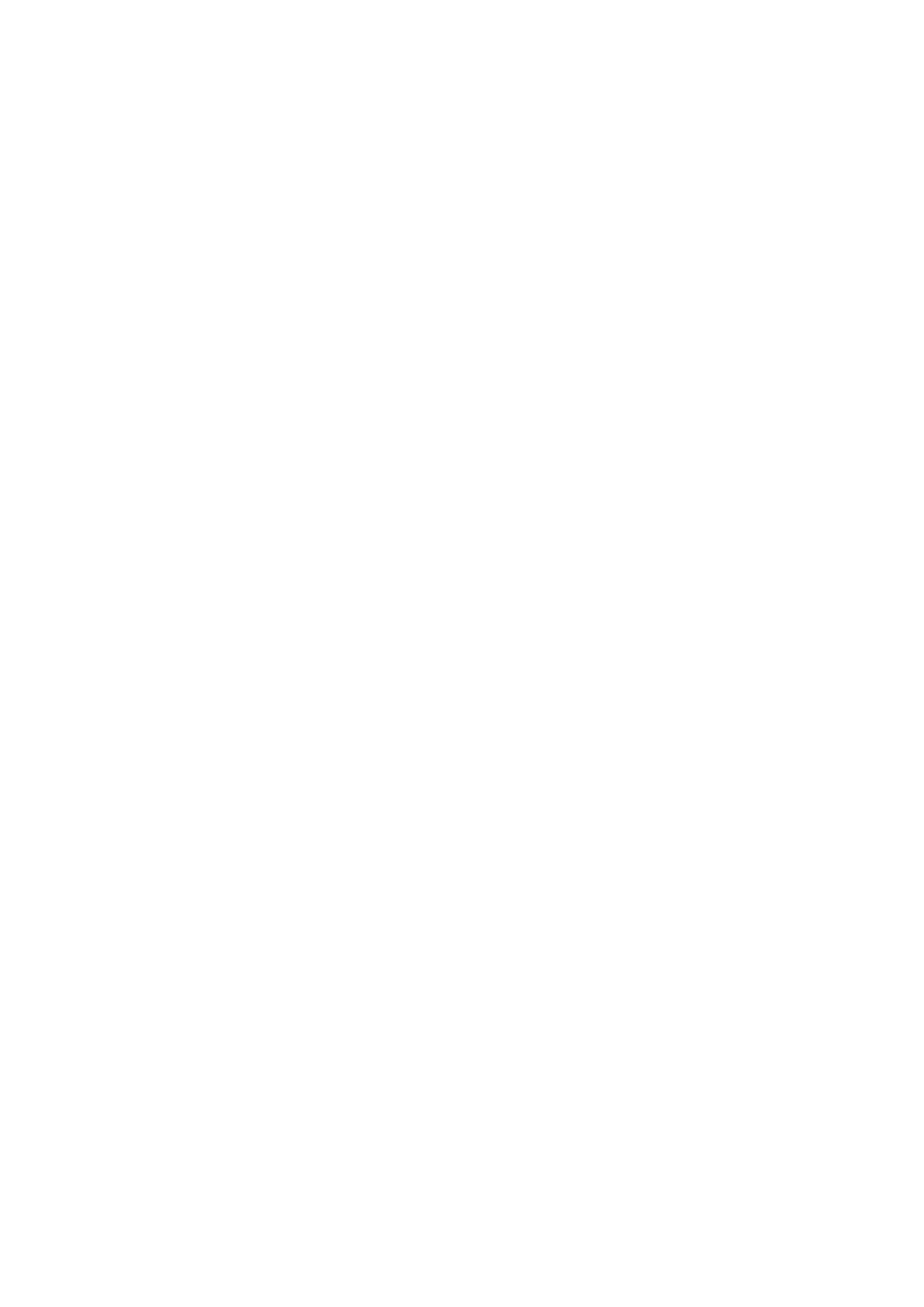# Policy context *2*

<span id="page-8-0"></span>At present, social innovation is at the heart of the EU policy agenda. The European Union 2020 Growth Strategy makes explicit references to social innovation in its several priorities and key flagship initiatives. The two most important of these initiatives are the 'European platform against poverty and social exclusion' and the 'Innovation Union'.

The 'European platform against poverty and social exclusion: A European framework for social and territorial cohesion' (COM(2010) 758 final), is an initiative that sets a framework for social and territorial cohesion and has become even more relevant since the onset of the economic crisis and its consequences for the most vulnerable members of society. The European Commission decided to focus on a number of actions and initiatives within this framework, one of which is the promotion of evidence-based social innovation. Even though the EU has been promoting social innovation and providing funds via the European Social Fund (ESF) for some time, it acknowledges that at the national level programmes often lack analysis and evaluation of what actually works best and how to upscale often small projects. One of the methods promoted by the European Commission as an appropriate tool to provide more evidence-based policies is the use of social experimentation, in other words small-scale projects that test policy innovation before they are adopted more widely. The European platform against poverty and social exclusion emphasises the need for a stronger partnership within the social economy. The European Commission is also calling for stronger involvement by the social partners, in addition to the traditional stakeholders – the policymakers at the national, regional and local level. However, involvement by the social partners has so far been limited to aspects relating to inclusion in the labour market. Finally, the Social Investment Package signals upcoming changes to the ESF, which is one of the most prominent tools the Commission has to promote a more innovative and participatory approach in the area of social innovation.

Another flagship initiative of the Europe 2020 strategy which refers strongly to social innovation is the 'Innovation Union', which aims to 'improve framework conditions and access to finance for research and innovation so as to ensure that innovative ideas can be turned into products and services that create growth and jobs'. The Innovation Union recognises and emphasises the role of social innovation while acknowledging that, unlike work innovation for example, it is a relatively new field that needs to be further investigated and strengthened.

To a large extent the Innovation Union has a similar definition of social innovation to that used by the Bureau of European Policy Advisers (BEPA): social innovation is about 'tapping into the ingenuity of charities, associations and social entrepreneurs to find new ways of meeting social needs which are not adequately met by the market or the public sector'. The Innovation Union emphasises the role and the importance of partnerships, saying that 'major companies and SMEs in all sectors, including the public sector, the social economy and citizens themselves should be acting in partnership'. The process of social innovation in itself should empower people and establish new relationships and methods of cooperation. The Innovation Union pays considerable attention to the need for scaling up, dissemination and transferability of good practices and the need for better methods for evaluating what works (or does not work) and why.

The Innovation Union emphasises the implications of the so-called 'world of work', where employers and employees must 'seek out new and better ways of doing things'. Importantly, the new cooperation paradigm must go beyond the traditional 'knowledge sectors'. The example of the care sector is provided, where a 'skilled, motivated and adaptable workforce is needed to provide high standards of care to the increasing numbers of older Europeans'.

Interestingly, the Innovation Union pays attention to innovation within the public sector, which is especially relevant at a time when some Member States are experiencing severe austerity measures and calls for reform to the public sector. It stresses the need for the EU to better understand innovation in the public sector, and the success factors behind good initiatives, as well as calling for more focus on increasing the management skills of public sector employees.

Social innovation is also seen as one of the tools that can assist in achieving key objectives set out in the European Commission Communication on the Social Investment Package: 'Towards social investment for growth and cohesion' (COM(2013) 83 final). These objectives include simplified and better targeted social policies, ensuring that social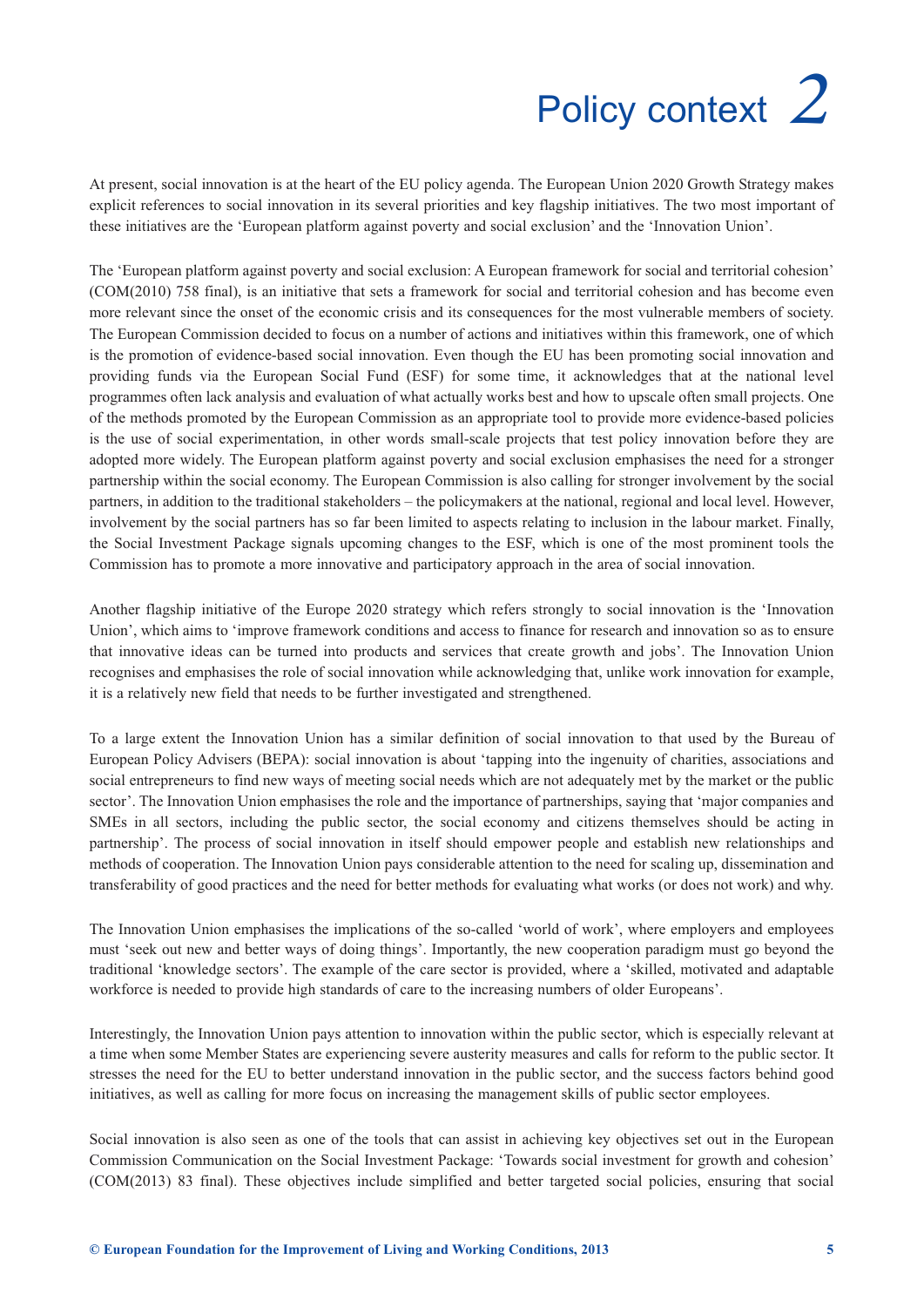protection systems respond to people's needs, and upgrading active inclusion strategies in the Member States. The concept of social innovation is seen as a tool not only to help modernise social policies, but also to emphasise and promote those that are most effective and efficient. The communication points to the need for an adequate framework in which social innovation can take place and the need for proper evaluation of social innovation activities. The ESF and its 2014–2020 financial framework will continue to be the EU's main financial instrument supporting the implementation of employment and social policy reforms undertaken by the Member States that are in line with Europe 2020 and the Social Investment Package. The new framework of the ESF will be adapted to reflect a greater emphasis on results orientation, ex-ante conditionality and the simplification of administrative processes. Social innovation is set to play a greater role within the ESF, together with the social economy, as an effective way to help to deliver the objectives of the Social Investment Package (European Commission, 2013). An interesting development is the growing support for policies that are more targeted, conditional and properly evaluated.

The current framework of the ESF has already spent considerable funds on projects that were labelled socially innovative. In general, funding allocated to social innovation in various Member States varies between 1% and 5% of the total ESF budget. However, the draft ESF Regulation for the period 2014–2020 contains new provisions to further strengthen the support for social innovation. The new framework will call for more work in the area of scaling up.

In academic circles a recent and policy-relevant development is the Vienna Declaration (2011), which describes the most relevant topics in social innovation research. This document is the result of discussions by over 300 participants (scholars and researchers) working in social science and humanities in Europe and beyond. The conclusions acknowledge that the challenges the world economies are facing will be impossible to deal with without major changes in social practices in all domains, including business, civil society and the state. As in the previous documents, the declaration admits that, until recently, social innovation has been largely overlooked as an 'independent phenomenon in socio-economic research on innovation … and that it rarely appears as a specific and defined term with clearly delineated scope'.

Against this briefly described policy background, this report will make a direct contribution to a better understanding of how recipients and end users of programmes and initiatives, particularly those in situations of need and the social partners, are and were involved in the design and application of social innovation.

# **Defining social innovation**

For the purposes of this report, social innovation is defined in a broad context:

*Social innovations are new concepts and measures to resolve societal challenges, adopted and utilised by social groups concerned. Social innovations are innovations that are social in both their ends and their means. [They are] new ideas (products, services and models) that simultaneously meet social needs (more effectively than alternatives) and create new social relationships or collaborations. They are innovations that are not only good for society but also enhance society's capacity to act.* 

This definition is strongly linked to the one used by the European Commission (BEPA, 2011).

Just as new products and processes become innovations only with success in markets, social innovations must generate lasting value for target groups. As part of social change, social innovations include services, rules, procedures and social practices that are more effective than comparable concepts. For an idea to become a social innovation, it needs to meet social demand, be effective in resolving an issue, and gain acceptance from those concerned. Beyond the resolution of particular needs, social innovations have an influence on the adaptation and development of various modes of governance. Individual behaviour may be subject to social innovation, as may corporate development, education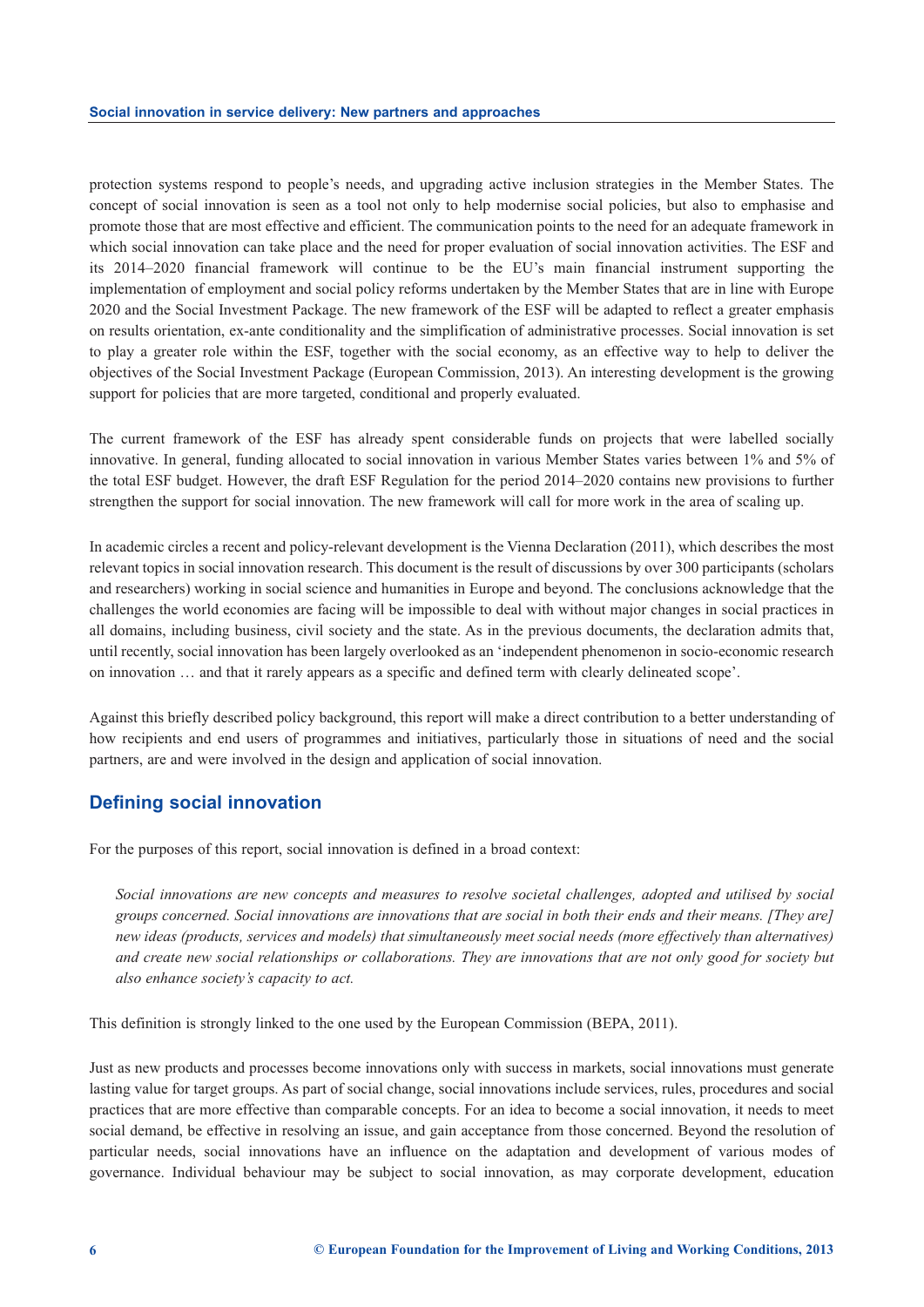systems, teaching methods and learning, or social and other government services (for example, social security, pension and tax systems, health provision, and measures concerning the environment).

The social and economic challenges of the 21st century require a new approach to the analysis and implementation of innovation in general, and of social innovation specifically. This is because social innovation is increasingly being seen as a way of compensating for the shortcomings of both the state and the economy in addressing deprivation and major societal challenges such as ageing societies and climate change. Not every new way of attempting to tackle social challenges can be considered social innovation: just as technical inventions are considered as innovations only when they become marketable, social innovation has to provide sustainable benefit for its users. Whether it is new participation in decision-making, services affecting the social situation of specific target groups, provided commercially or not, or changes in social care systems, the application and spreading of a new social idea becomes a social innovation only if it actually contributes to the solution of a real problem or to the satisfaction of a (long-lasting or new) social need in society. In this sense, social innovation is part of cultural development and societal change.

There is a risk that the 'social' aspect of social innovation may be assumed to be synonymous with 'good', without asking 'good for whom?'. It is essential that criteria are applied to identify a social outcome, comparable to the commercial outcome of successful market penetration by new products. And, most importantly, it must be fully appreciated that people are different and often have contradictory intentions and interest. What appears 'social' (beneficial) in one group, time, social stratum or region, may prove irrelevant or even unhelpful to others. Social innovations – just like any innovation – are not invariably 'socially good' to any of the social groupings or numbers of people affected; nor will they gain equal acceptance among the public. As with technological innovations, social innovations also generate winners and losers, and thus have supporters and opponents, which might lead to conflicts. These considerations are taken into account in this report.

BEPA (2011) describes social innovation as 'innovations that are social in both their ends and their means'. Recent work, for example at the ZSI, takes into account issues of acceptance and diffusion of new practices by the groups concerned as a constitutive element, in the same way that the market success of technological or economic innovations must be taken into account. Social innovation is therefore understood as 'new concepts and measures to solve social challenges, which are accepted and implemented by the societal groups concerned' (ZSI, 2008). The process dimension of social innovation, relating to new forms of interaction, has to be distinguished from the output dimension. The latter 'refers to the kind of value or output that innovation is expected to deliver: a value that is less concerned with mere profit, and including multiple dimensions of output measurement' (BEPA, 2011). It can be described and analysed according to the '4-i process' of social innovation, which applies to any innovation:

- $\blacksquare$  idea (finding a methodology);
- intervention:
- (successful) implementation (or institutionalisation);
- $\blacksquare$  impact (innovation and results).

Together, these four strands formulate a reference framework to assess and compare the relevance and diffusion of different initiatives. The 4-i process is discussed in detail in Annex 1 to this report.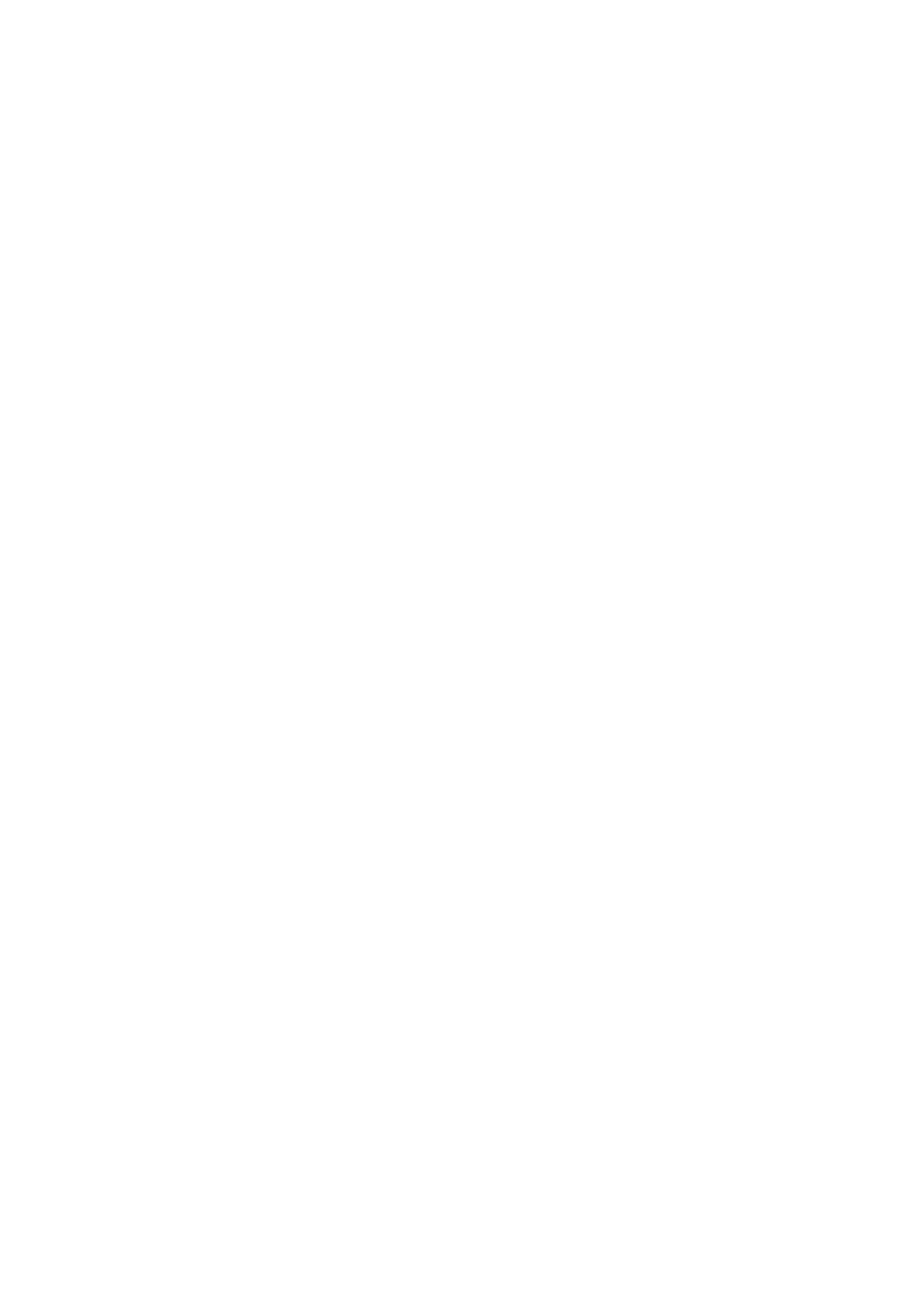# Hypotheses and methodology *3*

<span id="page-12-0"></span>Based on existing literature and the EU policy context, the research on the involvement of social partners and those in vulnerable situations had two initial hypotheses.

- <sup>n</sup> Social partners were expected to be strongly involved in monitoring and advisory boards of EU-funded programmes, as recipients of funds, in particular at the regional and the local level, but rarely involved as beneficiaries/end users.
- n Those in vulnerable situations were expected to be involved mainly as recipients/end users of social innovation, and rarely be involved in the design phase, monitoring and in structures such as advisory boards.

The research was carried out in three steps. First, desk research was completed and information gathered from experts in relation to the key research questions concerning, in particular, the ESF. Furthermore, research examined how the engagement with the new partners has been reflected upon and taken up in debates and developments at EU level.

Second, an analysis was conducted focusing on programmes that fall outside the scope of EU funding, following a flexible definition of social innovation as described above and gathering information on pathways to social innovation. This second step was based on six countries – Austria, Bulgaria, Italy, Ireland, Poland and Sweden. The analysis first looked at the programmes and policies in place for those in vulnerable situations, and then reviewed the engagement of the new partners – the social partners and non-governmental organisations (NGOs) – in relation to pathways to social innovation. Stakeholders in the respective countries, including social partners, NGOs and public authorities, were contacted by mail.

Third, three case studies were carried out to show examples of successful involvement of new partners in three different countries – Ireland, Slovenia and Sweden.

Under the scope of the definition described above, social innovations are found in all EU27 Member States and their subnational governance systems. Still, some countries (such as the UK and the Netherlands) promote social innovations in a more extensive form than others. However, choosing only the 'most promising' countries for mapping social innovation practices in the engagement of social partners would not provide a representative picture of the EU. The creation, development and diffusion of social innovation in a particular setting is heavily influenced by historical and cultural conditions; therefore, this study follows a balanced cultural and historical approach.

This becomes particularly important when looking at the involvement of social partners and those in vulnerable situations. Austria, Sweden and Ireland, for instance, have well-established social partnership systems in which the preconditions for the engagement of social partners in the design and application of social innovations supported by EUfunded actions are more likely to be met. Culture is a driving force for the engagement of actors and stakeholders (for example, civil society has a stronger role to play in the Nordic countries,<sup>1</sup> while active engagement of civil society in the design and delivery of programmes is more limited in central European countries). By ensuring a geographical balance, it is possible to map the involvement of partners across culturally and historically diverse countries.

In addition, there is considerable evidence for significant differences in the extent to which countries and regions are capable of fostering an 'innovation culture', which is to be understood as the values, traits or behaviours shared by the people within a community, region or country and which relate to behaviours and attitudes towards innovation. Path dependencies play a key role in practice, which partly explains the difficulties of transferring successful practices to a

**<sup>1</sup>** An example of this is the Estonian Civil Society Development Concept (see EU Civil Society Contact Group, 2006).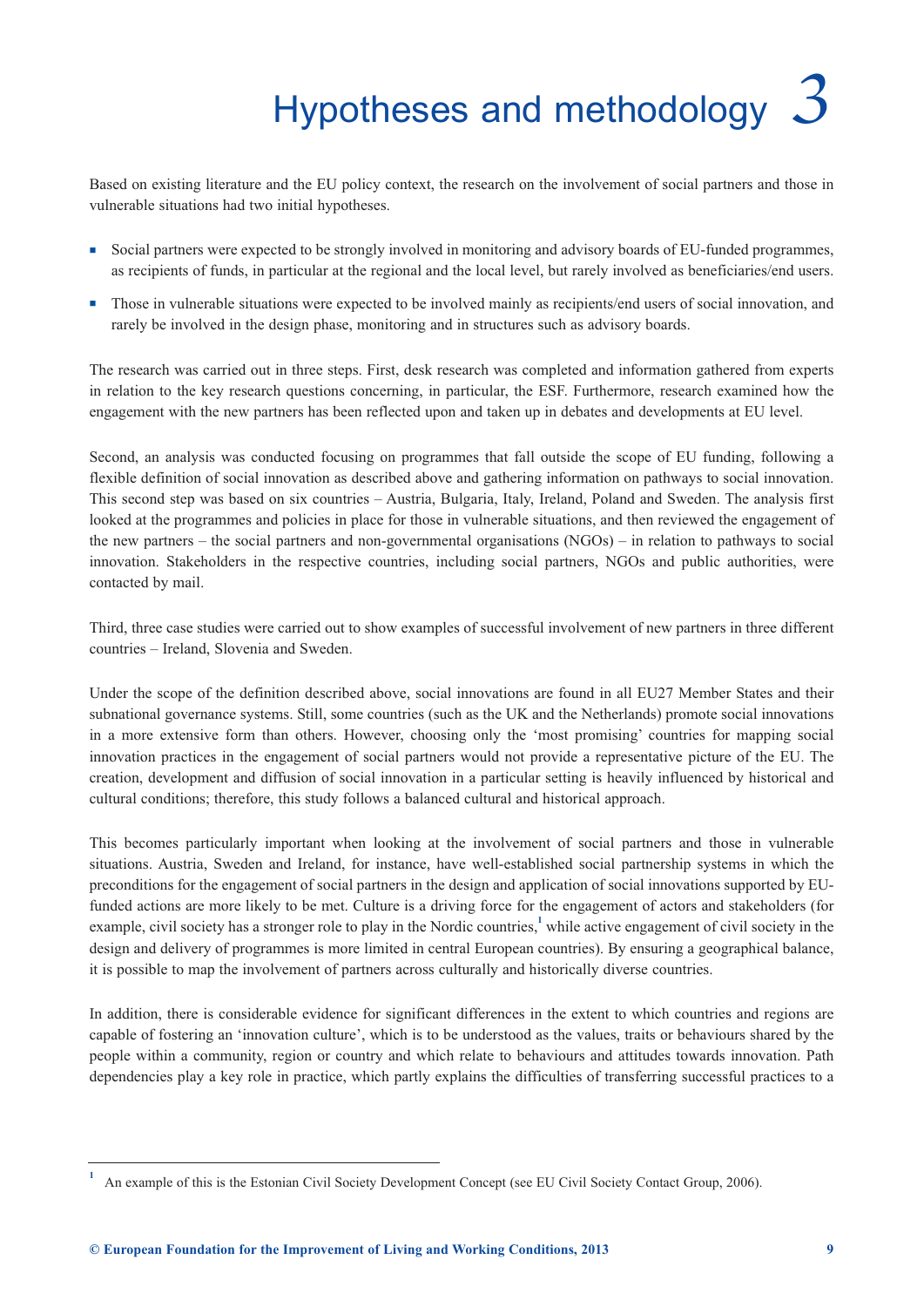different place or region. This study will take account of the Hofstede and Inglehart cross-cultural approaches (Cornford et al, 2006) to understand (national and regional) culture and its association with innovation-related behaviours.

The six countries chosen for the in-depth analyses and some brief characteristics are summarised in Table 1.

| <b>Six core countries</b> | <b>Geographical location</b>  | <b>Population size</b> | Governance system, culture                                                                                                                                                       |
|---------------------------|-------------------------------|------------------------|----------------------------------------------------------------------------------------------------------------------------------------------------------------------------------|
| <b>Austria</b>            | Central Europe                | <b>Small</b>           | Federal system, one of the wealthiest countries in the world                                                                                                                     |
| <b>Bulgaria</b>           | Southeastern Europe           | Small                  | State with a high degree of political, administrative and economic<br>centralisation, Latest accession country, historical crossroad for various<br>civilisations                |
| <b>Italy</b>              | Southern Europe               | Large                  | Strong advocate of European federalism, very high standard of living                                                                                                             |
| <b>Ireland</b>            | Northwest Europe              | <b>Small</b>           | Strong economic liberalism                                                                                                                                                       |
| <b>Poland</b>             | Central and eastern<br>Europe | Large                  | Most populous post-communist EU Member State, possesses cultural wealth,<br>'very high' ranking in terms of human development (according to the<br>Human Development Index, HDI) |
| <b>Sweden</b>             | Northern Europe               | Large                  | Highly competitive country, lowest Gini coefficient of all countries of the<br>world (most equal country in terms of income distribution)                                        |

Table 1: *Overview of the six countries analysed*

These six European countries represent different economies and social models. Three large EU countries (Italy, Poland and Sweden) are included, as European policy in favour of social innovation will reach significant quantitative targets only if larger Member States follow corresponding objectives. Three smaller Member States (Austria, Bulgaria and Ireland) are included, as each of them offers insightful concepts in related issues. This choice of countries offers a geographical balance: a Nordic country (Sweden), a central European country (Austria), a southeastern European country (Bulgaria), a southern European country (Italy), a northwestern European country (Ireland) and an eastern European country (Poland). Bulgaria was selected as a country representing both the accession to the EU in 2004 and a different setting in terms of social innovation and policy issues. The chosen countries and their subnational governance systems show differences in their social and economic setting as well as in their social partnership and civil society dialogue culture, which is important for the key research questions to be answered.

# **Case study framework**

A 'critical friend' learning model was applied, which suggests that true learning requires assessment feedback that can best be given by 'a trusted person who asks provocative questions, provides data to be examined through another lens, and offers critique of a person's work as a friend' (Costa and Kallick, 1993). The importance of developing relationships of trust and mutual respect is central to the work of a critical friend. This work is critical because it propels those involved to improve and bring about necessary changes. Therefore, when asking critical questions during the case study visits, the 4-i model was used. This model suggests that there are four phases of innovation: idea, intervention, (successful) implementation (or institutionalisation) and impact.

The critical questions to be asked when visiting the partners during the on-the-spot visit were grouped according to the 4-i process of social innovation (see Annex 1). The case studies covered a broad range of services catering for various groups: integration of long-term unemployed people, stimulating social entrepreneurship and combating racism. They address three different aspects of the quality of life.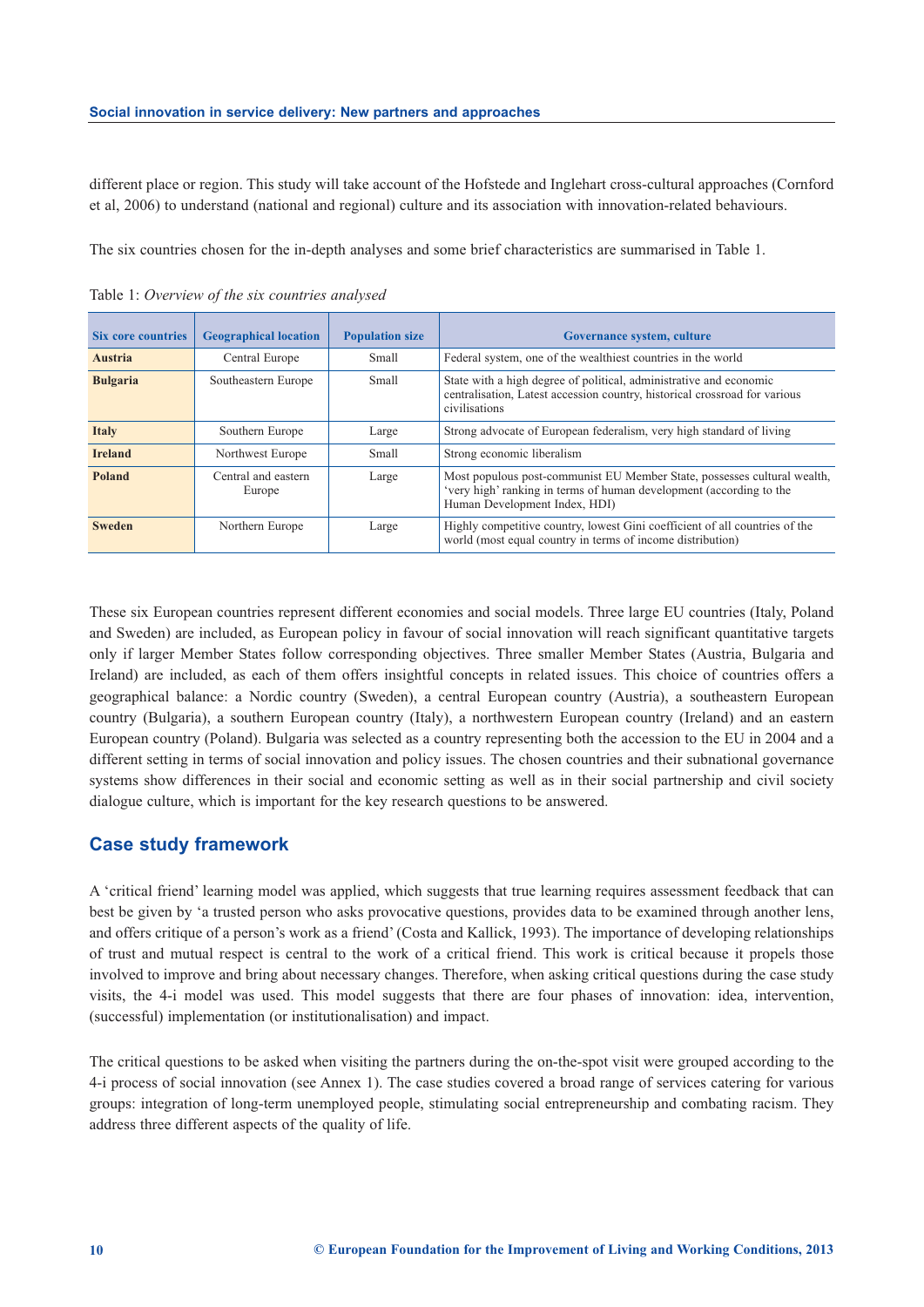# **Selection of the three case studies**

#### **Case 1: UMA – Sweden**

This case was selected as it fits the following criteria:

- n local community-based project developed with and for people with multiple difficulties;
- implemented in a Nordic country.

The *Utveckling mot arbete* or UMA ('Development towards employment') is an ESF-funded project aimed at helping people far removed from the labour market through rehabilitating and motivating activities, complemented with work training. The target group for this project include long-term unemployed people and individuals on long-term sick leave within Stockholm County. Employers, authorities and representatives from the social economy are also considered a target population. The case is an interesting illustration of the bridge between the social economy and local development. It is a good example of how various local stakeholders – steered by social NGOs in this case – can be efficient at local level by developing innovative solutions for those in vulnerable situations.

#### **Case 2: Social Incubator – Slovenia**

This case was selected as it fits the following criteria:

- <sup>n</sup> social innovation developed initially with social partners (trade union association, student organisation and university);
- implemented in a southeastern country.

The Social Incubator is an initiative based in Ljubljana that was established by the Student Organisation of the University of Ljubljana (SOU of Ljubljana), the Association of Free Trade Unions of Slovenia and the Faculty of Social Science of Ljubljana University. The main objective of the project is to provide a platform where new social business ideas can be created, tested and implemented. The main target group are students and graduates of the university. It is an interesting case as it is a result of a collaboration by many different stakeholders united by the need to promote the idea of social entrepreneurship – a concept relatively new to the country.

#### **Case 3: 'Dublin's transport links – Racism divides', Anti-racism campaign, Ireland**

This case was selected as it fits the following criteria:

- social innovation developed directly with and by social partners (employers) in response to a newly emerging issue;
- n implemented in a northwestern country.

The project is an initiative by a multi-stakeholder coalition comprising local government, civil society and major transport employers (social partners) who came together to address the emerging issue of a number of incidents involving abuse of transport employees linked to their immigrant background.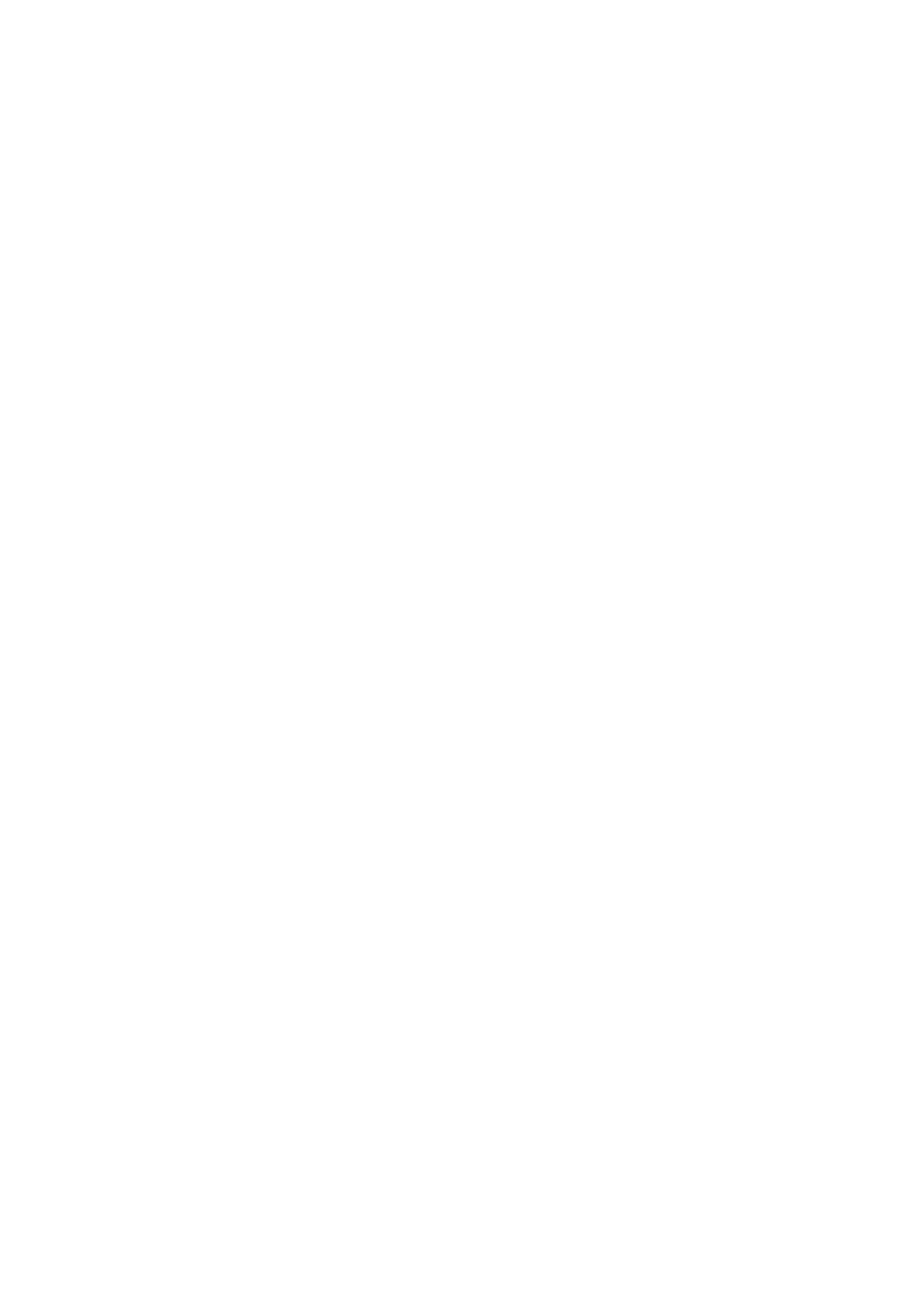# Country analysis *4*

# <span id="page-16-0"></span>**Social innovation in the ESF and EU policy documents**

The ESF for the period 2007–2013 has encouraged Member States to promote and give prominence to innovative activities in projects co-funded by the ESF. While social innovation as an explicit concept is rarely mentioned in the programme, some of the operational programmes of the Member States (for example Bulgaria) have been making the reference more explicit while others, for example Sweden, used the call for proposals to promote social innovation.

The partnership principle is strongly embedded in the framework of the ESF 2007–2013, which explicitly encourages the inclusion of social partners (employers and trade unions) and NGOs in its funded projects. Their participation should take the form of partnerships at regional and local level, especially in the fields of labour market inclusion, social inclusion, gender equality and equal opportunities. The partnership principle is supported by a European Commission staff working document 'The partnership principle in the implementation of the Common Strategic Framework Funds – elements for a European Code of Conduct on Partnership' (European Commission, 2012d), and by a Communication on partnerships in the ESF (2011), which stressed the link between partnership and social innovation by recommending that 'partnerships should be used to foster social innovation, stimulate change and mobilise reforms'.

Social innovation as a concept is more prominent and explicit in the proposal for the ESF 2014–2020, and the link between the funding stream and the socially innovative nature of programmes is stronger. This has been supported by inclusion of the concept in policy documents, most notably the Social Investment Package. It is likely that the concept of social innovation will be much more closely linked with the evaluation and assessment of the programmes in future.

The European Commission proposal for the Common Strategic Framework Funds (2014–2020) also seems to be driven by the need for a more consistent application of the partnership principle, calling for partnership with economic and social partners and in particular NGOs in areas such as environment, social inclusion and gender and equal opportunities.

Social partners are included in the structure of the ESF<sup>2</sup> through their participation in the ESF Committee, an advisory body of around 100 participants including government representatives, the ESF Managing Authorities and the social partners of the 27 EU Member States (EU27), as well as EU social partner umbrella organisations such as BUSINESSEUROPE and ETUC. However, civil society is not formally represented in the committee at present.

The issue of social innovation is not a central discussion topic in the committee, and whether the social partners take an active or passive role depends largely on personal engagement. While social partners as a group are not arguing either for or against social innovations, it does seem that this is because they are often not familiar with the concept.

# **New partners in social innovation in the six selected countries**

Projects involving social innovation that are co-financed by the ESF are easier to locate because of their involvement in a common structure and the fact that they are given a set framework that can be monitored and evaluated. Of the six countries in the focus of this report, Bulgaria was the only one that launched a specific social innovation programme as an explicit part of its ESF Operational Programme. Other countries promote social innovations mainly via their various priority axes within their operational programmes.

**<sup>2</sup>** Other forums where discussions on social innovation in relation to the ESF may be held are the European Economic and Social Committee and the European Parliament.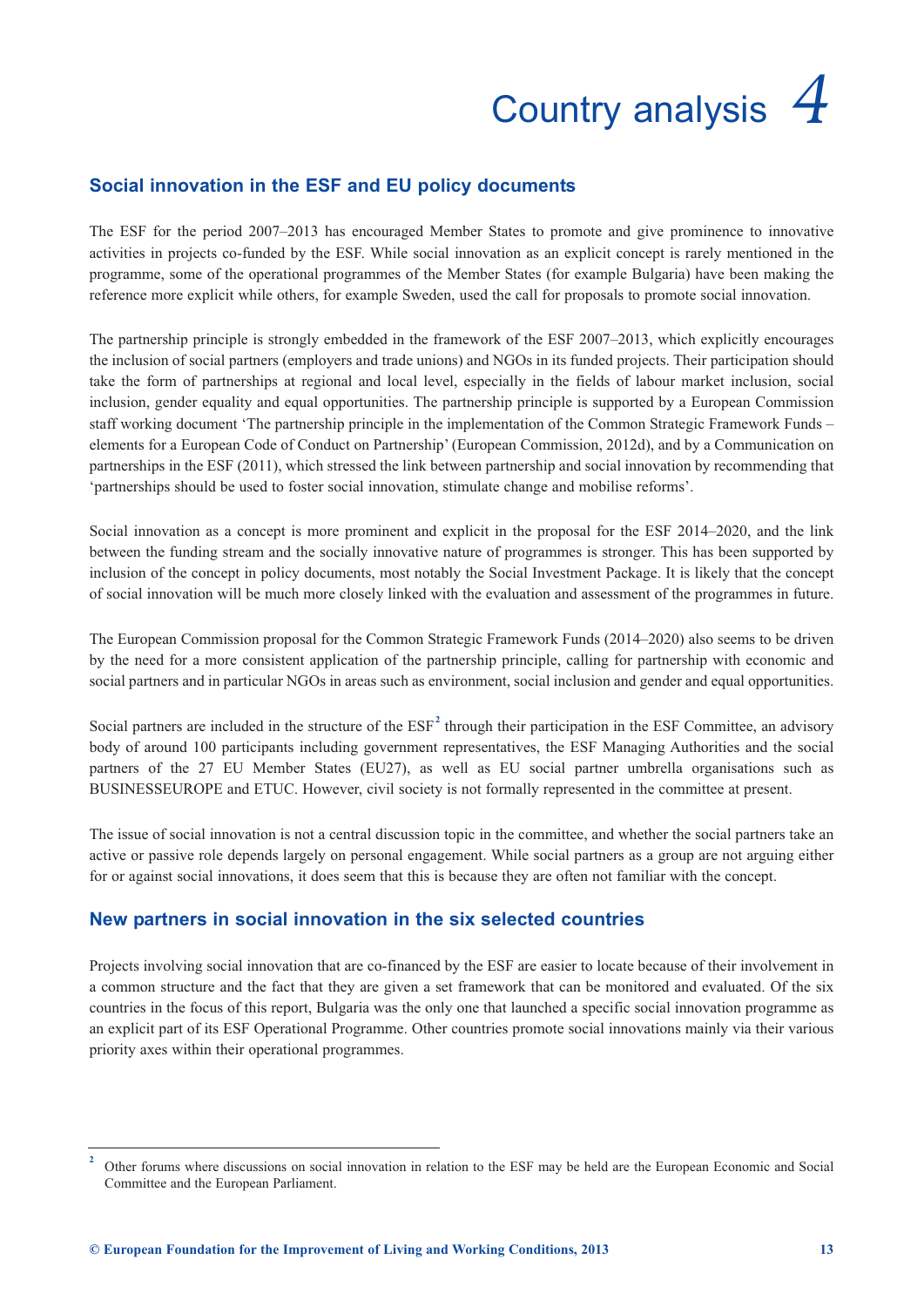In all six countries, the social partners act as members in the operational programmes' monitoring committees. As defined in the General Regulation of the ESF, social partners may also act as beneficiaries or intermediate bodies within the implementation process of the funds. Beneficiaries in ESF projects can be of many different types, such as NGOs and social partners active in the field of employment and social inclusion. Among the six countries, Bulgaria and Italy are addressing social partner issues most often in both absolute and relative terms (European Commission, 2010, p. 7). Overall, social partners are placed at the heart of the implementation of the ESF and perform multiple roles in the six countries.

Those in vulnerable situations are not involved directly in monitoring committees but are represented in them in some countries. Their level of engagement varies: in Austria, for instance, the umbrella organisation for socioeconomic enterprises is a permanent member of the ESF Monitoring Committee with voting rights, while in Bulgaria representatives of those in vulnerable situations are involved only as observers.

However, vulnerable groups are more explicitly addressed as a target group of the operational programmes. Data available on the current programmes (2007, 2008 and 2009) show that 18 million people have already benefited from ESF-supported interventions. Seventeen per cent of these participants belong to vulnerable groups including migrants, minorities, people with disabilities, Roma groups and former convicts (European Commission, 2010, p. 3).

Attempts were made to look at socially innovative projects outside the scope of EU funding in individual Member States. This proved to be quite challenging, although there are individual examples of projects involving social partners and those in vulnerable situations, as illustrated by the three case studies.

The next section outlines the involvement of social partners and civil society in socially innovative programmes.

Due to the different understanding of social innovation in various countries, the innovation and social partnership culture of the individual countries was included as a framework for the country studies. These sections make reference to the Innovation Union Scoreboard (IUS), a tool developed by the European Commission to compare the innovation performance and research and innovation systems of the EU27 Member States, while monitoring innovation trends.**<sup>3</sup>** The scoring is based on 25 indicators, mainly sourced from Eurostat.

Each country description is structured as follows:

- background on innovation and social partnership culture;
- <sup>n</sup> engagement of the new partners in pathways to social innovation (with information provided on the social partners and NGOs);
- examples of pathways to social innovation (with information provided on the social partners and NGOs);
- conclusions.

**<sup>3</sup> <http://ec.europa.eu/enterprise/policies/innovation/facts-figures-analysis/innovation-scoreboard/>**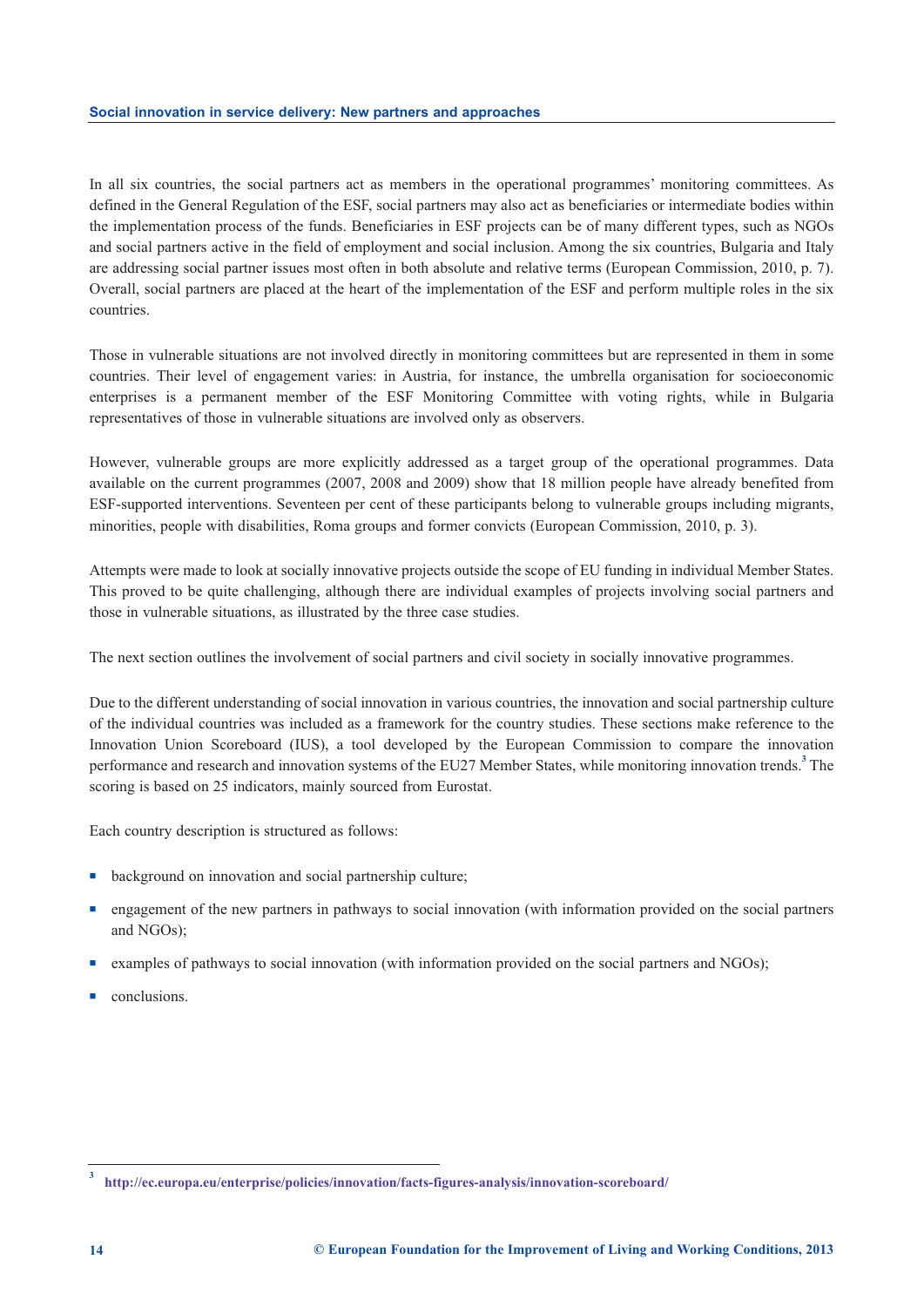# **Austria**

#### **Innovation and social partnership culture**

Austria, ranking eighth on the Innovation Union Scoreboard (IUS), is close to the EU27 average, and is assigned to the country group 'innovation followers' (European Commission, 2012a). In March 2011, the Austrian government published the document *Research, technology and innovation strategy*, which became the major reference document for the development of research, technological development and innovation (RTDI) in Austria. This strategy includes a specific reference to social innovation with regard to activating the innovation potential: 'We must adopt a broad approach to innovation that not only includes technological, research-driven and non-technological innovations in manufacturing and in the service sector but also ecological and social innovations as well as innovations in the public sector' (Government of Austria, 2011, p. 24).

A growing interest in social innovation can also be observed at the Austrian regional levels (*Länder*): the Future Fund (*Zukunftsfonds*) of the Province of Styria, for instance, published a call for research proposals in the field of social innovation in October 2012.

Austria's social partnership is a very special manifestation of social corporatism; a tripartite structure based on cooperation between the social partners, it is a highly institutionalised cooperation covering most matters of economic and social policy. The main employers' organisations include the Federal Economic Chamber (WKÖ) and the Federation of Austrian Industry (IV). The employees' organisations included are the Trade Union Federation (ÖGB) and the Chamber of Labour (AK).

#### **Engagement of the new partners in pathways to social innovation**

The main social partners are members of the ESF Monitoring Committee in Austria, and they were also involved in the RTDI strategy mentioned above. They cannot act as recipients of the ESF programme, but are regarded as key actors with respect to Austria's Territorial Employment Pacts (TEPs). TEPs are contracted regional partnerships set up to link employment policy more closely with other policies in order to improve the employment situation at regional and local levels. It is mainly through the TEPs that social partners influence the development of social innovations at national and regional levels. Their level of influence on ESF-related policies is low, but this varies across the regions.

Employers' organisations are becoming increasingly interested in the concept of social innovation. This attention is related to the economic crisis, following which the Federal Economic Chamber intensified its work on structural change, deindustrialisation, future economic branches and social innovation in enterprises. The Chamber of Labour and the trade unions seem to be more critical with respect to social innovation, although their reservations mainly relate to the often uncertain benefit for their clients. However, the interests and needs of those in difficult situations are not the primary focus of the social partners.

NGOs play a key role in developing pathways to social innovation and are regarded as the most important drivers for social innovation for marginalised groups in Austria. At national level, NGOs are engaged in the ESF Monitoring Committee and also act as partners within the TEPs.

NGOs are usually not represented on decision-making programme boards but are often involved as advisory bodies.

At the regional and the local level, the partners of the TEPs co-funded by the ESF are engaged in the development and implementation of socially innovative actions. The main partners of the TEPs are the Austrian regional levels, the public employment services, the social partners and the Federal Social Welfare Office. The TEPs are established within the Employment Austria Operational Programme under priority 5 (cooperation structure) and priority 3b (integration of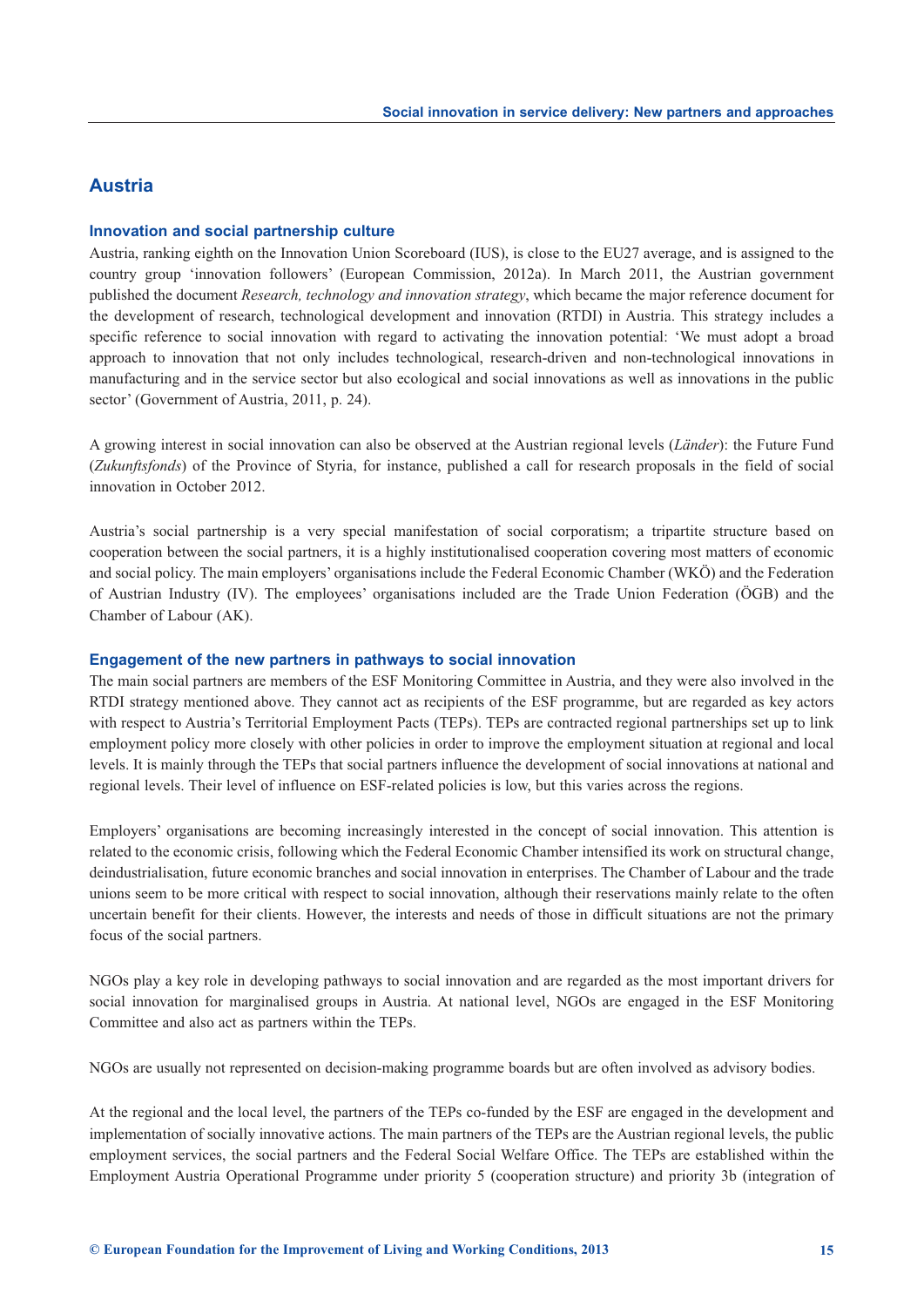marginalised groups). The latter priority aims at the development of innovative actions and has been offered to the TEPs since 2007–2008.

#### **Examples of pathways to social innovation**

#### *Social partners*

The *Arbeit und Alter* (Work and Age) platform was established through cooperation between the social partners with the aim of securing and improving the productivity of older employees. The online platform provides information on demographic change with respect to the inclusion of older workers in the labour market, with good practice examples made available online. Advice is provided to companies on how to design workplaces appropriate to the age of their employees (for example, in the management of human resources development, the organisation of shift work and awareness-raising).

A similar concept is applied by *Arbeit und Behinderung* (Work and Disability). This website provides information on the employment of people with disabilities (including information on labour and social law) and funding possibilities. Best practice examples support the exchange of ideas and experiences. The project started in 2003 as an initiative of the Chamber of Labour and is now implemented in cooperation with all four main social partners plus public authorities and additional partners.

The social partners also cooperate with public authorities in respect of the NestorGOLD certificate, which is awarded to companies that promote solidarity between generations.

There are examples of initiatives by individual social partners. Some are implemented by employers' organisations, and many of these initiatives are related to the topic of diversity and equal opportunities in business. Examples include training provided to women interested in opening their own businesses and women already operating as sole traders, programmes on mentoring for migrants, and an award given to Viennese companies that have implemented measures to promote workforce diversity. The ageing workforce is another topic that interests employers' organisations, leading to social innovations in a broader sense, such as research studies and brochures for employers.

The trade unions are similarly interested in equal opportunities, and are involved in projects providing courses for women active in works councils, running counselling services, organising workshops and creating brochures for older employees and those with disabilities, and providing training material related to combating racism and discrimination in the workplace. They also publish reports on migration and participation in the labour market/education or on the improvement of social services. Trade unions are partners in the project Central European (CE) Knowledge Platform for an Ageing Society.

#### *NGOs/civil society*

The most prominent example of a project aimed at enhancing social innovation that is driven by an NGO is *SozialMarie*, an award given by a private foundation for socially innovative projects with the aim of making ideas known to the broader public and supporting networking between projects. In the past seven years 1,400 projects have participated in this award. The award is not limited to Austria, as it also includes projects from countries such as Hungary, the Czech Republic, Slovakia, Poland, Croatia, Slovenia and Germany.

#### **Conclusions**

The Austrian European Social Fund Operational Programme is the main programme fostering socially innovative actions for vulnerable groups in Austria. The partnership structures of the Territorial Employment Pacts (TEPs) are core stakeholders at the regional level for developing and implementing joint innovative actions for vulnerable groups.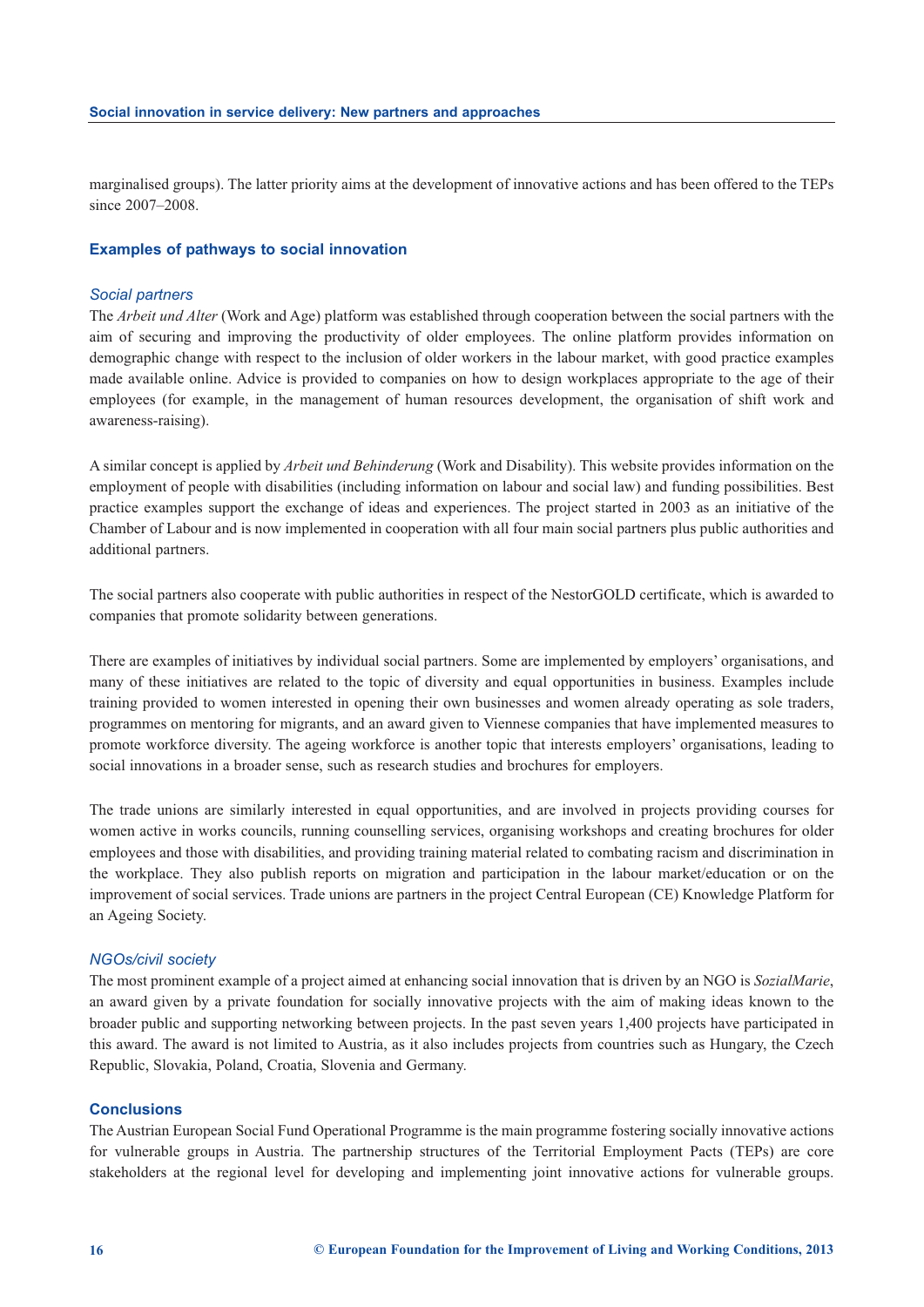However, there are examples of activities run by individual civil society organisations and by social partners outside the scope of funding from the ESF. The activities implemented by the Austrian social partner organisations focus mainly on qualification activities or counselling services for people in vulnerable situations. Even though the cooperative projects do not address social innovation directly, some can be regarded as pathways to social innovation. NGOs, however, play a key role in developing ideas and are important drivers for social innovation for marginalised groups in Austria.

# **Bulgaria**

#### **Innovation and social partnership culture**

Bulgaria was ranked 26th on the Innovation Union Scoreboard (IUS) in 2011, second last in the rank of EU27 countries (European Commission, 2012a). The country is in the group of 'modest innovators' together with Latvia, Lithuania and Romania.

The Bulgarian Employment Agency initiated a programme called 'Social innovation in enterprises' which started in 2011, with the aim of helping businesses to implement innovative strategies for human resource development under the Human Resources Development Operational Programme 2007–2013. The activities co-funded by the ESF focus on encouraging the introduction of flexible forms of employment (particularly for people aged 55+), developing plans for training and career development, and providing benefits for employees.

The National Council for Tripartite Cooperation is Bulgaria's main social partnership organisation. It was established in 1993 as a body for cooperation and consultation over issues concerning labour, social security and living standards. The most important employers' organisations include the Bulgarian Industrial Association – Union of the Bulgarian Business (BIA), the Bulgarian Chamber of Commerce and Industry (BCCI), the Union for Private Economic Enterprise (UPEE), and the Union of Private Bulgarian Entrepreneurs (UPBE). The employees' organisations taken into account within this study are the Confederation of Labour Podkrepa (CL Podkrepa) and the Confederation of Independent Trade Unions in Bulgaria (CITUB).

#### **Engagement of the new partners in pathways to social innovation**

Social partners are members of the ESF Monitoring Committee and beneficiaries under a considerable part of the ESF Operational Programme. In Bulgaria, social partners also act as end-users as the operational programme enables the strengthening of administrative capacity (labelled 'institutional capacity building') at national, regional and local levels.

Social innovation does not seem to be regarded as a priority for the social partners; their main activities include advising the government and sectoral collective bargaining.

The concept of social innovation itself is not yet ingrained in Bulgarian enterprises, which associate socially innovative projects with involvement in corporate social responsibility, examples of which include providing help to establish secondary schools, supporting universities and municipalities and building up 'green' NGOs.

Despite this, a growing interest can be observed regarding vocational training and associated investments: a number of projects are being implemented on behalf of the BIA. Cooperation between the Ministry of Labour and CITUB has been established to target discrimination. The BIA, moreover, cooperates with the Central Cooperative Union Bulgaria and other NGOs on various topics.

Marginalised groups are key target groups of the operational programme. They also benefit from improved framework conditions (such as the establishment of a network and models for interinstitutional cooperation and coordination). Members of civil society participate as observers in the sessions of the monitoring committee.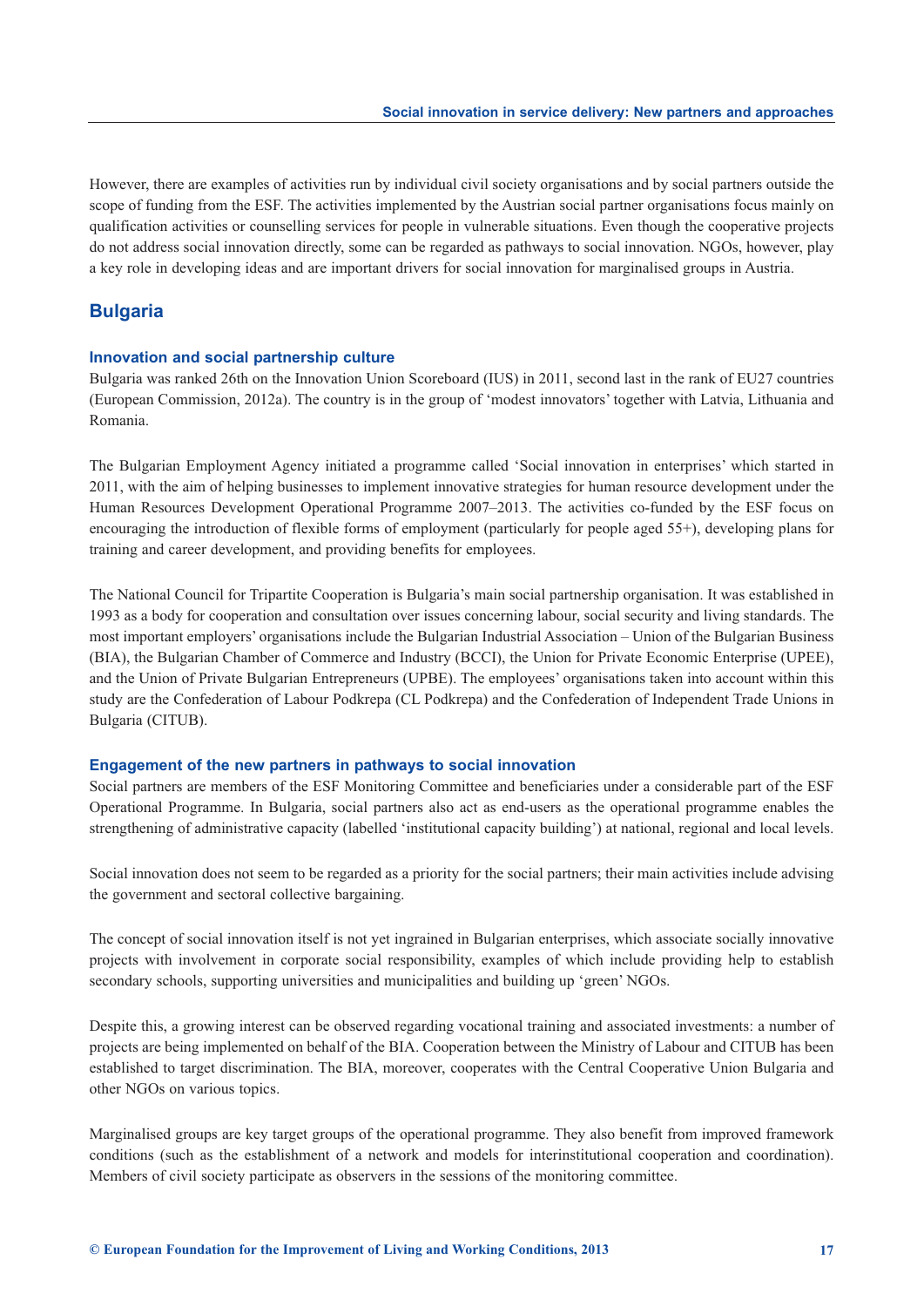Bulgarian NGOs are interested in socially innovative measures, even though the term 'social innovation' is not often used. The Information Portal of Non-governmental Organisations in Bulgaria offers an informative overview of the NGO scene in Bulgaria and illustrates the efforts taken in various thematic fields.

The Bulgarian ESF Operational Programme was developed in accordance with the principle of wide representation and partnership (particularly involving social partners, academic circles and the non-government sector). It further states that 'social and civil dialogue is being developed by increasing the opportunities of the social partners to influence the employment policy by broadening their participation in the social dialogue and establishment of functional interinstitutional relations between the partners on the labour market' (Bulgaria ESF Operational Programme).

However, the model of cooperation between NGOs, the public authorities and social partners remains unclear. It seems to be comparatively weak and occurs only as the need arises. The same is true for the involvement of NGOs in programme planning. The impression is that NGOs are rarely included and that they do not focus on developing cooperation with social partners. They are, as stated by one stakeholder, 'much more interested in cooperating with private donors and local companies'.

#### **Examples of pathways to social innovation**

#### *Social partners*

A prominent socially innovative project, co-funded by the ESF and implemented jointly by employers' organisations and trade unions, is the 'Development of workforce competence assessment system by sectors and regions'.**<sup>4</sup>** The project aims to enhance the adaptability and effectiveness of the workforce, as well as to balance labour market demand and supply by developing and implementing an information system for workforce competence assessment by sector and region.

In May 2011, the BCCI, in cooperation with research institutions including the Academy of Sciences, the Agricultural Academy and the Technical University of Sofia, along with about 10 other universities, agreed to establish an Innovation Council. The aim of the council is to encourage innovative products and services and to support the link between science and business.

The BIA also develops and implements socially innovative activities in cooperation with the Ministry of Labour and CITUB on anti-discrimination and on the European Information and Consultation Directive (Directive 2002/14/EC).

#### *NGOs/civil society*

Junior Achievement Bulgaria is a prominent programme in the country, part of an international network. It provides entrepreneurship education for children and young people with the help of volunteer business advisers. As an example of an NGO and the private sector working together in the social innovation field, the programme includes an initiative called the Social Innovation Relay, a web-based learning programme encouraging young people to form teams and develop an innovative idea with a significant positive social impact.

**<sup>4</sup>** The project is being implemented by the BIA, under the Operational Programme 'Human Resources Development' 2007–2013, cofinanced by the ESF.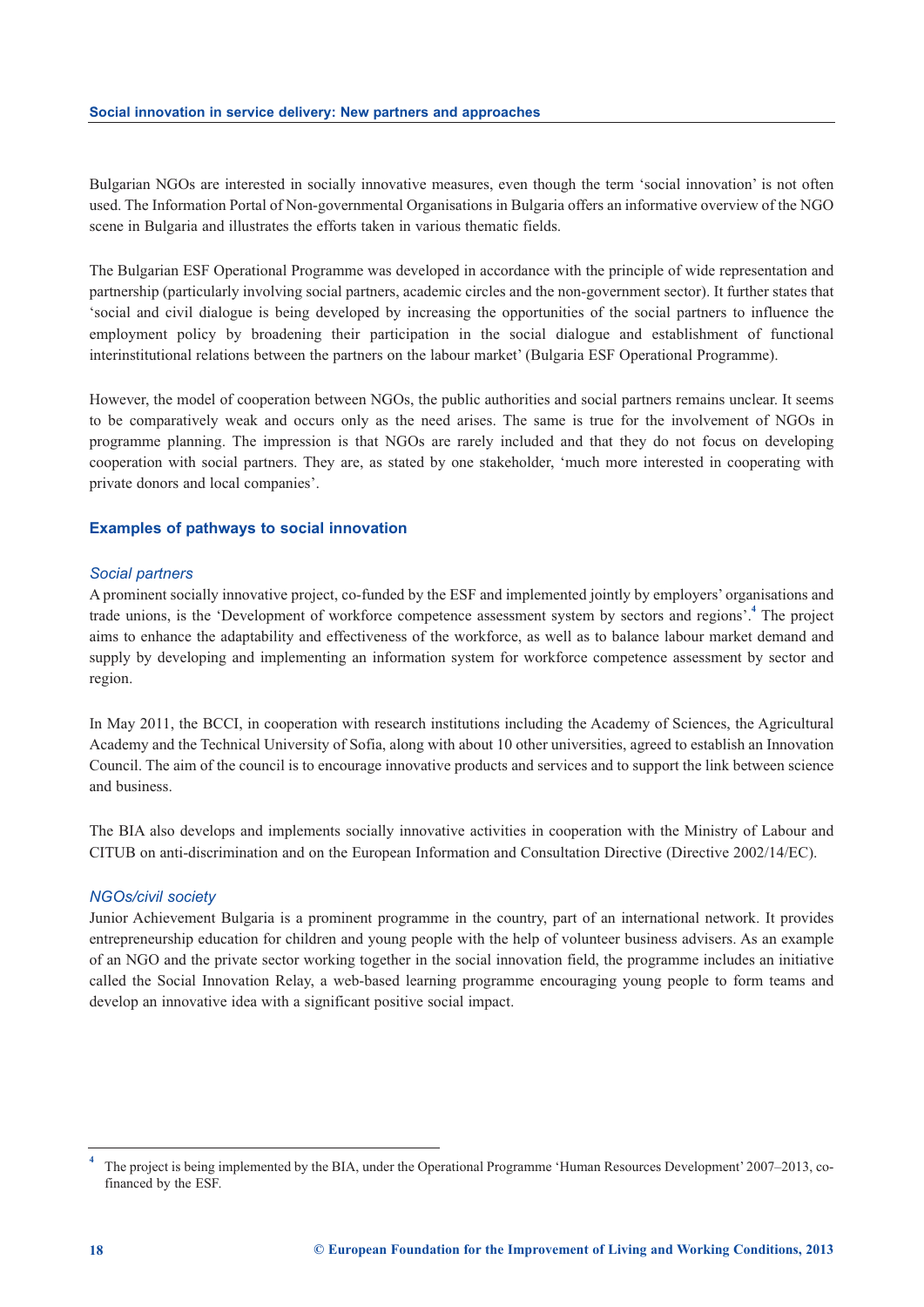The Workshop for Civic Initiatives Foundation (WCIF) matches funds raised locally by community foundations (currently in 10 different towns in Bulgaria) for social innovation, which are mainly developed in the field of education, children and youth development, inclusion of marginalised groups, healthy living, environmental protection, preservation of the historical and cultural heritage, arts and culture. All projects must encourage civic participation and voluntarism, focusing on inclusion and equal treatment of disadvantaged groups. At the national level, WCIF supports philanthropy campaigns that are dedicated to social innovation, such as innovative ways to enhance social inclusion of vulnerable and discriminated groups (lesbian, gay, bisexual and transgender people, homeless people, ethnic minorities, children raised in care).

#### **Conclusions**

NGOs are familiar with the development and implementation of socially innovative activities in Bulgaria. In addition, Bulgarian public authorities at the federal level seem to be interested and are engaged in setting up framework conditions for pathways to social innovation. Yet it seems that social innovation is focusing mainly on the world of work. The 'Social innovation in enterprises' programme of the Bulgarian Employment Agency creates opportunities for socially innovative activities in order to strengthen the situation of marginalised groups. Nevertheless, social innovation is not a priority for the social partners. Though encouraged by the ESF Operational Programme, cooperation between civil society, public authorities and social partners for pathways to social innovations seems to be limited to the project level.

#### **Italy**

#### **Innovation and social partnership culture**

The Innovation Union Scoreboard (IUS) 2011 ranked Italy 15th out of the 27 EU Member States (European Commission, 2012a). Accordingly, Italy is in the upper part of the 'moderate innovators' group and slightly below the EU average. The concept of social innovation is not very developed in Italy according to a recent report *Social innovation in Italy* by the Italian Social Innovation Network (I-SIN).

Many social innovation activities in Italy are business-oriented. During the past few years, the concept has gained in popularity among Italian multinationals, mainly from the banking and communication sector. Social innovation is seldom discussed at government level. Even though a legal framework for social enterprises was introduced some years ago, the number of such enterprises has not increased. While Italy has one of the largest numbers of social cooperatives in the world (Federsolidarietà, the largest Italian umbrella organisation for social co-ops, has almost 6,000 members), the country does not show a particularly active interest in social innovation in a broader sense.

Italy's social partnership culture has traditionally followed a voluntaristic approach. Historically, social partners are strongly engaged in bipartite dialogue. Tripartite social dialogue at the national level tends to be held only on demand (for example, to discuss the critical economic situation, pressure to implement European guidelines or reduce budget deficits). The employers' organisations linked to this study are the General Confederation of Italian Industry (Confindustria) and the Confederation of Small and Medium-sized Industry (Confapi). The most important employees' organisations included in the study are the General Italian Confederation of Labour (CGIL), the Italian Confederation of Workers' Trade Unions (CISL) and the Union of Italian Workers (UIL).

#### **Engagement of the new partners in pathways to social innovation**

In Italy, social innovation is a topic at programme level although the term social innovation is rarely used for describing activities. The Italian ESF Operational Programme, for instance, is the result of a strong partnership between regions, social partners and the Ministry of Labour, Health and Social Policies and is targeted at improving the social inclusion of vulnerable groups.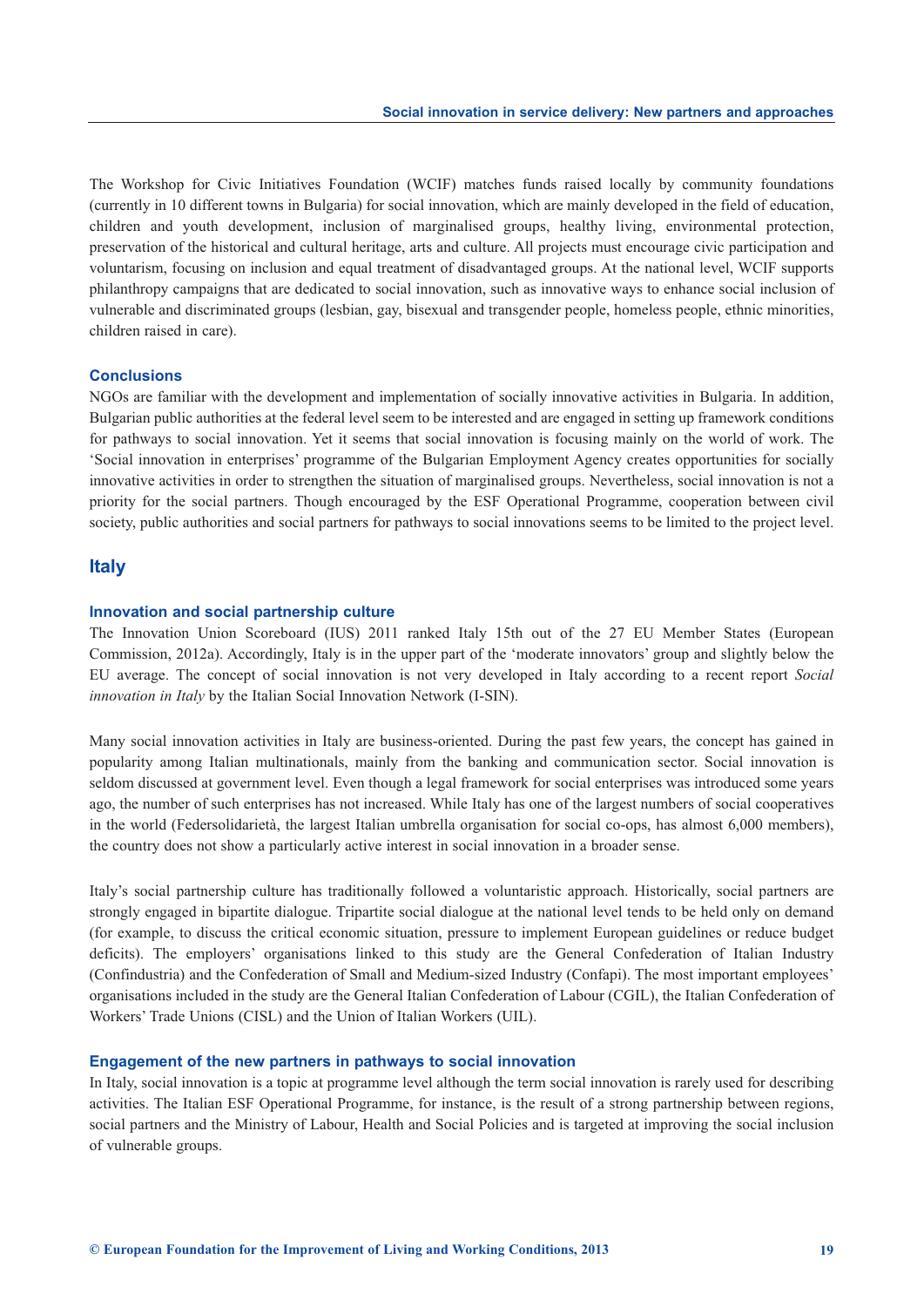Social partners are members of the ESF monitoring committees at national and regional levels. The monitoring committees include trade unions, employers' associations and NGOs or other representatives of the voluntary sector. Representatives of the economic and social partners are always involved, sometimes in an advisory role, at the regional level. In some regions the development of social partnership is one of the priorities of the ESF Operational Programme. Social partners may be eligible for ESF funding (the beneficiary designs a project, applies for funding and, if successful, implements the project). Often, trade unions and employers' organisations are linked to specific organisations involved in training and research. These entities can create projects and apply for funding.

NGOs are engaged in programme planning within ESF structures. According to one interviewee, there is a chance that socially innovative activities carried out by NGOs will rise in number due to the potential of the concept.

Cooperation between social partners and NGOs is vital in Italy, occurring at varying levels of intensity depending on the regions (the North–South divide was also referred to in the context of socially innovative activities).

As in other countries, the new partners are not yet very familiar with social innovation, even though many socially innovative initiatives are in place. A step forward was a debate on social innovation and its actors, organised by the Forum of Public Administration (Forum PA) in May 2012, called 'Innovazione sociale made in Italy'. The debate stressed the importance of developing the relationship between the state and its citizens, developing the governance of services in relation to social change, and comparing tools and policy development for social innovation in areas such as governance of common goods, welfare, entrepreneurship, finance, education, technology, science and society, environment and territory.

#### **Examples of pathways to social innovation**

#### *Social partners*

A large-scale initiative involving the trade unions is AUSER, which mainly supports the participation of older people in volunteering activities, especially in the field of education. The project also has an initiative for vulnerable people – *Abitare Solidale* (Supportive Living) – facilitating cohabitation for those with housing problems.

Meanwhile, the regional, public-funded Bollenti Spiriti Programme in Puglia promotes the social participation of young people with the involvement of several employers' organisations.

#### *NGOs/civil society*

An example of a business–NGO partnership is the Social Innovation Initiative led by NGO Sodalitas, with the participation of over 30 companies. It aims to provide non-profit organisations with business skills, while encouraging business–non-profit partnerships. Another example of cooperation is the Naples 2.0 International Social Innovation Competition, which was run by UniCredit, the Project Ahead social cooperative and the Euclid Network (see European Commission, 2012b).

I-SIN is also linked to the Euclid Network. The association aims to be a place for discussion and exchange of good practice and innovative initiatives in order to identify, stimulate and develop social innovation.

Meanwhile, the Hub Network is an international network of unique physical spaces where entrepreneurs and creative professionals can access resources and be inspired by the work of others to come up with innovative ideas, develop useful connections and identify market opportunities. It can have various local positive spin-offs, as seen for example in the case of the Rome Hub and the Milan Hub.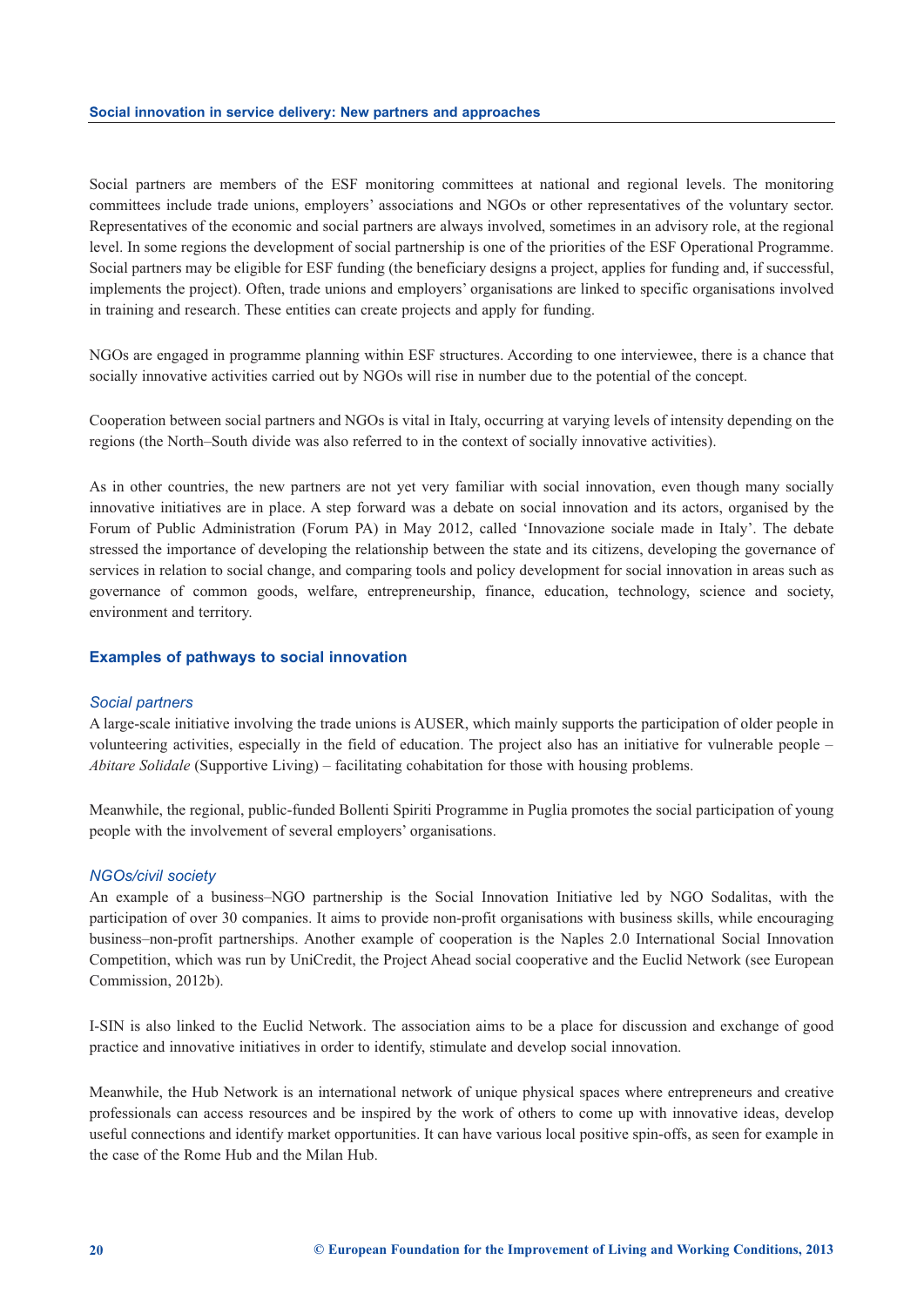There are also many examples of initiatives where social partners, administrative authorities (in particular municipalities, provinces and ministries) cooperate with NGOs in socially innovative projects. Annex 2 to this report contains a list of such initiatives.

#### **Conclusions**

A relatively large amount of information is available with regard to socially innovative activities in Italy. This may be a result of the long tradition of social cooperation in business, and the recent debate on social innovation and its actors run by Forum PA. Consequently, many social partners' initiatives and civil society initiatives refer to socially innovative actions. However, the new partners do not use the term social innovation in a consistent way, suggesting that there is a lack of clarity with respect to the concept of social innovation and its objectives, political fields, sectors and target groups.

# **Ireland**

#### **Innovation and social partnership culture**

The Innovation Union Scoreboard (IUS) 2011 ranked Ireland at tenth place, slightly above the EU average (European Commission, 2012a). The country is in the group of 'innovation followers' together with Austria, Belgium, Cyprus, Estonia, France, Luxembourg, the Netherlands and Slovenia.

A recent development in Ireland is the Forum on Philanthropy and Fundraising recommendation to create a national Social Innovation Fund.<sup>5</sup> The forum says the fund should have a substantial size to support the establishment and growth of social innovations. Social innovations are seen as having a potentially transformative impact on critical social issues facing Ireland, including unemployment and environmental issues. Interestingly, a similar proposal was made by the Irish Congress of Trade Unions (Congress) in 2009, with the aim of enabling unemployed people to use their skills in community work. Proposed activities included, for example, social employment programmes in the field of childcare, elderly care or community development, and the implementation of job rotation programmes or apprenticeships (Irish Congress of Trade Unions, 2009, p. 7).

Ireland's social partnership culture is characterised by voluntarism, which evolved in the early 20th century. In the past 20 years an erosion of voluntarism could be observed as employment relations became more rights-based. Collective bargaining has become concentrated at the national level; since 1987, six centralised agreements or social pacts have been negotiated. One example is the Programme for National Recovery, which established an institutionalised system of social partnership extending into a broad field of economic and social policy and involving a combination of consultation and negotiation. A current social partnership agreement, 'Towards 2016', sets out that the government and the social partners will continue to work together over the 10-year period of the agreement.

The trade union included in this study is Congress and the employer organisation included is the Irish Business and Employers' Confederation (IBEC).

#### **Engagement of the new partners in pathways to social innovation**

Social partners and representatives of the voluntary sector are members of the ESF Monitoring Committee. Partnership takes place at two levels within the ESF Operating Programme.

**<sup>5</sup>** The Irish government set up the Forum on Philanthropy and Fundraising in May 2006. The Forum's final report was launched in Dublin in July 2012, and sets out four key recommendations and an action plan for increasing philanthropic activity in Ireland (Forum on Philanthropy and Fundraising, 2012).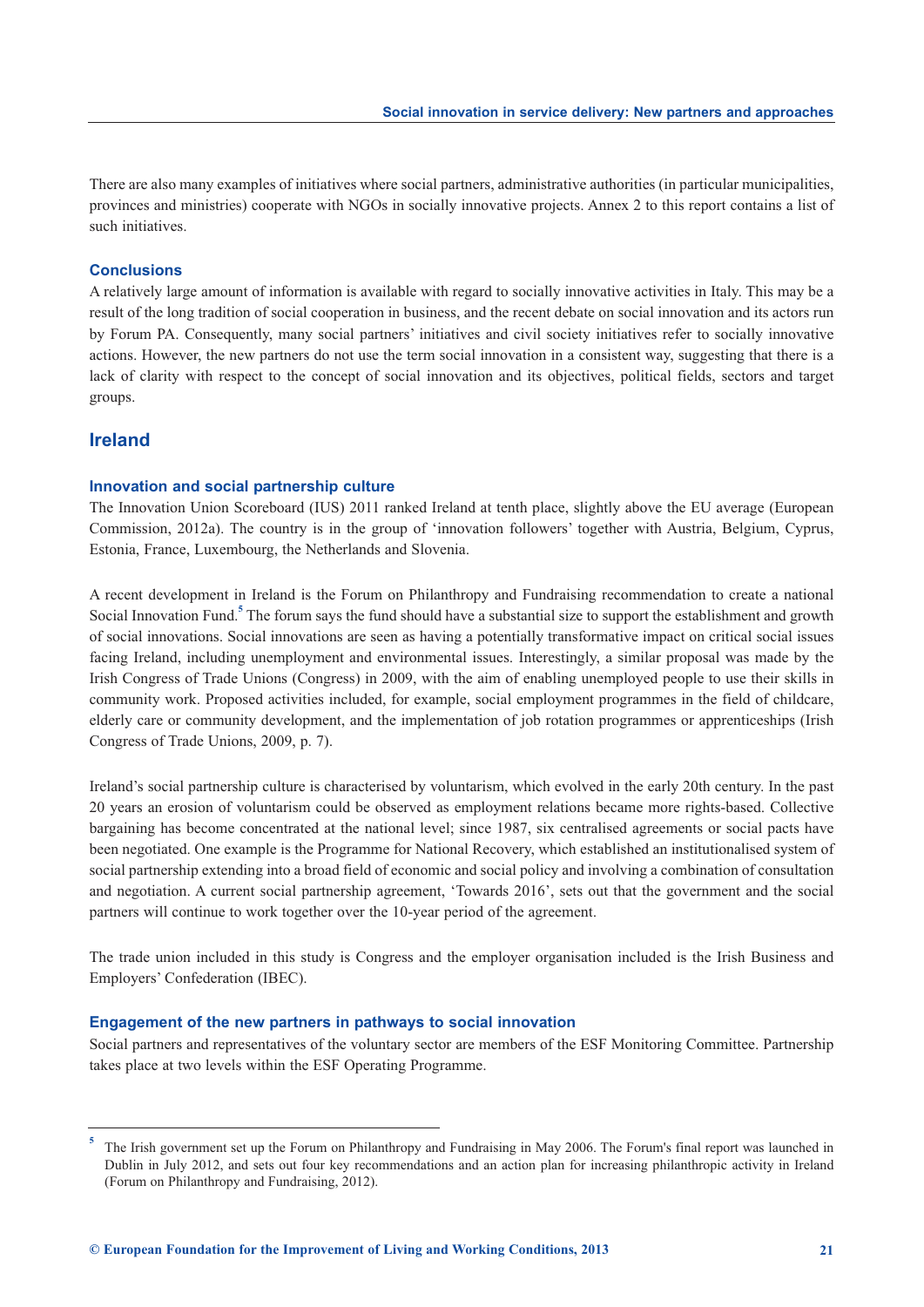First, at a governance level, representatives of the social partners (employers, trade unions, farming and community and voluntary sectors) are members of and participate in the work of the monitoring committee. This participation provides an opportunity for wider dissemination of information. Social partners were also involved in the consultation process leading to the development of the operational programme. All social partners are used to working within this structure and understand how to participate in a meaningful and constructive manner.

Second, at an operational level, the partnership principle involves academic institutions, NGOs and public bodies acting as beneficiaries of ESF funding. The boards of the partnerships are made up of four sectors – the state departments and agencies, the social partners, regional representatives and the community and voluntary sector. Based on widespread consultation and analysis of needs, the boards develop and implement strategic plans for their geographic areas. The focus is on addressing socioeconomic disadvantage.

An important partnership between social partners and NGOs exists under the Irish Local and Community Development Programme (LCDP), a government programme aiming to combat poverty and social exclusion through partnership activities. The programme is delivered through Local Development Companies (LDC), of which over 50 have set up activities across Ireland, making up about 60% of total LDCP funds resources. Social partners are represented on the company boards of LDCs. Furthermore, trade unions have well-established partnership structures at the local level – for example, the Congress Centres for the Unemployed. These structures are created as independent NGOs that implement innovative activities for vulnerable groups; but they are managed by trade union representatives and are connected in a network. This is an important pathway into social innovation in Ireland, as many LDC initiatives have been mainstreamed due to their innovative character. Currently, the LDCs are confronted with serious financial cuts due to the economic crisis, with limited resources available for projects.

A characteristic of the Irish social partnership is the traditional involvement of the civil society or voluntary sector. However, this partnership model seems to have suffered since the onset of the economic crisis, which has hit Ireland particularly hard. The government engages with civil society in certain sectors (such as social protection). Within the LCDP, civil society is involved in programme planning, as the community and voluntary sector is represented on the governing board of LDCs, alongside representatives from local governments and national social partner organisations.

#### **Examples of pathways to social innovation**

#### *Social partners*

The Union Skills Network was a project of Congress and the Irish National Training and Employment Authority. Its main objective was to put in place a nationwide network of trained work-based advocates (Union Learning Representatives) who provide advice and guidance for those who wish to improve their qualifications. The programme was funded by the government, but the funding was stopped after the onset of the economic crisis.

Other Congress projects include the Congress Centres for the Unemployed (for example, the Larkin Unemployed Centre in Dublin and the Kildare Resource Centres for the Unemployed) and the Disability Champion project providing training in order to build a network of expertise in relation to disability and employment.

On the employer side, IBEC published various documents in the field of diversity management, including *Cultural diversity in business* and *Ireland's changing workforce: Harnessing diversity in the workplace*, as well as the brochure for migrants *Moving to Ireland to work: Your first few weeks* (see IBEC, 2003, 2009a and 2009b).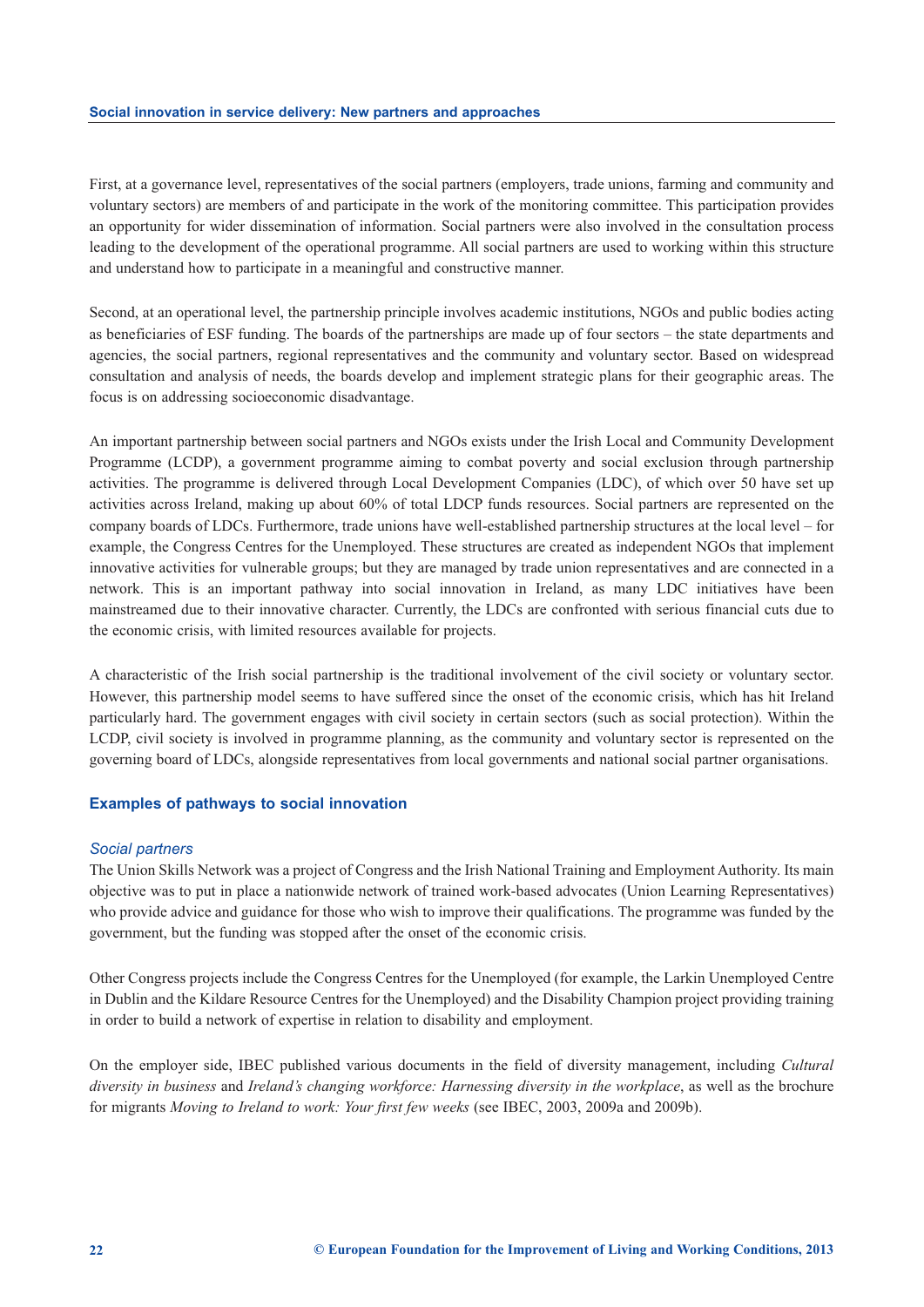#### *NGOs/civil society*

Social Entrepreneurs Ireland is a privately funded initiative that aims to support social entrepreneurship. Projects are supported financially and receive intensive input over a period of two or three years.

Young Social Innovators seeks to engage young people in civil society activities with the objective of enabling them to deal with difficult issues and to advance change.

#### *Projects undertaken in partnership*

The LDCs are important platforms of social partner–NGO–government collaboration. One example of an activity performed by South Tipperary Development Company (Goal 3 of the LCDP) is COMPASS. The employment services provide information, individual support and mediation. They also refer to other support structures, training and education activities and support self-employment. The COMPASS project offers a one-stop-shop principle at the local level (POBAL, 2011). Another government initiative managed by an LDC is *Tús* – Community Work Placement which offers short-term work opportunities in community or voluntary organisations for unemployed people. Projects include, for example, energy conservation work in low-income homes and community buildings, social care, personal assistance to people with particular needs (such as restricted mobility), childcare, and support for adults and children with a limited command of the English or Irish languages.

The Workplace Innovation Fund was created in 2007 for a three-year period by the government organisation Enterprise Ireland and the National Centre for Partnership and Performance, with the objective of improving productivity through workplace innovation. Workplace innovation is understood as new practices, structures, relationships and ideas in the development of products and services and can include teamwork, decision-making, problem solving and upskilling (National Centre for Partnership and Performance and Enterprise Ireland, 2007).

#### **Conclusions**

The concept of social innovation is well-known in Ireland even if the term social innovation is not regularly used; stakeholders such as trade unions and NGOs are practising innovative approaches, while social innovation seems to be less prominent within employers' organisations. Both employers' and employees' organisations are engaged in setting up activities targeted at marginalised groups (mostly low-skilled workers and unemployed people) through the activities of individual organisations or through LDCs. The existence of many socially innovative activities in Ireland may arise from the country's long experience of the partnership approach. The current lack of funding for partnerships is regarded as a major obstacle for the development of socially innovative activities.

# **Poland**

#### **Innovation and social partnership culture**

The Innovation Union Scoreboard (IUS) 2011 ranked Poland 23rd of all the EU Member States (European Commission, 2012a). Poland is the weakest performer in the group of 'moderate innovators' and below the EU average. Several laws have been passed that support the creation of social enterprises, such as the Social Employment Act 2003 and the Social Cooperatives Act 2006. This is of relevance for pathways to socially innovative actions with regard to marginalised groups as Polish social enterprises are, for example, strongly engaged in work with people who have physical and mental disabilities (Kietlińska, Piotrowska-Marczak and Mikołajczyk, 2007). Programmes and funding instruments for the development of innovative activities are, however, mainly linked to the ESF in Poland.

Social dialogue was institutionalised in Poland in 1989 through the establishment of the Tripartite Commission for Social and Economic Affairs at national level. Today, social dialogue is pursued at national, sectoral and regional levels. Concerns over the current economic crisis have strengthened social dialogue at national level.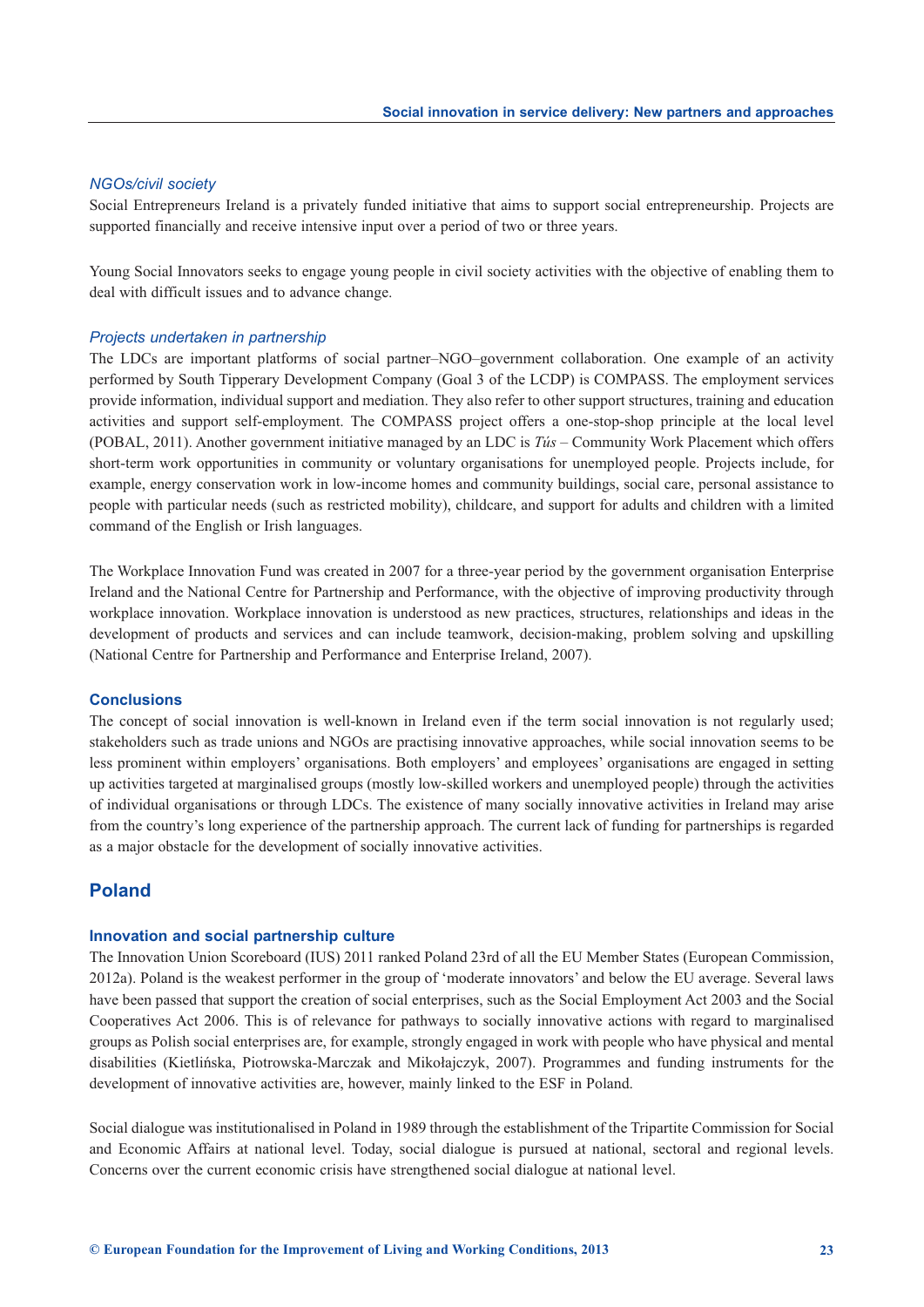Social partners included in this study are two employers' organisations: the Polish Confederation of Private Employers 'Lewiatan' (PKPP Lewiatan) and the Independent and Self-Governing Trade Union Solidarity (NSZZ Solidarność).

#### **Engagement of the new partners in pathways to social innovation**

A National Thematic Network for Partnership was established in June 2012. The network was founded because civic and social representatives on the ESF monitoring committees perceived that they had little influence on real decision-making by the committees. The network aims to provide concrete support for the monitoring committees, especially those representing socioeconomic partners (the term 'socioeconomic partners' includes employers' and employees' unions, non-governmental organisations and representatives of academic institutions). The social partners have been involved in the ESF Coordination Committee to ensure strategic monitoring and evaluation of the National Strategic Reference Framework implementation.

Calls for proposals directly addressing social partners are launched under a measure of the ESF Operational Programme entitled 'Strengthening local partnership for adaptiveness'.

Innovative civil society initiatives are often set up in the form of social enterprises or cooperatives in Poland.

Besides the representation of NGOs in ESF consultative bodies, there is no evidence of NGO engagement in programme planning. However, a working group for civil society was formed within the structure of the Coordination Committee.

Institutions relevant for the engagement of new partners in the implementation of ESF activities are the regional institutes (of which there are about 50 across the country, two to three per region). These institutes engage local stakeholders and provide them with training and support. Mainstreaming of projects was repeatedly named as the major challenge faced by the institutes.

Through the operational programme, the ESF, as the project holder, puts an emphasis on capacity-building, which includes training, networking measures, strengthening social dialogue and activities undertaken jointly by the social partners, particularly with regard to the adaptability of workers and enterprises.

#### **Examples of pathways to social innovation**

#### *Social partners*

Social innovation is a topic discussed mainly in relation to the ESF in Poland. Social partners develop innovative activities primarily for ESF-funded projects targeted at the members of their own organisation (for example, the Diversity Index developed by PKPP Lewiatan).

Examples of pathways to social innovation can be found for employers' organisations in the form of partnerships implemented with NGOs targeting vulnerable groups (such as *Włącz się* or 'Join in', developed by PKPP Lewiatan).

#### *NGOs/civil society*

Several socially innovative activities exist in the civil society arena. For some of these, for example the Foundation for Social and Economic Initiatives (FISE), the target groups include unemployed and/or homeless people.

Recent initiatives include the Unit for Social Innovation and Research – Shipyard and the Polish Federation of Non-Governmental Organisations (OFOP).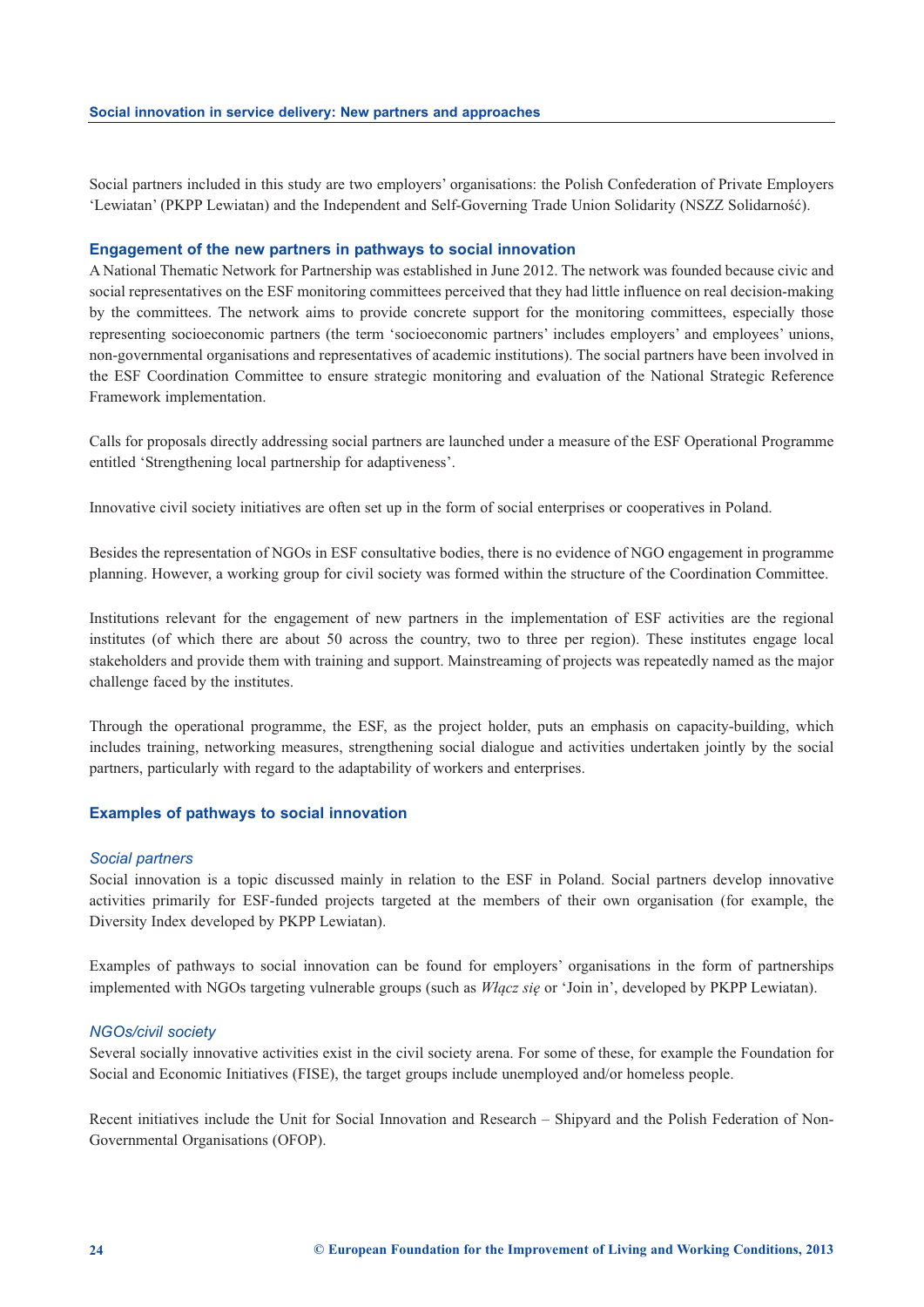Another example is the SIC! – Social Innovation Centre, which has been established to support the optimum development of local governmental institutions, associations and foundations operating in the field of social work.

#### **Conclusions**

Discussions on social innovation mainly seem to take place within ESF implementing bodies in Poland. Also, within civil society there is a strong link between social innovation and the ESF. There is little evidence that social innovation is being addressed at governmental level or by the social partners. Consequently, pathways to social innovation are established mainly within the ESF, which still sometimes falls short in the implementation and mainstreaming of successful projects.

# **Sweden**

#### *Innovation and social partnership culture*

Sweden is the innovation leader within the EU27, according to the Innovation Union Scoreboard (IUS) 2011 (European Commission, 2012a). Other Member States in this group are Denmark, Finland and Germany. In October 2012, the Swedish Innovation Strategy was launched against the background of the challenges faced in the field of competiveness and job creation and with regard to social and demographic changes. The strategy was developed in dialogue with the business sector, NGOs, academia and social partners and refers to social innovation as follows: 'for creating innovative businesses the potential of social innovation and social entrepreneurship should be used in order to meet societal challenges' (Swedish Ministry of Enterprise, Energy and Communications, 2012).

Furthermore, a special call for projects focusing on social innovation was launched in the framework of the ESF in 2011, with the involvement of the working committee of the ESF Monitoring Committee. Social innovation has been discussed in the 2011 ESF Annual Report, which the committee approved, and it has also been a subject in the committee's discussion on the continuation of the Europe 2020 strategy. According to one interviewee, legislation places an obligation on the central government and the local governments to collaborate with 'non-governmental partners on social issues' (Government Communication 2008/09: 207).

Collective agreements play a central role in regulating relations between employers and employees in Sweden and are legally binding for the members of the signing organisations. The agreements can cover any aspect of the employment relationship (for example, wages and working conditions). Established interest organisations are also members of state commissions that make proposals for future developments in specific policy fields.

The employers' organisations included in this study are the Confederation of Swedish Enterprise, the Swedish Association of Local Authorities and Regions (SALAR) and the Swedish Agency for Government Employers (SAGE). Employees' organisations referred to include the Swedish Trade Union Confederation (LO), the Swedish Confederation of Professional Employees (TCO) and the Swedish Confederation of Professional Associations (SACO).

#### **Engagement of the new partners in pathways to social innovation**

Although social innovation is not a very common topic in the public debate in Sweden, many socially innovative activities are initiated by the social partners and NGOs.

With regard to the efforts of social partners concerning people in vulnerable situations, the research indicates that they are target groups of the social partners. Social innovation is regarded as a 'positive concept' by the interviewees of this study.

In Sweden, NGOs are involved in programme planning activities, for example in the elderly care sector.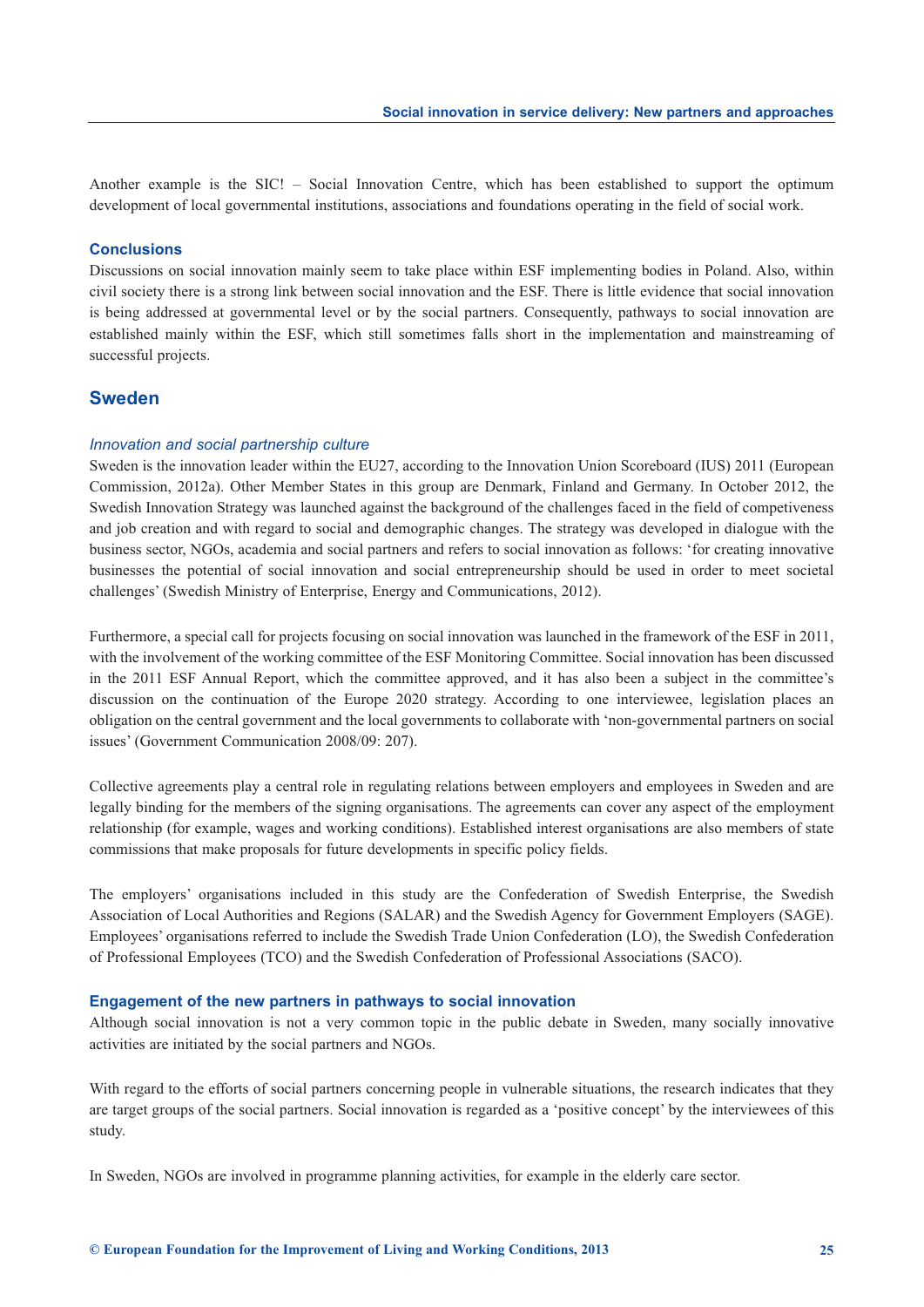In the 2007–2013 European Structural Fund period, eight partnerships were established at regional level that play an active role within the ESF programme (and the European Regional Development Fund (ERDF) programme) by determining the importance of project selection. The so-called structural fund partnerships (SFPs) are established by law and must include representatives from social partners. Social partners and NGOs are officially recognised members of the SFPs. The ESF has funded many projects of which various labour organisations are beneficiaries. NGOs are represented on the three ERDF monitoring committees by about one representative/member out of a total of around 15 in each committee. NGOs are also represented on the ESF Monitoring Committee. The same organisations represented on the monitoring committee and/or SFP can also apply for project funding.

#### **Examples of pathways to social innovation**

#### *Social partners*

The Swedish Municipal Workers' Union (Kommunal), Sweden's largest trade union, develops and implements socially innovative activities such as the (re)qualification (including offering basic education and language training) of migrant women.

The Swedish Trade Union Centre for Undocumented Migrant Workers provides assistance to undocumented migrant workers and asylum seekers in safeguarding their labour market rights through legal advice on issues such as wages, working hours, working conditions and the work environment.

LO is engaged in issues including integration and ethnic discrimination. Activities include training, recruitment, education, information campaigns and exhibitions.

The project 'All Clear' gives advice on how to handle sexual orientation issues at the workplace, arranges training and provides education and training materials. The project is coordinated and supported by various organisations, including employers' and employees' organisations.

SALAR hosts a section on its website on public sector innovation, where many aspects of public service innovation are discussed.

#### *NGOs/civil society*

The Forum for Social Innovation Sweden is a meeting place for academia, industry, government, civic society and nonprofit organisations striving to develop social innovation and social entrepreneurship. The forum focuses on sustainable urban development, rural development, leadership, social financing and corporate social responsibility. Together with SALAR, it has published a brochure entitled 'Innovators of society' about the Smedjan project – a 'think-and-do-tank' involving politicians, social entrepreneurs and researchers.

The *Hoppfull Bemanning* (Hopeful Staffing) social enterprise is an agency for homeless people. Located in Stockholm, the agency helps homeless people who want to start working, to get in touch with employers in fields such as construction, property maintenance, gardening, building, cleaning, soil management and distribution.

#### **Conclusions**

In Sweden, government, social partners and civil society work together in close cooperation, by including the most professionalised NGOs in the programme planning processes. Even though social innovation was not frequently referred to, as such, by the Swedish interviewees, the majority of stakeholder groups seem to have a positive view of the concept of social innovation. The main reference point for implementing socially innovative activities in Sweden, however, is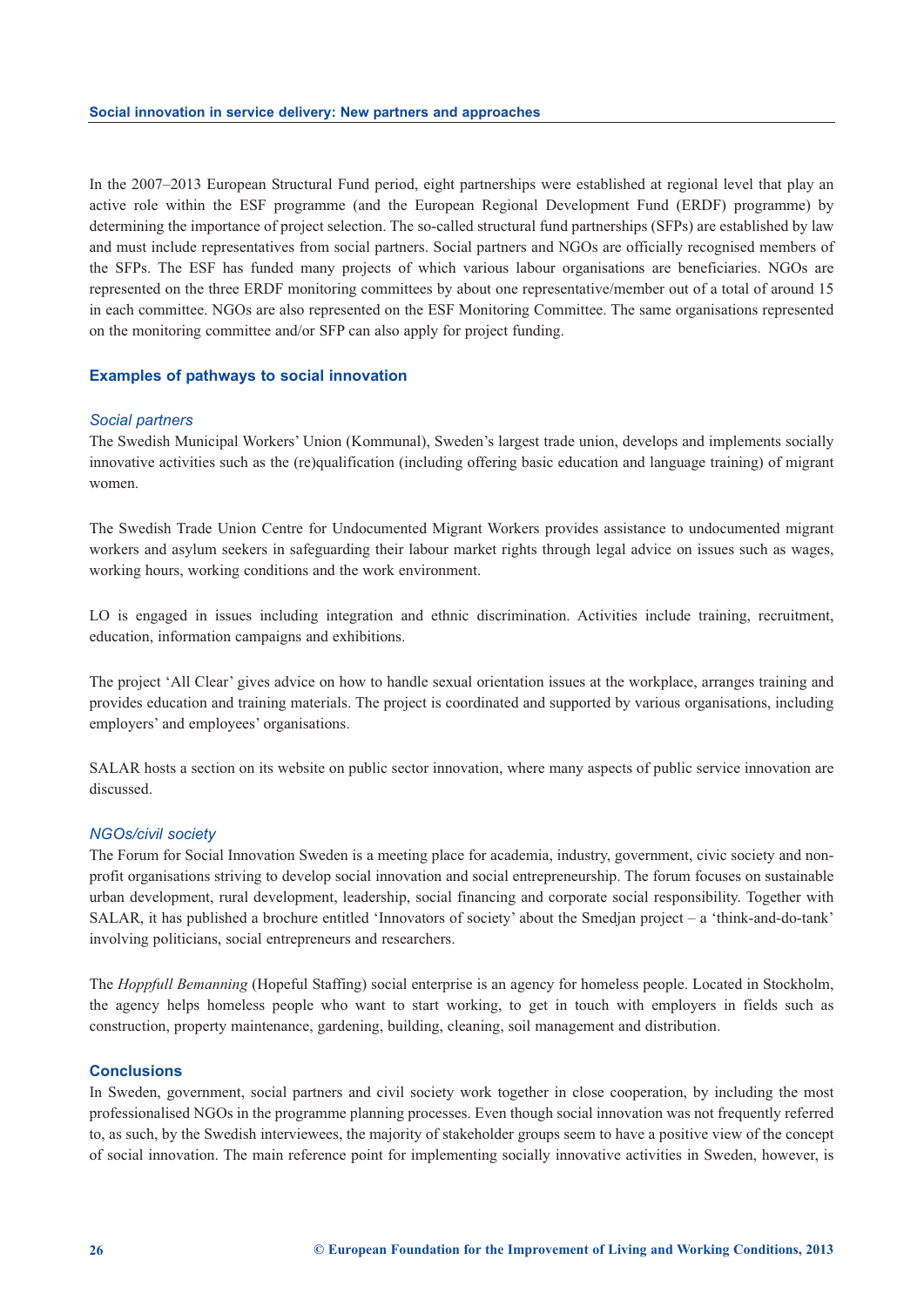also the ESF. The so-called structural fund partnerships (SFPs) are cooperative structures established at the regional levels that also develop activities for vulnerable groups.

# **Conclusions from the country studies**

The engagement of the new partners, that is social partners and NGOs, in the design and application of programmes and initiatives promoting social innovation varies across the six countries, as does the understanding of the concept of social innovation. The main areas of interest of the analysis were programmes and initiatives in the policy triangle of 'employment – education – social policy'. Overall, there are a number of key findings.

- <sup>n</sup> The majority of socially innovative programmes and initiatives that were found are EU-driven actions funded, for instance, by the European Structural Funds, in particular the European Social Fund (ESF). The reason for this may be that these programmes fit in a common structure and are continuously monitored. Socially innovative projects do exist outside the ESF, but they are usually not branded as 'social innovation'.
- <sup>n</sup> Social partners are with a few exceptions not familiar with the concept of social innovation. On an individual basis they are engaged in setting up and promoting social innovations that improve the conditions for marginalised groups, but this is most often limited to individual projects. The reason for this is that most of those in vulnerable situations are outside of the main target group of social partners (for example, people outside the labour market).
- <sup>n</sup> NGOs often act as implementing bodies of social innovations. Their engagement in the design of programmes, however, is mainly informal (for example, there is no formal involvement of the civil sector in the ESF at EU level). Several such programmes involve collaboration between NGOs and social partners, often facilitated by governments.

Generally, two strong forms of linkage have been observed:

- n actors from civil society mainly refer to the ESF when asked about socially innovative actions for vulnerable groups  $(social innovations = ESF);$
- n in the business environment (in other words, among actors representing employers' organisations), social innovations are mainly linked to the concept of social entrepreneurship (social innovations = social entrepreneurship).

The results of the study confirmed the original hypotheses. Since innovation is core in the ESF-funded operational programmes and since the partnership principle is implemented in the EU Member States and regions, partnerships are set up between the public and the private sector at the programme level in many Member States; this allows the involvement of social partners particularly in the design and implementation of programmes fostering innovation. In one way or the other, social partners also act as implementing bodies of activities funded by the European Structural Funds, and, consequently, are regarded as recipients. By contrast, marginalised groups are the main target group of the programmes and hence are recipients and end users in the Member States. They are rarely involved in the design, application and monitoring of programmes fostering social innovation.

Three levels of involvement of the partners regarding the two phases of social innovation – design and application – can be mentioned in this respect.

- <sup>n</sup> Level 1: Involvement in monitoring and/or advisory boards of EU-funded programmes, particularly at the national and regional levels. This level mainly refers to the design of social innovation.
- <sup>n</sup> Level 2: Engagement as recipients (monetary beneficiary) of initiatives. This level refers to the design and application of social innovation.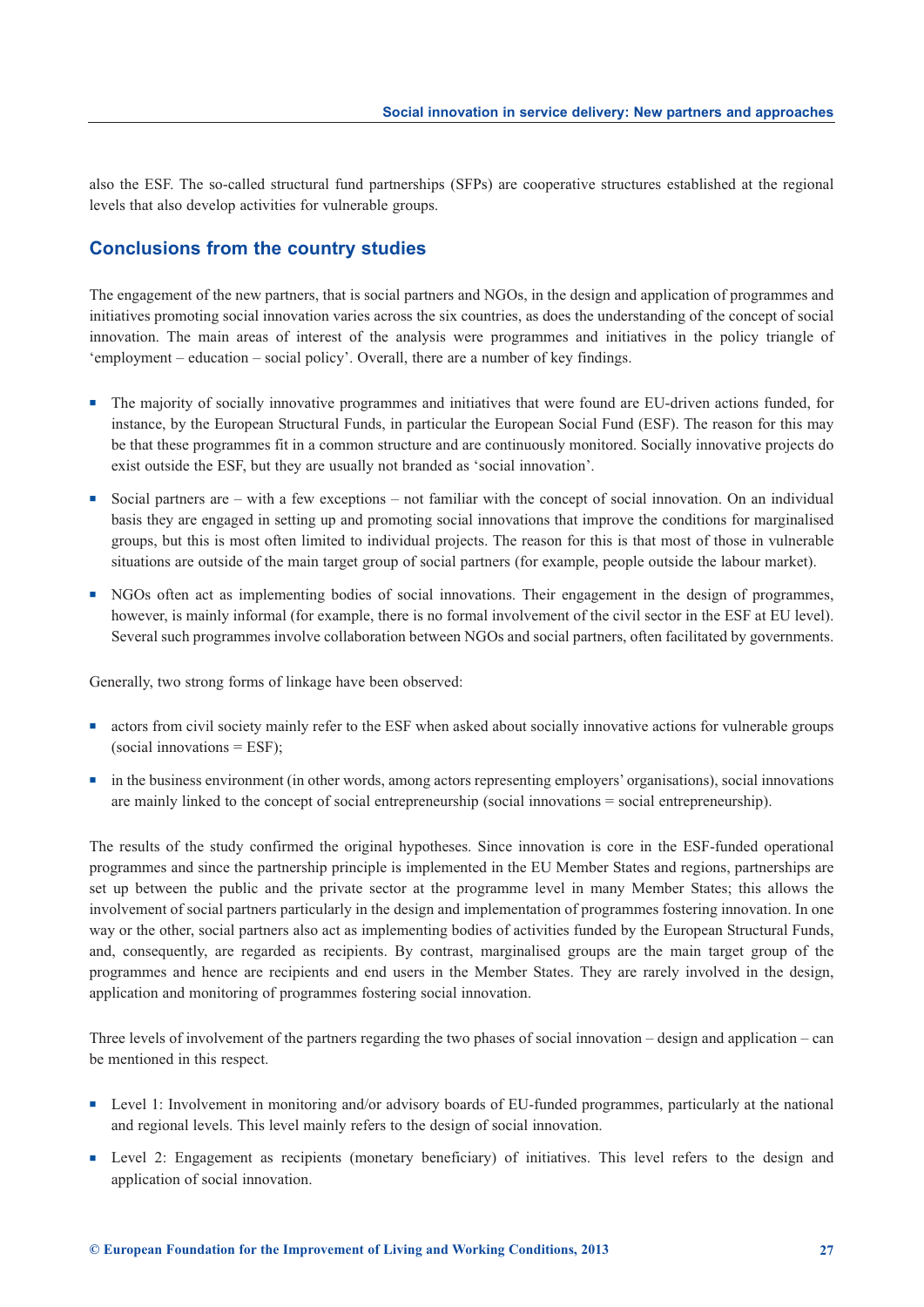■ Level 3: Engagement as end users of initiatives (that is, non-monetary beneficiary – for example, beneficiary in terms of better services provided such as one-stop-shops offered or knowledge gained). This level refers to the application of social innovation.

Table 2 summarises the engagement of the partners concerned.

| Table 2: Engagement of the new partners in EU-funded programmes, particularly the ESF |  |  |  |  |  |  |  |  |  |
|---------------------------------------------------------------------------------------|--|--|--|--|--|--|--|--|--|
|---------------------------------------------------------------------------------------|--|--|--|--|--|--|--|--|--|

|                                                                                                                                 | <b>Partners</b>                                                                                                                                                                                                                                            |                                                                                                                                                 |  |  |  |  |
|---------------------------------------------------------------------------------------------------------------------------------|------------------------------------------------------------------------------------------------------------------------------------------------------------------------------------------------------------------------------------------------------------|-------------------------------------------------------------------------------------------------------------------------------------------------|--|--|--|--|
| <b>Engagement</b> in/as                                                                                                         | <b>Social partners</b>                                                                                                                                                                                                                                     | <b>Vulnerable groups</b>                                                                                                                        |  |  |  |  |
| <b>Monitoring and/or advisory</b><br><b>boards</b> (referring mainly to the<br>design of social innovation;<br>programme level) | Regularly with regard to operational programmes at<br>the programme level of all EU27 Member States;<br>Engagement in programmes that are co-funded by<br>non-EU partners depends on Member State's policy<br>governance system, culture and policy field. | An active, direct involvement of marginalised groups<br>in the design and application of social innovation at<br>programme level seldom occurs. |  |  |  |  |
| <b>Recipients (monetary</b><br><b>beneficiary</b> ) (referring to the<br>application of social innovation)                      | The partners are recipients in the Member State, in<br>particular at the regional and local levels.                                                                                                                                                        | The partners are the key target groups of the<br>programmes and initiatives.                                                                    |  |  |  |  |
| <b>End users (non-monetary</b><br><b>beneficiary</b> ) (referring to the<br>application of social innovation)                   | Social partners rarely act as end users.                                                                                                                                                                                                                   | The partners are the key target groups of the<br>programmes and initiatives.                                                                    |  |  |  |  |

Key:

| Strong involvement |
|--------------------|
| Involvement        |
| Rare involvement   |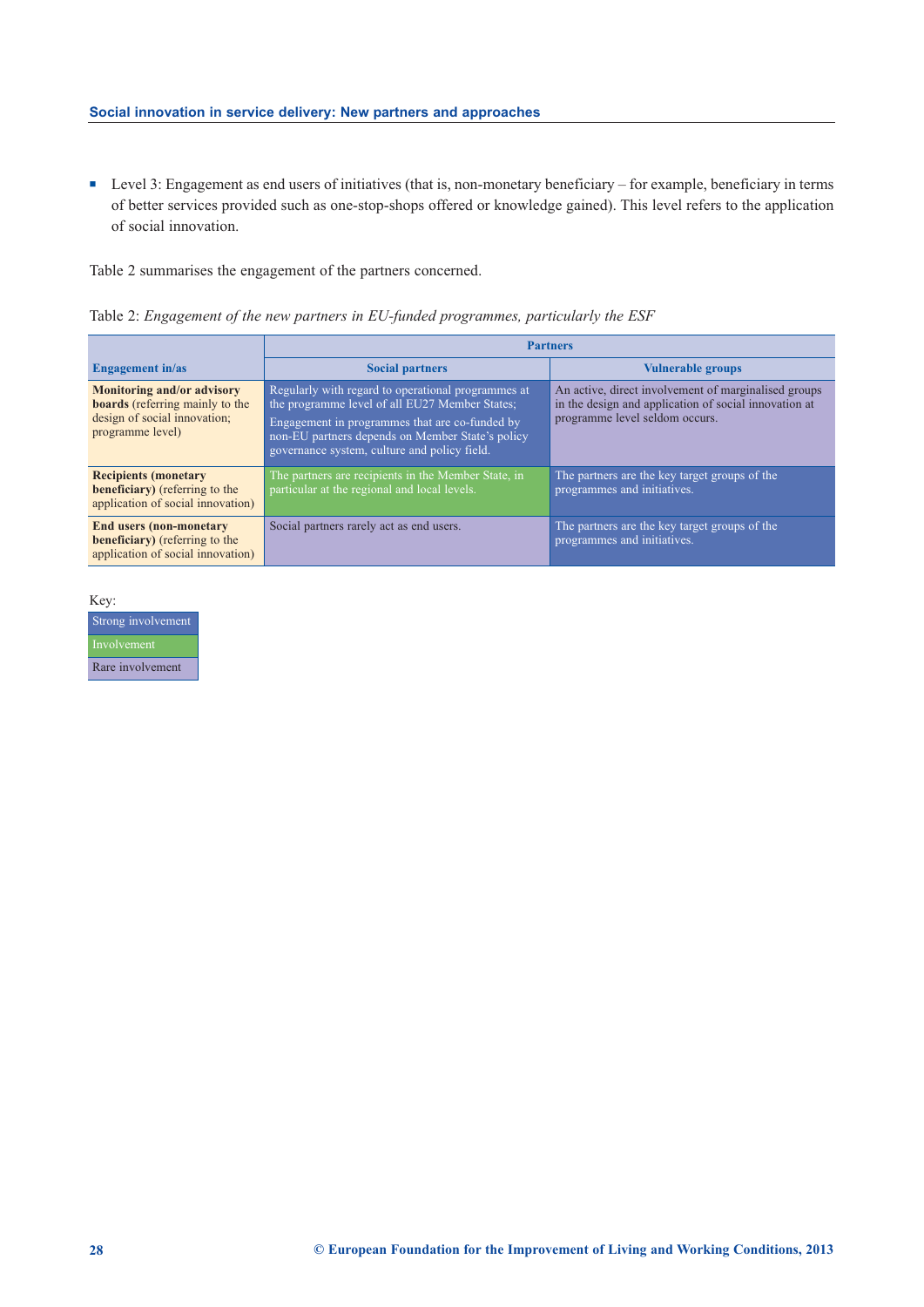# Case studies *5*

<span id="page-32-0"></span>As concluded by the country studies, non-EU-funded large-scale programmes involving social innovations for marginalised groups were not found in the six countries. However, several individual projects were identified as part of this research, including those involving social partners. The case studies in this chapter describe the setting up of an ESFfunded project in Sweden, a non-ESF-funded project with the involvement of a trade union in Slovenia, and a non-ESFfunded project with the involvement of employers' organisations in Ireland. The subheadings used in the case studies conform to those used in the 4-i process of social innovation (see Annex 1 for more information).

# **Case study 1: UMA – Sweden**

#### **Idea – Novelty**

#### *Target group – meeting societal demand*

The UMA (*Utveckling mot arbete*) project, hosted by Alma Folkhögskola (Alma Folk High School) in Stockholm, targets people aged 16–64 in Stockholm County, who are outside the labour market, many for a long time (on average 9–10 years) for reasons such as mental disorders, alcohol or drug abuse, social problems or stress.

During their long-term unemployment, participants have been through the system of the Swedish welfare state, while the various authorities have tried to help them via different measures, which ultimately have failed to reintegrate them into the labour market. UMA aims to help these people end their social isolation and provide them with opportunities to find and keep a job.

Forty-six per cent of participants are immigrants, which is an additional barrier to participation in employment. The project has an equal gender split. The funding covers 540 participants; currently 334 are involved.

UMA provides opportunities for workplace experience. Therefore, companies are also one of the target groups. The project targets both large and small companies in the public and private sectors.

#### *Idea generation process*

The idea of the project was based on *Livsval* (Life choices), a previous ESF-funded project, also run by Alma, which was considered successful as 20% of participants left the project and found a job. While UMA targets the same marginalised groups, it takes the methodology a step further by also targeting companies and providing opportunities for work experience.

Alma started the process a year before the application was sent to ESF. Ideas were generated for the project through a series of discussions and workshops with authorities and other public organisations and some NGOs, working in the areas of health, employment and criminal justice. Employers were not yet participating at this stage, but the target groups were involved: the initial ideas were discussed with participants of the *Livsval* project, including what they thought they would need in order to have the best chances of finding a job. From this process, it emerged that what was needed was not a fixed programme but one tailored to the needs and capabilities of each participant.

## **Intervention – Involvement**

#### *Territorial and socioeconomic context*

Stockholm County is made up of 26 municipalities, of which 11 are in the Stockholm urban area. The project is coordinated by a steering group comprising authorities (which include the Stockholm municipalities, the psychiatric services of the Southern Stockholm region, the employment service and an administrative authority for people with health issues), an NGO social enterprise involved in drug rehabilitation and representatives from the largest enterprises in Sweden.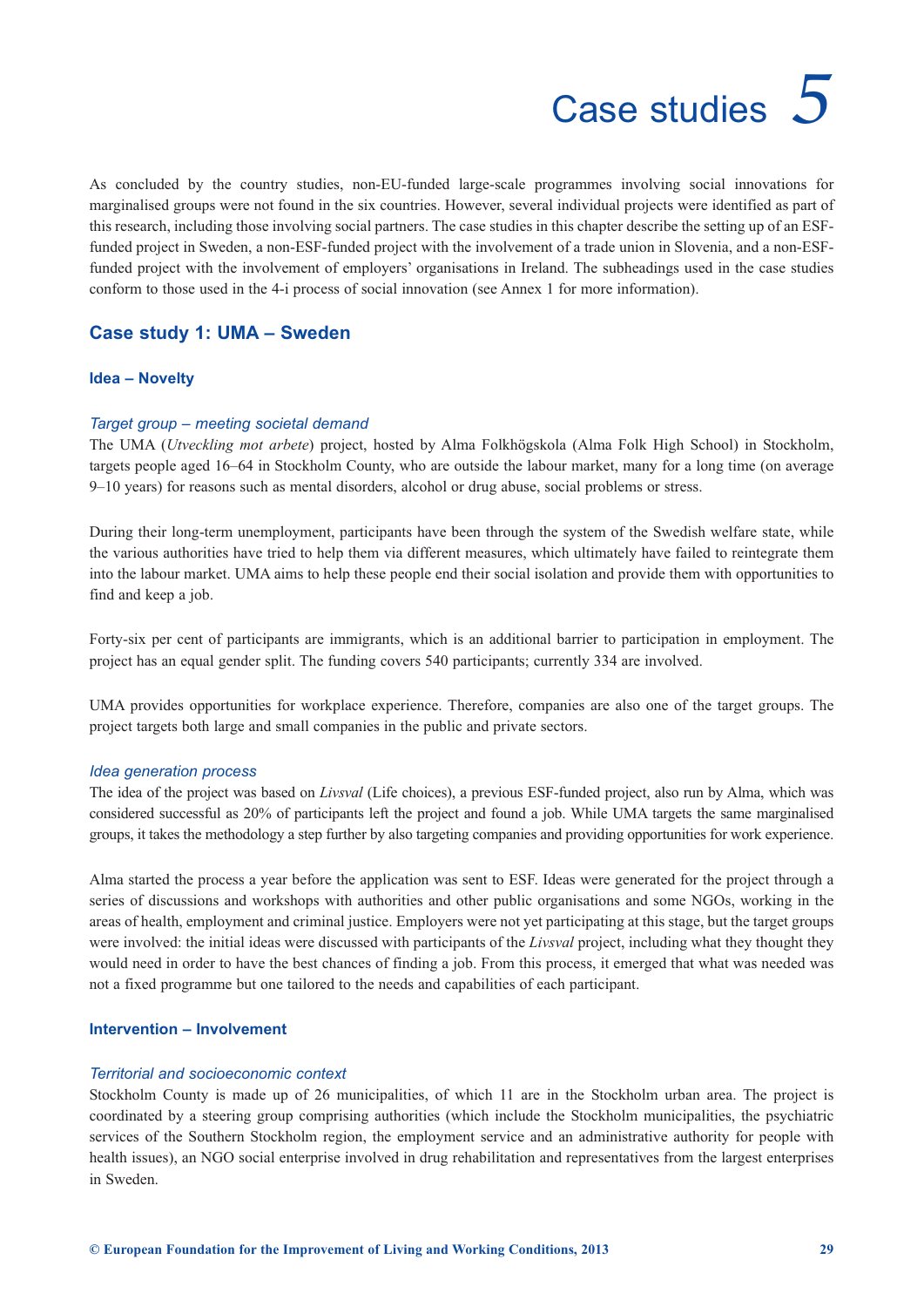In the Swedish welfare state, the authorities provide much of the security net while NGOs are less involved compared with other European countries. People can receive unemployment benefit for one year. After that, if they still have not found a job, they move to a social benefit system. If they have mental health problems, they can receive disability benefit along with psychiatric treatment. Therefore, UMA provides integrated programmes while remaining in close contact with psychiatrists.

While the authorities often make it compulsory to participate in rehabilitation programmes in order to receive social benefits, it is important that participation in UMA is a choice. While UMA collaborates with the authorities, Alma itself is an NGO.

#### *Setting up a fruitful environment*

UMA creates individual plans for each participant. Every week participants can choose from around 50 activities. There are health-related and social activities (such as yoga, walks, cultural lectures, cooking or how to deal with stress), Swedish language training and information technology (IT) programmes focusing specifically on using computers at work (for example, email, word processing and data spreadsheets). Some teachers also teach courses at Alma, but some were hired specifically for this project on a part-time basis.

The teachers have relative freedom over the structure of the classes, as the course outline they receive can be adapted to suit the atmosphere created in each of the groups.

In addition to taught classes, participants have access to coaching sessions. Coaches provide motivation, increase selfesteem and help participants to identify realistic plans for the future. Each coach works with a group of 25–30 participants, some of whom have day-to-day contact with their coaches.

To prevent participants getting too dependent on their coach, especially if they meet every day, participants are helped to gradually move on, and are encouraged to spend an increasing amount of time in training and less at UMA. Many start at two hours a day or one day a week of training, and the other days they attend activities and meet their coach.

UMA works in close contact with psychiatry, alcohol and drug centres.

In addition, UMA works with companies to prepare them for working with the target group. Through a 'support in employment' method, UMA provides education to the management and staff about the target group and on how to rehabilitate them. The aim is that they should not be afraid to engage.

Many participants can only work a few hours per week due to their illness, but according to the spirit of the project this is not a problem, as long as they try.

#### *Development process*

Participants are usually recruited through recommendation by authorities. To start this process, when the project began an information campaign was directed at authorities that had worked with *Livsval*.

The project managers feel that it is easier to get smaller companies on board. Some larger companies also participate as they are keen to be involved in corporate social responsibility projects, but they are a lot more difficult to engage. If a company finds a person suitable for the work during the training period, they can employ them and then receive support from the authorities.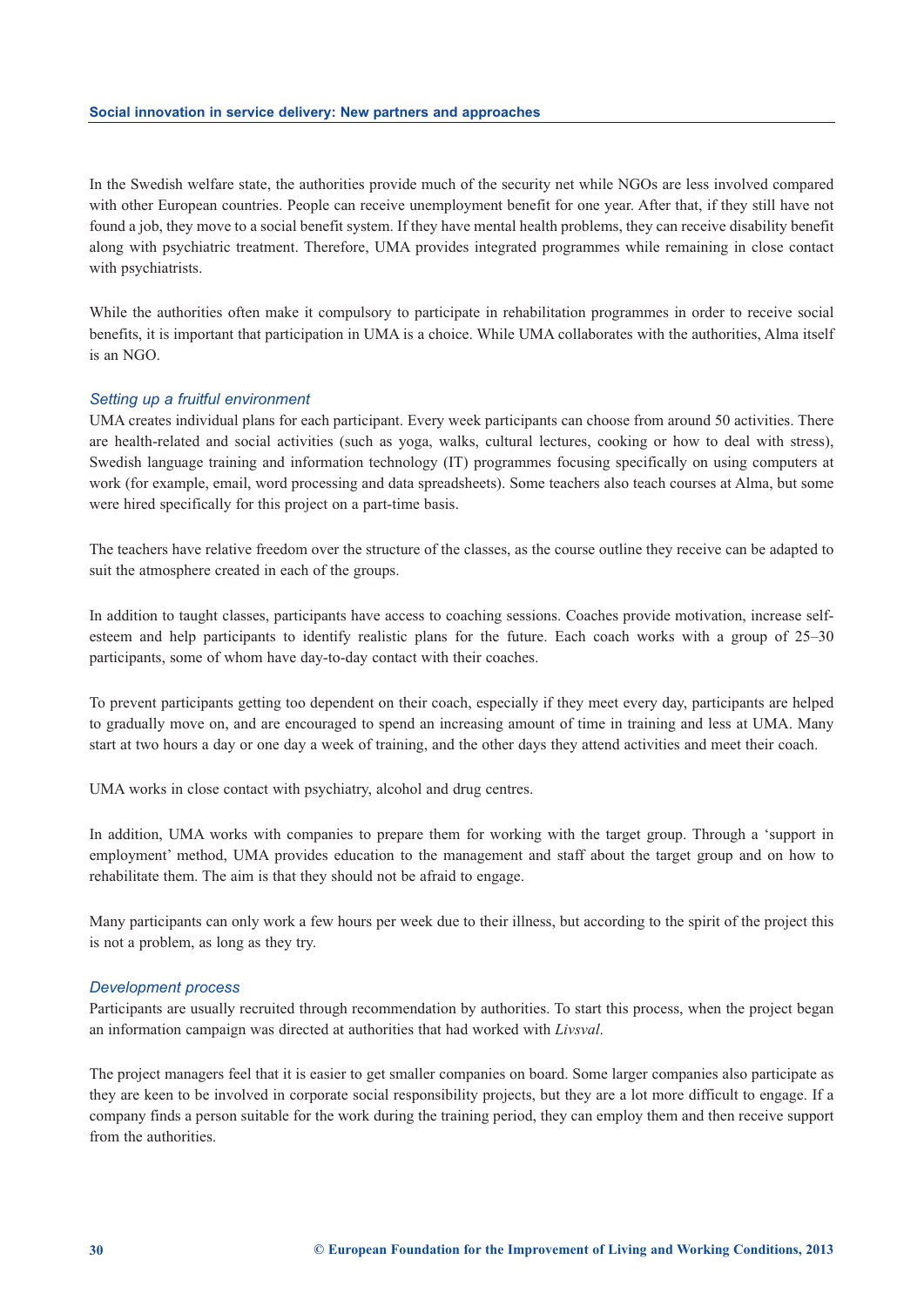The most common issue is the participants' conflict with the authorities. The authorities tend to make the activities compulsory and specify how many hours the participant should spend on the project in order to receive benefits. Often this emerges when a participant recovers their health and thus falls under the responsibility of a different authority, for example, moving from the receipt of social benefits to unemployment benefit.

However, forced participation contradicts the project's approach, which is based on the principle that the key to success is motivation: participants should want to do the work, and if they are not feeling well enough to go to work at some point, they should not be forced to. They can contact their coach by phone or email and can try to carry out the work from home. Furthermore, many participants are vulnerable and not yet ready to move on to the unemployment scheme, and therefore are at risk of falling back to their earlier problems (such as drug abuse).

This contrasting view puts UMA in conflict with the authorities and is the subject of a continuing discussion.

#### **Implementation/Institutionalisation – Effectiveness**

#### *Acceptance by society*

The aim of the project is not only to help people who have been isolated to reconnect with society, but also to increase their acceptance by society, especially by employers.

Companies are often wary of employing people who are not quite ready to go back to work. In this context, UMA is acting as a filter for participants' readiness for the work environment, preparing both companies and participants for the work. The coach is responsible for determining whether a participant is ready to try on-the-job training. They keep continuous contact with the company, informing them about the history and risks associated with participants.

Regarding public authorities and other organisations, some have limited knowledge of the project at this early stage, but some others have been involved with Livsval (for example, through referring participants to the programme) and have thus built a positive relationship with UMA.

#### *Sustainability*

The project is funded by the ESF and runs for 2.5 years, which, according to the project managers, is short for a complex project that is trying to create a long-term impact.

The financial model includes 50% funding from the ESF, while 50% is provided through the social welfare payments received by each participant, calculated according to the amount of time they spend on the project. This involves heavy administration: the financing is calculated individually each month based on information from authorities about welfare payments received and time spent at UMA, in an attempt to balance this with amounts received from the ESF.

In addition, this creates an incentive for projects like UMA to work with people who receive higher levels of benefits, though UMA is actively trying to avoid this.

This set-up is a serious issue for the project leaders, who believe that this is one of the reasons why ESF-funded projects in Sweden are usually run by the government authorities that can provide continuous cash flow. For NGOs, it is much harder to provide the funding and the administration, even if they provide the methodology that works.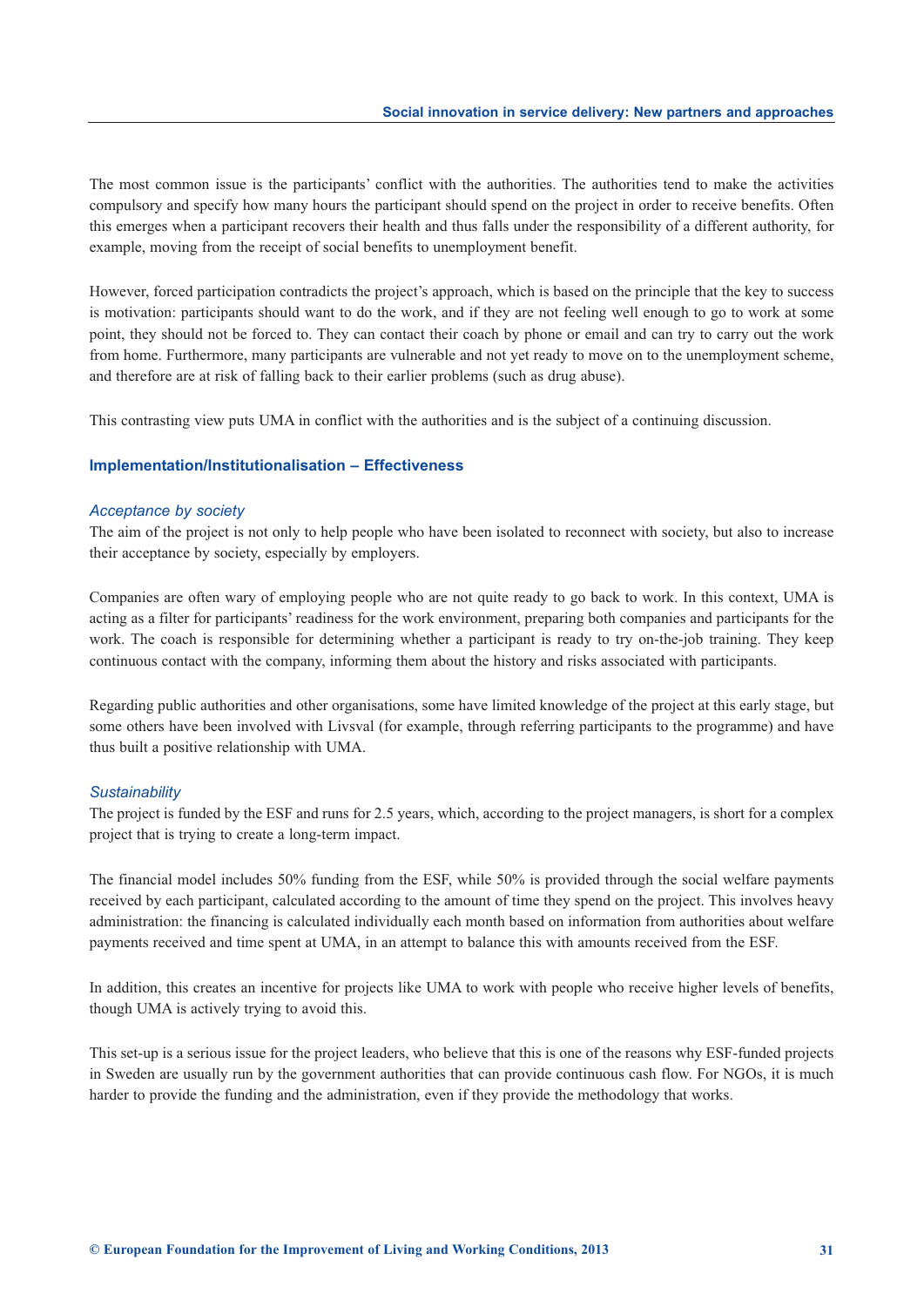#### *Mainstreaming and scaling up*

Discussions are being held on how to implement the same methodology after the close of the programme. The managers of the project would like to sell the concept of the programme to the authorities. Projects like UMA are in keeping with the principle of getting the target groups into work (instead of living on invalidity pensions), but the most important issue is to provide the infrastructure for this and to establish which organisations should be responsible – for example, the public employment service, the social insurance agency or the local authorities.

An exchange of knowledge and participants is planned with another ESF-funded project in Germany.

#### **Impact – Dissemination**

#### *Process of generating impact*

To ensure the continuous improvement of the project, a reference group was set up with the participants (this is an open group, to which all of them are invited). An UMA representative also attends. Many new ideas are generated during these sessions about activities that could prepare participants for a job.

The evaluation of the project is carried out by an independent researcher specialising in ESF projects. In the early stages of the project the researcher also helped in developing the goals and establishing how to measure them. Evaluations are carried out every two to three months in a meeting attended by participants, groups of coaches and teachers. The evaluation reports are presented to the steering group and to the coaches.

This ongoing evaluation provides a good opportunity to improve the project's methods. Often different types of activities are tested and if some do not work they are replaced with new ones based on ideas from the participants, coaches and project members.

The ESF also has its own evaluation of the project, producing monthly reports on its progress. The evaluation of Swedish projects often focuses on gender issues.

While the project is very flexible and individualised, its aims are clear. The main quantitative goal of the project is that 50% of participants are put into work at 100% of their capacity. Each participant's capacity is defined with the support of their coaches and help centres. Also, when they try to work at a company, they test what goals are realistic for them.

It is hoped that many participants will be employed by the end of the project, but it is known from the experience of *Livsval* that around 25% will not succeed because of issues with drugs, alcoholism and mental illness. So far, about 100 participants have left the UMA project, most of them because they became too unwell or had too many problems to enable them to participate, but some because they felt the authorities had forced them into the project.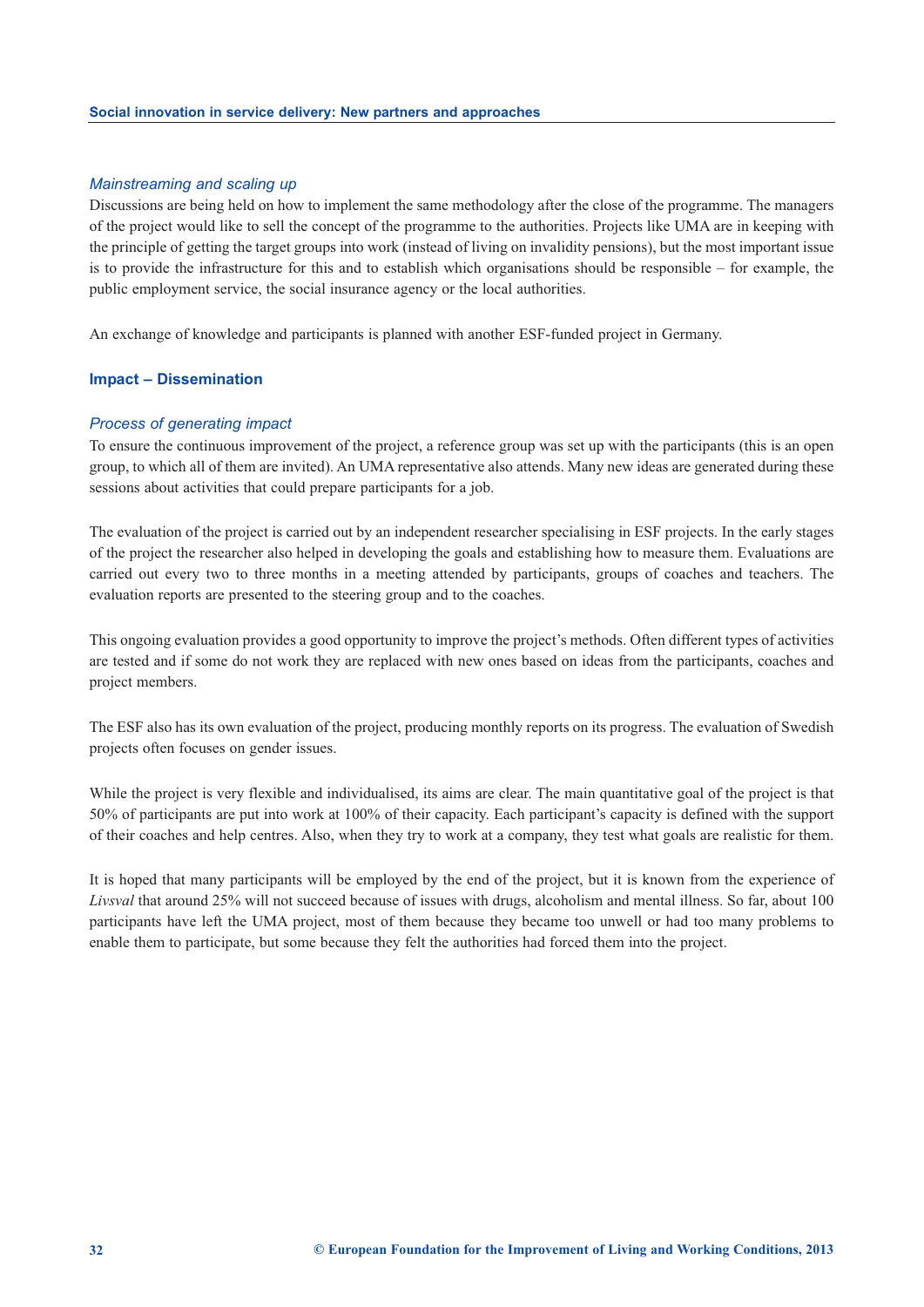## **Case study 2: Social Incubator – Slovenia**

#### **Idea – Novelty**

#### *Target group – meeting societal demand*

The Social Incubator, which is hosted by the student organisation of the University of Ljubljana, provides a supportive business environment for students and graduates of the university who want to become social entrepreneurs. The incubator supports students in different stages of development of their business ideas: planning, establishing and running their social enterprises. The incubator is involved in four types of activities: incubator, knowledge, start-up capital and – more broadly – promotion of the social entrepreneurship concept.

Potential participants are recruited via numerous channels including workshops run by the organisers at university faculties, presentations in classes and conferences. The project leaders at the incubator are considering using students as volunteers to help to run it as a way of equipping students with social entrepreneurship values and skills.

The target group may expand as the incubator's leaders have been in talks with the City of Ljubljana to offer its services to other citizens of the city (for example, school students and unemployed adults).

#### *Idea generation process*

The Social Incubator started as an initiative of three organisations: the Faculty of Social Work of the University of Ljubljana, the Association of Free Trade Unions and the student organisation of the University of Ljubljana. The initial overall broad objective was to help students realise a new career option; that of social entrepreneurship.

At the start of the initiative, all three organisations had somewhat different motives for backing the initiative.

The Faculty of Social Work felt that Slovenia, as a country, lacked a social entrepreneurial environment, as did the university. The faculty itself wanted to explore the concept in greater depth, for example by introducing a new Masters course. The university felt that the issue of entrepreneurship was handled exclusively by the Economics Department, which was not really interested in broadening the scope of the concept and holding discussions with other departments. The Faculty of Social Work saw the incubator as a useful tool for introducing this broader approach.

The incubator was also seen initially as a potential legal entity that could apply for EU or national funding to start work on social entrepreneurship. This unfortunately was not possible because, in order to tender for public procurement, an extensive list of references is required. Finally, halfway through the discussions, the Faculty of Social Work encountered institutional barriers, which indicated that it may not be possible for a public body such as university to be formally linked with an NGO.

The trade unions' original motivation to back the initiative was their desire to promote the concept of workers' cooperatives among the students as a viable business model. The background to this was the fact that many companies in Slovenia were being privatised, sold to foreign companies or closed down, and trade unions saw this as a possible option to keep these businesses going. However, since this concept was not intended to feature strongly among the objectives of the Social Incubator, the unions' enthusiasm for the initiative faded. The trade unions have also reported that, due to financial difficulties, they were not in a position to give any funding.

That left the student organisation as the sole financial contributor. However, due to the limited activity of the incubator, at the beginning of 2012 talks were held about closing down the initiative. The crucial moment came with the arrival of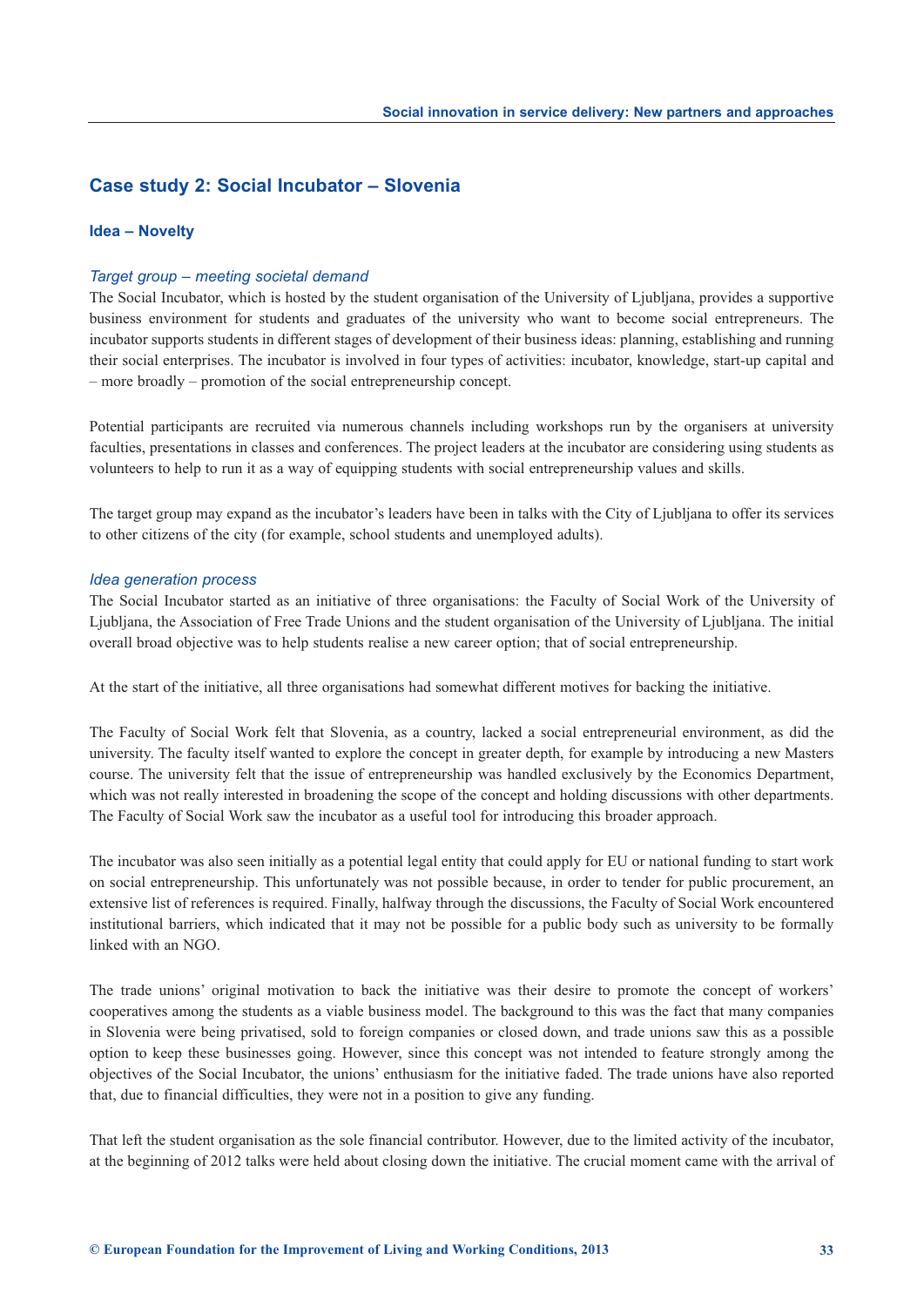the current director – a former student – who approached the student organisation and promised to revitalise the initiative.

It seems that the attempt to integrate different views proved too challenging, and that the obstacles were too severe to continue with the three organisations equally involved. However, all three continue to be in touch and do not rule out a closer collaboration should such an opportunity arise.

#### **Intervention – Involvement**

#### *Territorial and socioeconomic context*

The student organisation of the University of Ljubljana represents all students. The organisation's high degree of independence and influence is ensured by a direct funding of its activities from taxes paid by employers who employ students during their studies (the government has on numerous occasions tried to change the system so that the employers pay the government, which would then give part of the funds to the student organisation, but it has so far been unsuccessful in changing the law).

This structural arrangement gives the organisation a steady and secure income that allows it scope for a broad range of activities, including financing of the Social Incubator. The overall amount the student organisation receives from employers has decreased in recent years; nevertheless, it is a fairly secure environment. The Social Incubator is looking at other ways of engaging with partners to become less dependent on this sole source of income. This includes talks with the City of Ljubljana to enter into a partnership and perhaps broaden its target group. The project leader has also taken advantage of publicity opportunities and the Social Incubator receives prominent media coverage. More recently, the Social Incubator has also started cooperation with another eight social incubators in Europe and is applying for EU funding.

#### *Setting up a fruitful environment*

The Social Incubator offers different types of activities and support. One of these is the incubator itself, where students can use the common space for their work, with access to office equipment. The environment fosters dialogue and creative thinking by various people operating in the same space. The organisation runs the Academy of Inspiring Entrepreneurs, which organises seminars, workshops and conferences to teach participants about social entrepreneurship. Potentially, this may open up possibilities for their career. The incubator also pays for two business counsellors to offer advice.

More recently, the incubator has started so-called 'crowdfunding' in the form of a start-up capital fund called 'golden fish'. All the collected funds that are raised during seminars, workshops and other activities will be used to finance the start-up investment for a new social enterprise, chosen through a competition for best social enterprise idea.

The latest idea of the incubator is to link members of the Association of Retired Entrepreneurs with student social entrepreneurs. The senior entrepreneurs often feel they have a lot to offer in terms of experience, knowledge and soft skills that can be useful to students.

The incubator's leaders constantly look for new ways to promote social entrepreneurship and different ways to engage and support prospective social entrepreneurs.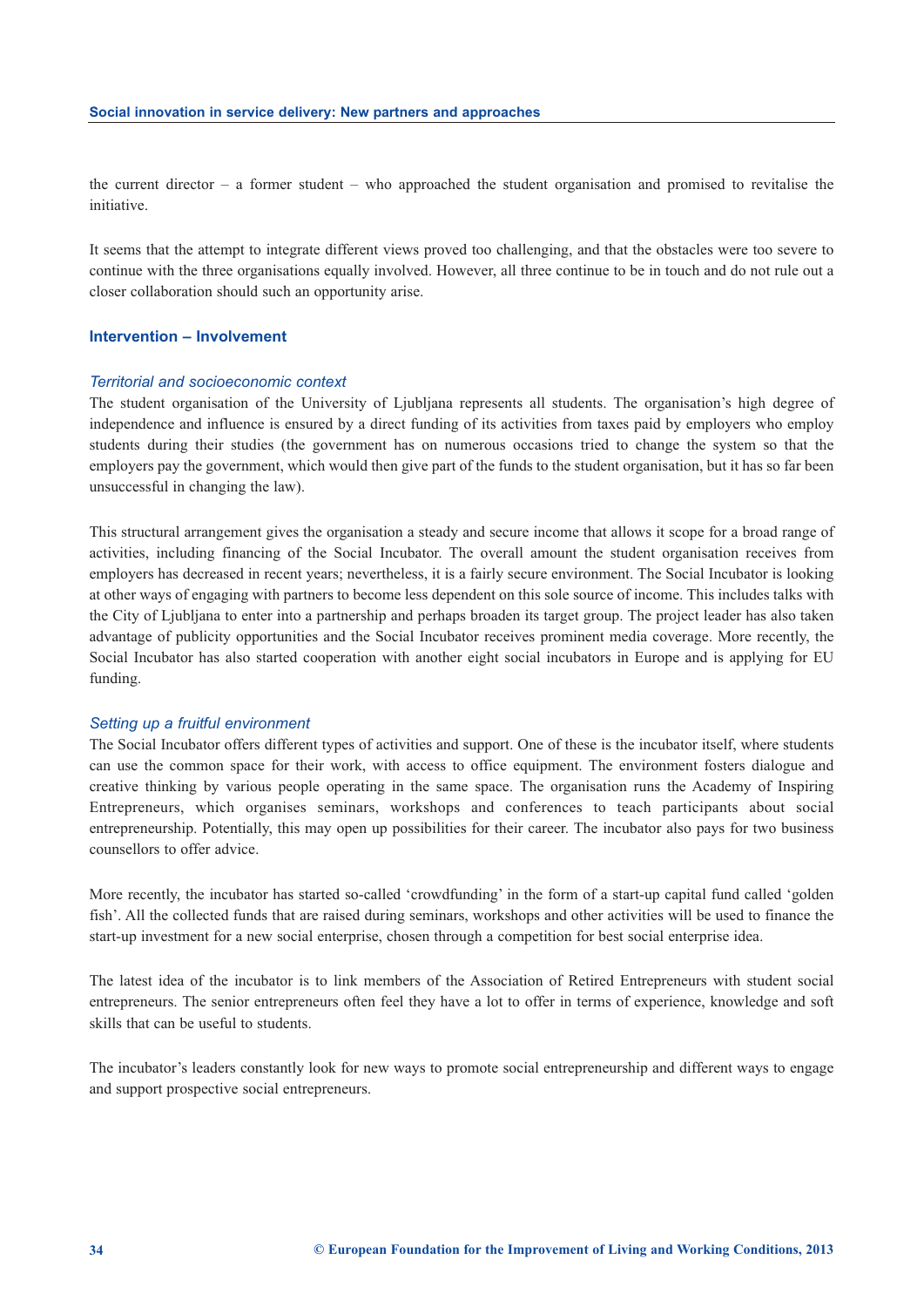#### *Development process*

The main drivers of the initiatives are the two individuals who run the incubator. It is their enthusiasm, vision and determination that has allowed the organisation to grow and branch into new areas within such a short period. They have also managed to interest additional collaborators in becoming involved with the incubator.

This may, however, be a challenge for the sustainability of the initiative should the management change. Nonetheless, the people involved are fully aware of this risk and have taken appropriate steps to make sure that the organisation is well set up in terms of solid structures, diversification of finances and support from various organisations.

#### **Implementation/Institutionalisation – Effectiveness**

#### *Acceptance by society*

The overall objective of the Social Incubator is to become a centre of development of social entrepreneurship in Slovenia with a focus on creativity, cooperation and multidisciplinary work with young people. The incubator is aware that the concept of social entrepreneurship is not well developed in the country and hopes that, through its diverse activities, it will contribute to its promotion.

This is also the reason why the incubator wants to work with a wide range of partners.

The incubator is innovative in reaching out to new partners, for example targeting youth organisations to determine whether it could offer its services to young people in general and not only students.

In terms of wider implications, the incubator would also like to change the social entrepreneurial culture in Slovenia and make society more aware of its benefits and think that working with youth could be a good way to have a long-lasting effect in the future.

#### *Sustainability*

At the moment, funding for all the activities of the incubator comes almost exclusively from the student organisation. As outlined earlier, the incubator is seeking additional forms of funding that would make the organisation more independent. This is important as the funding from the student organisation is not guaranteed and may cease when the priorities of the organisation change.

In addition, if the activities are to be offered to a wider audience than just students, the student organisation may want to limit its involvement, as their primary responsibility lies with students.

The two leaders want to show that by engaging in more self-financing, for example through charging for the workshops and conferences, their activities are valued and people are prepared to pay to participate in them.

The incubator has teamed up with a number of other European social incubators to apply for EU funding. This would not only give the organisation more financial independence but would allow it to broaden its knowledge base and forge new relationships.

#### *Mainstreaming and scaling up*

The incubator's leaders have been working with the media, sponsors and even local politicians. They frequently participate in radio or television debates or contribute to newspaper articles promoting the concept of social entrepreneurship.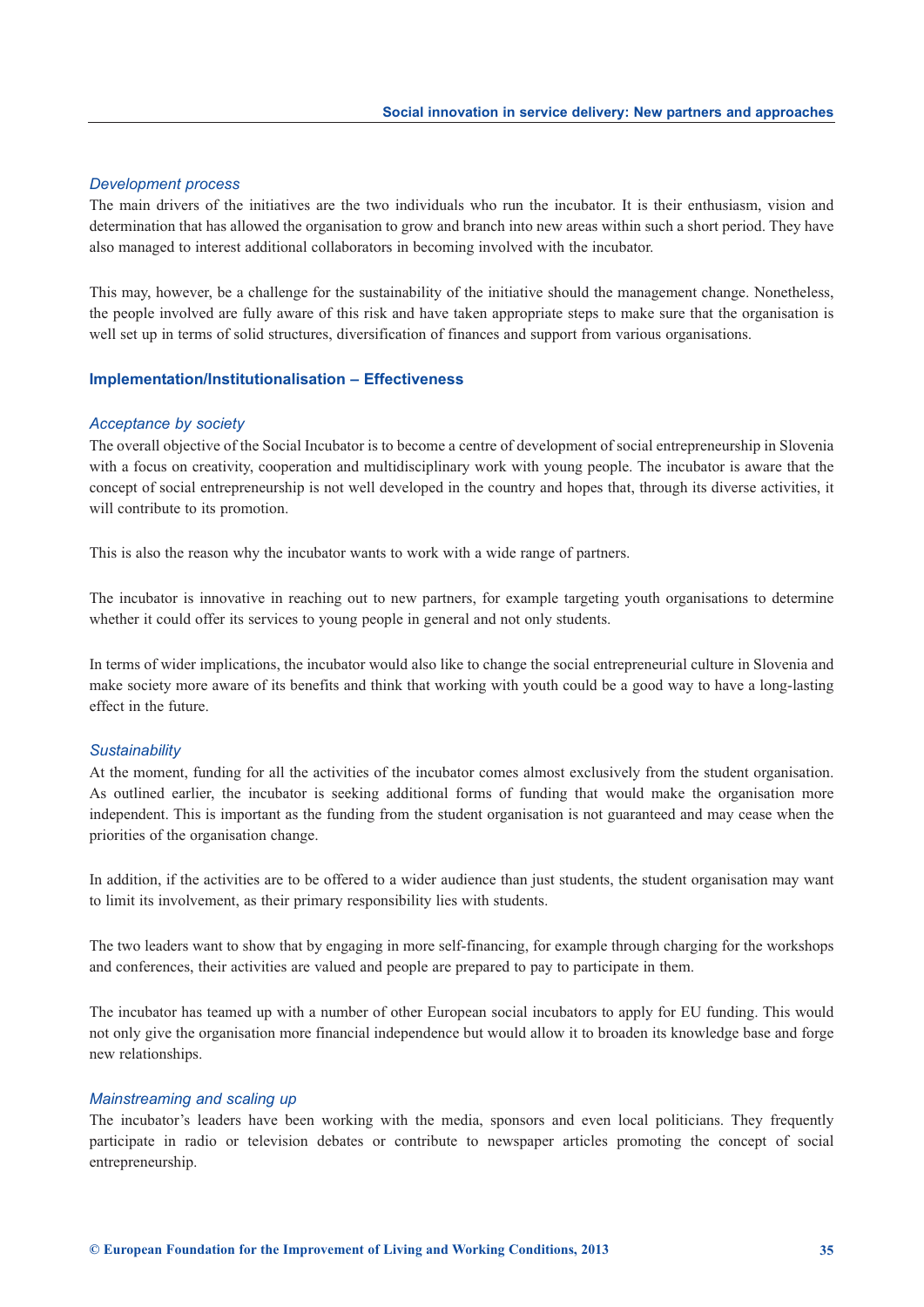There have been active exchanges with local politicians who have a keen interest in the topic and the organisation has invited them on several occasions to their conferences. This has automatically raised the profile of the organisation. One of the project leaders was very active in the students' movement and is aware of the importance of close links with the media and other actors to promote the organisation.

#### *Implementation process*

The project has gone through fairly significant changes in terms of ownership and management. The initial set-up outlined earlier, of the three organisations equally involved in the running and financing of the incubator, did not materialise and consequently the student organisation emerged as the main 'owner' and funder of the incubator. There were several reasons for this, including financial constraints and differing expectations of the main objective and the focus of the Social Incubator. It is important to emphasise the role of the project leader in reinvigorating the project from its dormant state. However, it seems that the organisation has turned a corner and is now under the management of two project leaders running successful activities which are constantly evolving and expanding into new areas.

#### **Impact – Dissemination**

#### *Process of generating impact*

The organisation plans to evaluate its activities in a number of ways, not least to show partners from which the organisation may seek funding that they will be investing in a good project. There are some easily obtainable indicators, such as the number of people attending the workshops or conferences; however, according to the project leaders, these indicators are not a good measure of success. Instead the incubator intends to set its targets by the number of jobs it helps create.

#### *Contribution to change*

It is much too early to say whether the Social Incubator has contributed in a significant way to systemic change. However, the organisation has definitely filled a gap in promoting social entrepreneurship and offering this possibility as a career choice for young people; a path that has so far barely been followed in Slovenia. In that sense, the initiative is helping to make changes at the institutional, systemic level.

Having a broad range of partners from various social spheres has allowed the concept to be more visible in society. Finally, engaging young people will contribute to changes in values and norms that they will carry with them into adult life.

# **Case study 3: 'Dublin's transport links – Racism divides', Anti-racism campaign, Ireland**

#### **Idea – Novelty**

#### *Target group – meeting societal demand*

The main target groups of this anti-racism campaign are the employees of the two main public transport companies: Luas, a private tram system run by Veolia Transdev Ireland, and Dublin Bus, a large, state-owned company, both operating services in the capital city. Although traditionally a country of emigration, Ireland has in recent years experienced a large wave of immigration, particularly to Dublin city. Due to its economic boom, the country has attracted a significant wave of migrants, both third-country nationals and EU migrants. According to the latest Census data, the population of migrants in the country is now over 12% and in Dublin over 15%.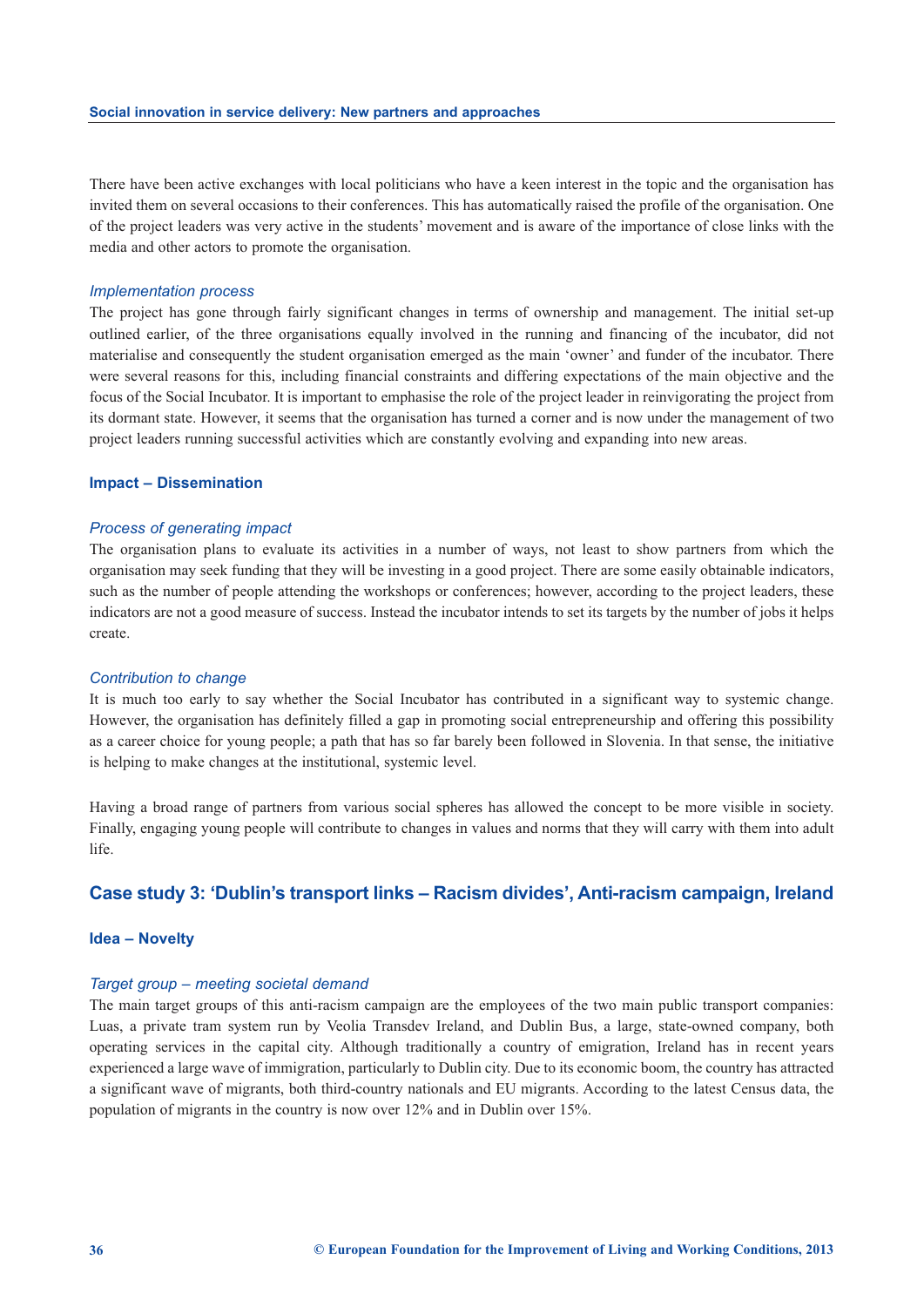Increasingly, too, the workforce is changing and this is also reflected among the employees of major transport companies. Many of the bus drivers and ticket inspectors of both Luas and Dublin Bus have migration backgrounds and as frontline staff are more vulnerable to abuse from their clients, the general public.

Dublin Bus employs 3,200 people, 15% of whom are migrants. The proportion of migrants is much higher among drivers and ticket inspectors.

Other transport companies are joining the anti-racism initiative, most notably Irish Rail, operating the DART coastal railway services in the Dublin and north Wicklow areas and the national railway. As a result, the target group of the initiative may become bigger although, essentially, it will be restricted to the employees of these companies.

#### *Idea generation process*

Both companies have noted an increase in the number of incidents involving racial abuse. This has also been confirmed by the findings of a report *Taking racism seriously*, commissioned by the Immigration Council of Ireland – one of the largest and most active NGOs in Ireland (Immigrant Council of Ireland, 2011).

The report noted that there are an increasing number of racially motivated incidents targeting employees of transport companies. Research highlighted a high level of racial abuse targeted at bus drivers and ticket inspectors of black and ethnic minorities. Some of the drivers have also indicated that supervisors are not willing to take this into account and do not differentiate between racially motivated incidents and other abuse complaints.

At the same time, white Irish drivers noted that they sometimes face abuse when they ask passengers for a ticket and then point out that the ticket is not valid. Drivers and inspectors report a lack of knowledge of how to deal with these situations.

The report noted that incidents are initiated by various groups; however, it singled out an urgent need for action targeted at

*Sign on display on Luas trams*Léirítear meas ar **Fhoireann Luas Respect Luas Staff** Ní ghlacfar le haon fhoréigean, fhogha, ídiú béil nó ciníoch in aghaidh ár bhfoirne. Éileoimid i gcónaí go ngearrfaí na pionóis is déine ar aon duine a imríonn drochíde ar ár bhfoireann. Any form of violence, aggression, verbal or racial abuse against staff is totally unacceptable. We will always press for the strongest penalties for anyone who abuses our staff.

both young and older perpetrators. Both groups would require a different set of measures as they could be motivated by different reasons.

As the issues associated with managing a diverse workforce were new to the management of companies, there was a broad strategic agreement to work together, and also to engage the Immigrant Council to devise a strategy that all parties would sign up to and promote.

After the publication of the report in October 2011, the Immigrant Council received funding from the Luas, Dublin Bus and Dublin City Council to implement some of the recommendations from the report and to support Dublin Bus and the Luas in playing their part in implementing the recommendations and developing internal mechanisms to deal with the issue. In early 2012, the Immigrant Council, in collaboration with the two companies, organised follow-up focus groups with mixed groups of employees and then met senior officials of the two companies to explore in detail how they should respond to the report.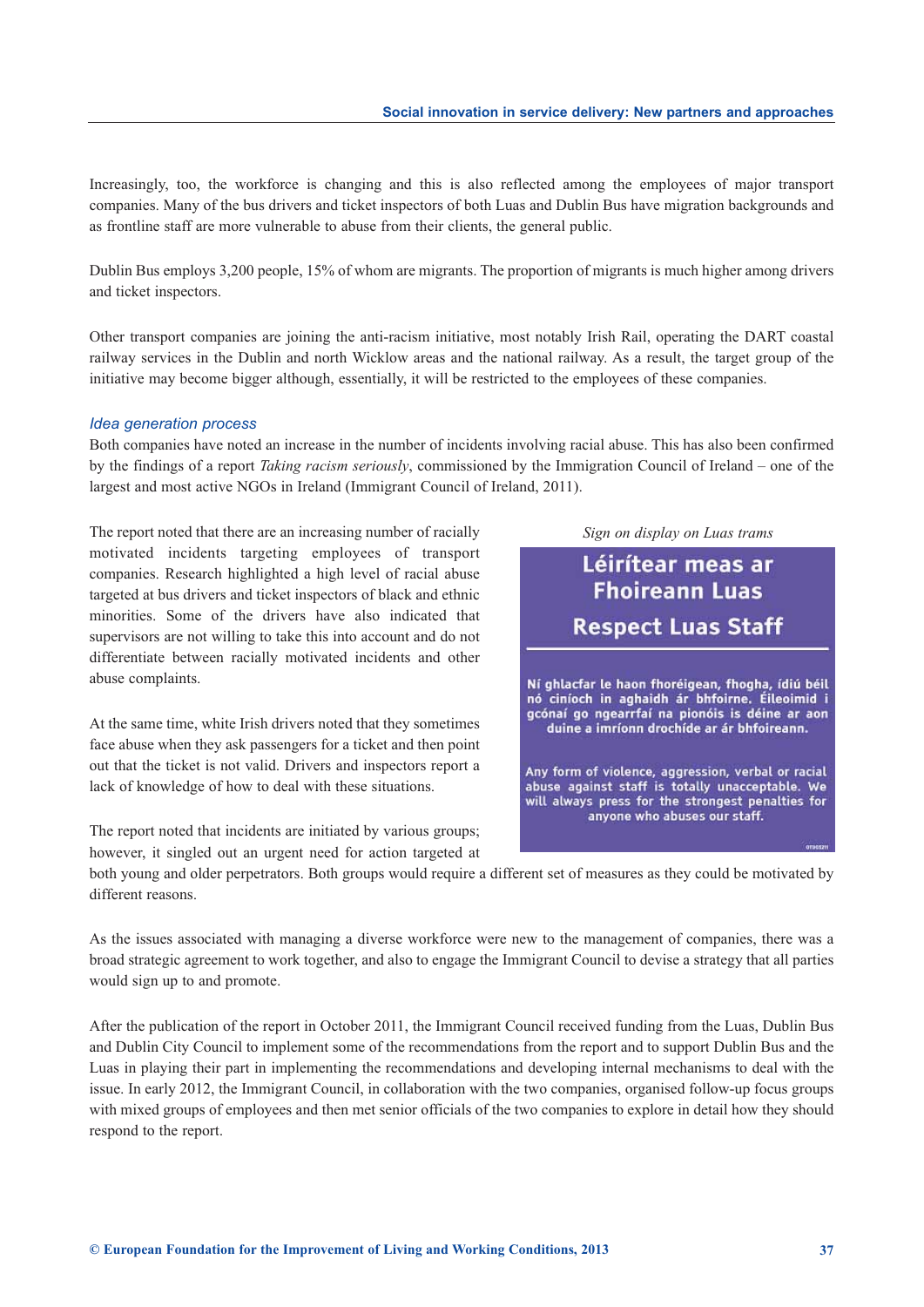Following the meetings, the Luas ran the 'respect' campaign. Dublin Bus shortly followed with a similar campaign.

In March 2013, all of Dublin's main transport companies (Dublin Bus, the Luas and Irish Rail – Iarnród Éireann) with the National Transport Authority, Immigrant Council of Ireland and Dublin City Council joined the campaign for the European Week Against Racism.

### **Intervention – Involvement**

#### *Territorial and socioeconomic context*

The initiative is strongly embedded in the local socioeconomic environment as public transport is used by all and is one of the spheres where all citizens mix, making it an integral part of public life. The changes that are taking place within the public transport companies, in terms of a more diverse workforce, also reflect the changing structure of Irish society, which is itself becoming more diverse. All groups have to learn how to live together peacefully and, in the case of the companies, how to manage properly a diverse workforce, resolve conflicts and offer support to those who experience problems.

Dublin City Council has been actively involved and has supported the initiative by providing space for discussions, offering its expertise in this area and also supporting the campaign financially.

#### *Setting up a fruitful environment*

The initiative has certainly been innovative as the issue of racism in public transport has only become apparent in recent years. The project is a good example of cross-sectional cooperation and dialogue between parties where sometimes one might expect the relationships to be challenging. One of the reasons why the cooperation has been smooth and effective is the common interests and objectives of all participants.

One of the challenges in creating an environment in which all parties could feel comfortable was to establish a framework in which the employees who felt that they had been abused, based on their immigration status, felt able to report the incident and be ready for follow-up actions. This needed time but also changes to the procedures existing in the companies.

The initiative led to the introduction of new criteria in the reporting system for racially motivated abuse. This change meant that the employees had now a framework under which they could raise the issue. This has also allowed for proper follow-up and, crucially, monitoring of the numbers of incidents.

#### *Development process*

The main drivers of the initiative are the two companies that were faced with new circumstances and had to act in their own interests and those of their employees. Additionally, the Immigrant Council of Ireland and Dublin City Council put their weight behind the initiative.

Because the activities and the idea has been backed and strongly set up within the institutional framework, with the close involvement of the various stakeholders, one can be confident the project will continue and develop further. The involvement and the will of committed individuals within these organisations who are broadly working in the area of integration has definitely helped to push the project forward, especially at the beginning.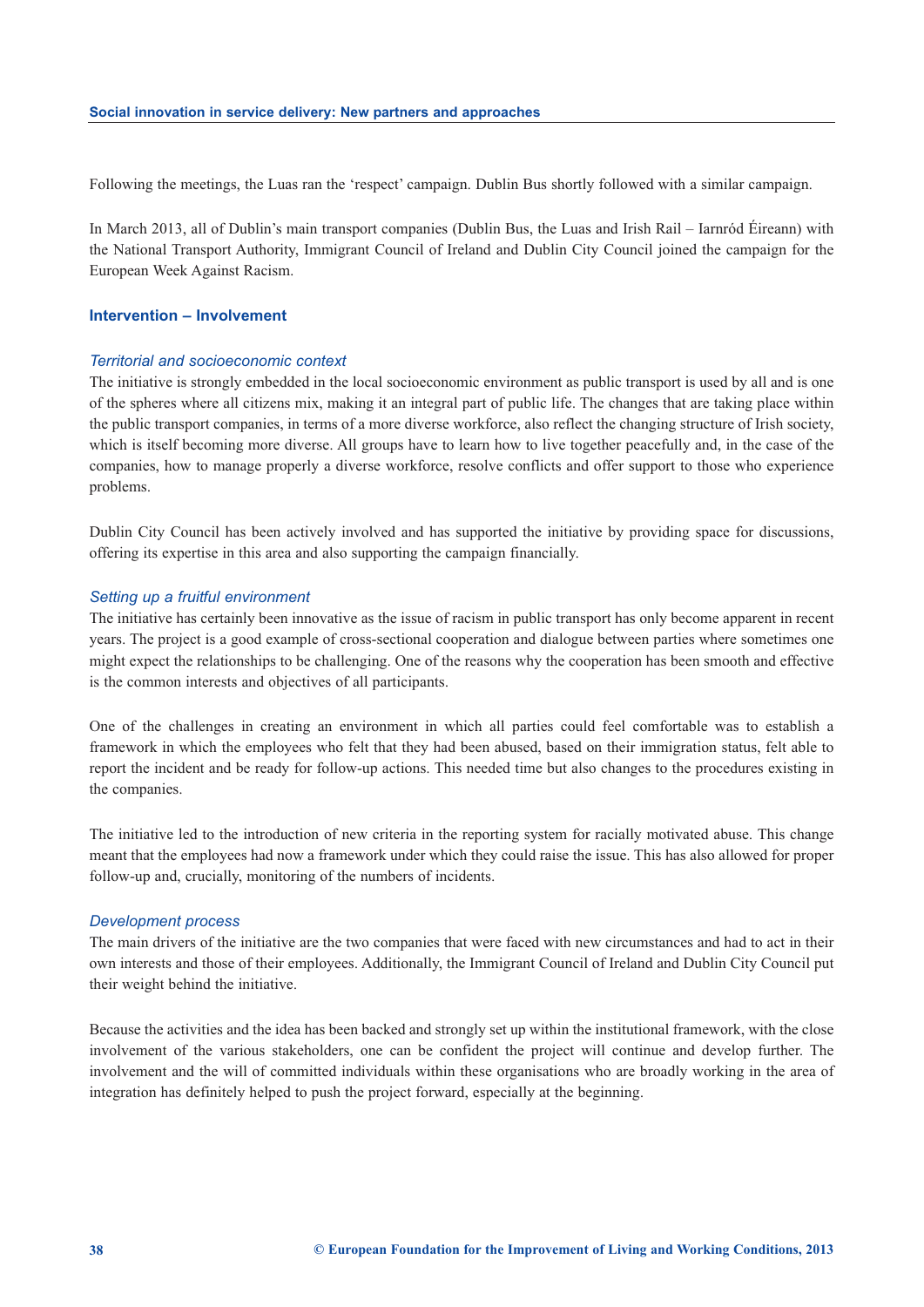#### **Implementation/Institutionalisation – Effectiveness**

#### *Acceptance by society*

The project and the parties involved have made a great effort to help their employees to feel more comfortable in reporting incidents of racial abuse and to change their internal systems. The two companies concerned, with the support of Dublin City Council and the Immigrant Council of Ireland, have also launched a major public campaign aimed at raising awareness of the issue. Large posters have been displayed on public transport to publicise the project among the general public. There is also a campaign run by the Immigrant Council of Ireland that encourages members of the public who see racist or offensive graffiti posted around the city on buses or trams to send pictures to the organisation, which then contacts the service providers and reports on it on their Facebook page.

#### *Sustainability*

With its strong base in terms of partners, it seems that this project is well established. It is also promising that there are plans to engage two other providers, which would mean that all national major transport providers in Ireland will have signed up to the initiative. This not only helps to prevent abusive behaviour towards their employees but also sends a strong signal to the public that such abuse will not be tolerated and that there is a united front against it.

*Poster advertising Veolia Transport 'Respect' campaign*



# The initiative has also raised issues about racially based discrimination versus abuse against authority, and to what extent these can be separated.

#### *Mainstreaming and scaling up*

The Immigrant Council of Ireland has put forward a proposal for a European project to establish links between several European cities and determine whether there are similar initiatives in other cities, and whether there are any messages others can learn from this example.

#### *Implementation process*

The companies carried out a number of actions including the development and implementation of a reporting structure for racist abuse, information and awareness-raising publications, and awareness and training events for managers and supervisors.

Prominent actions include meetings and events in schools and local communities organised through Dublin City Council and the Immigrant Council of Ireland.

# **Impact – Dissemination**

#### *Process of generating impact*

One of the most concrete outputs of the project was the introduction of a new criterion, racially based abuse, into the reporting system for employees. This had previously not existed, which made it impossible to say whether an attack, verbal or physical, was racially motivated.

#### *Summary and policy pointers*

The three case studies differ from each other. They have been set up in countries that differ in size and in their approach to welfare and social protection. They target different populations ranging from young unemployed people, to students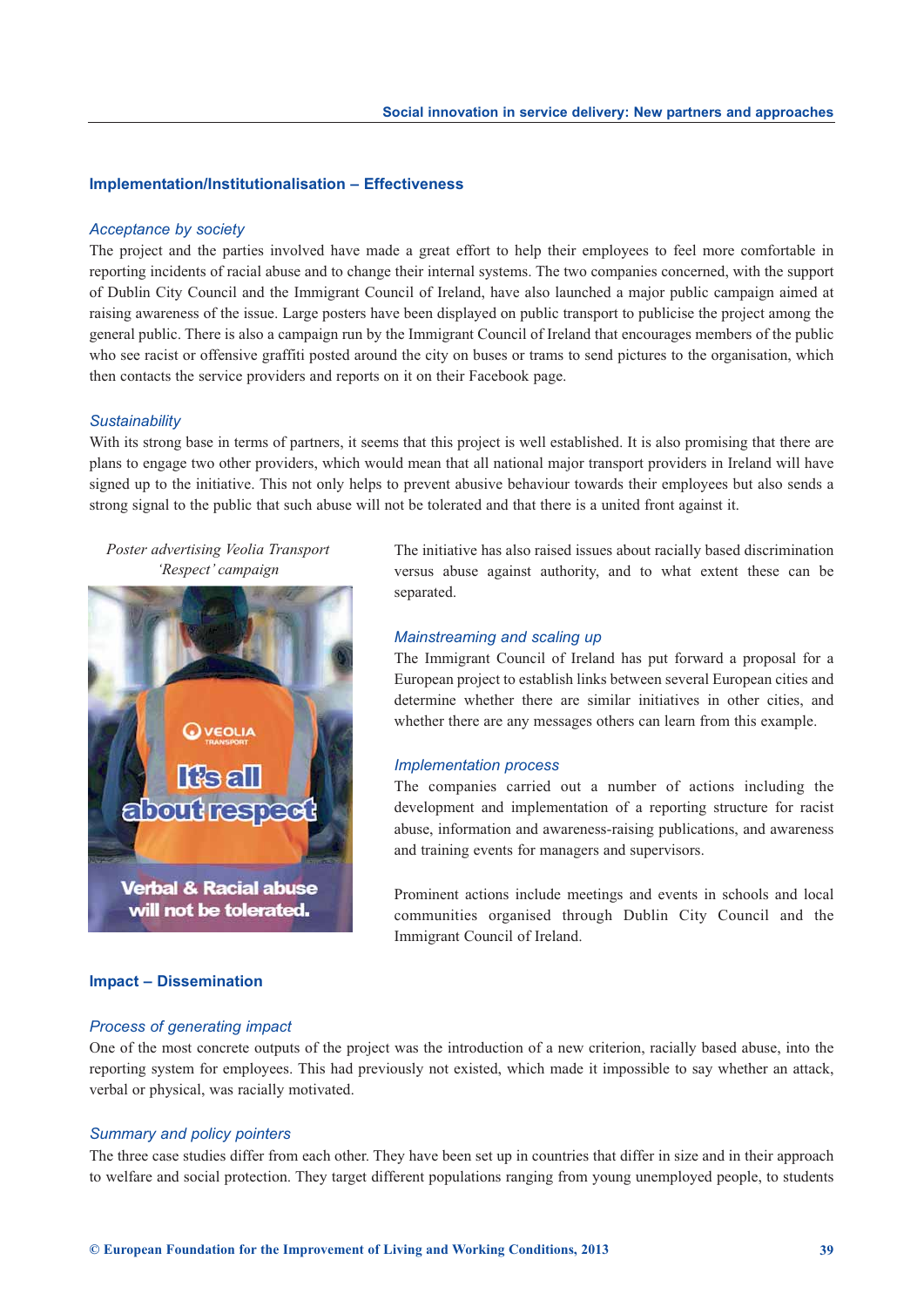wanting to venture into entrepreneurship, to employees of major transport companies. They also have different ways of operating, different frameworks and management styles, and different financial set-ups. However, there are certain similarities between the three case studies and also lessons that can be learned.

#### **Definition**

None of the case studies was preoccupied with, or even aware of, the definition of social innovation. Social innovation, as such, was not the driver or the starting point for establishing the initiative. This is in line with the findings of the previous analysis carried out in the six countries which implied that initiatives with a direct reference to social innovation can be found mostly within the framework of the ESF. Admittedly, the predecessor of the Swedish example operated within the ESF, but not explicitly under the social innovation banner. From a policy perspective, given the fact that the definitions are quite vague, many different projects can be regarded as social innovation.

#### **Direct responses to the challenge/issues**

All three case studies share the fact that their activities originated from the bottom up and were responding to local challenges rather than responding to top-down priorities which the project would have to fit into. An environment can be created that facilitates such bottom-up initiatives to address issues that have not yet reached the top level.

#### **Reliance on individuals**

None of the projects would have a chance to be successful and grow without the personal commitment and enthusiasm of the individuals involved in establishing and running the initiatives. However, the high reliance on the individual makes the projects fragile in terms of continuity, should the management change. Strong links with other stakeholders and structures may help to establish stronger foundations, should this be required. In addition, strengthening such links may provide support for these individuals to encourage them to continue in their role, as they seem to be the driving force behind such initiatives, while at the same reducing the reliance on them individually.

#### **Sustainability**

The question of mainstreaming and sustainability is an important issue for all projects, including the three case studies presented here. Being part of a larger, more structured framework can provide more guarantees in terms of sustainability and long-term perspective; however, a level of flexibility is often required, particularly in the case of small-scale activities.

#### **Evaluation**

All three case studies have an evaluation process and set of targets embedded in the design and implementation of the project. However, there seems to be a lack of attention to a robust evaluation in large-scale programmes across Member States. More needs to be done to ensure systematic evaluation of these types of programmes and initiatives.

#### **Funding**

Many programmes operate on an adhoc or project basis while, at the same time, trying to ensure a long-term impact. The provision of funding should follow a more predictable and sustainable course. In addition, new and innovative ways of securing additional private financing could also be explored.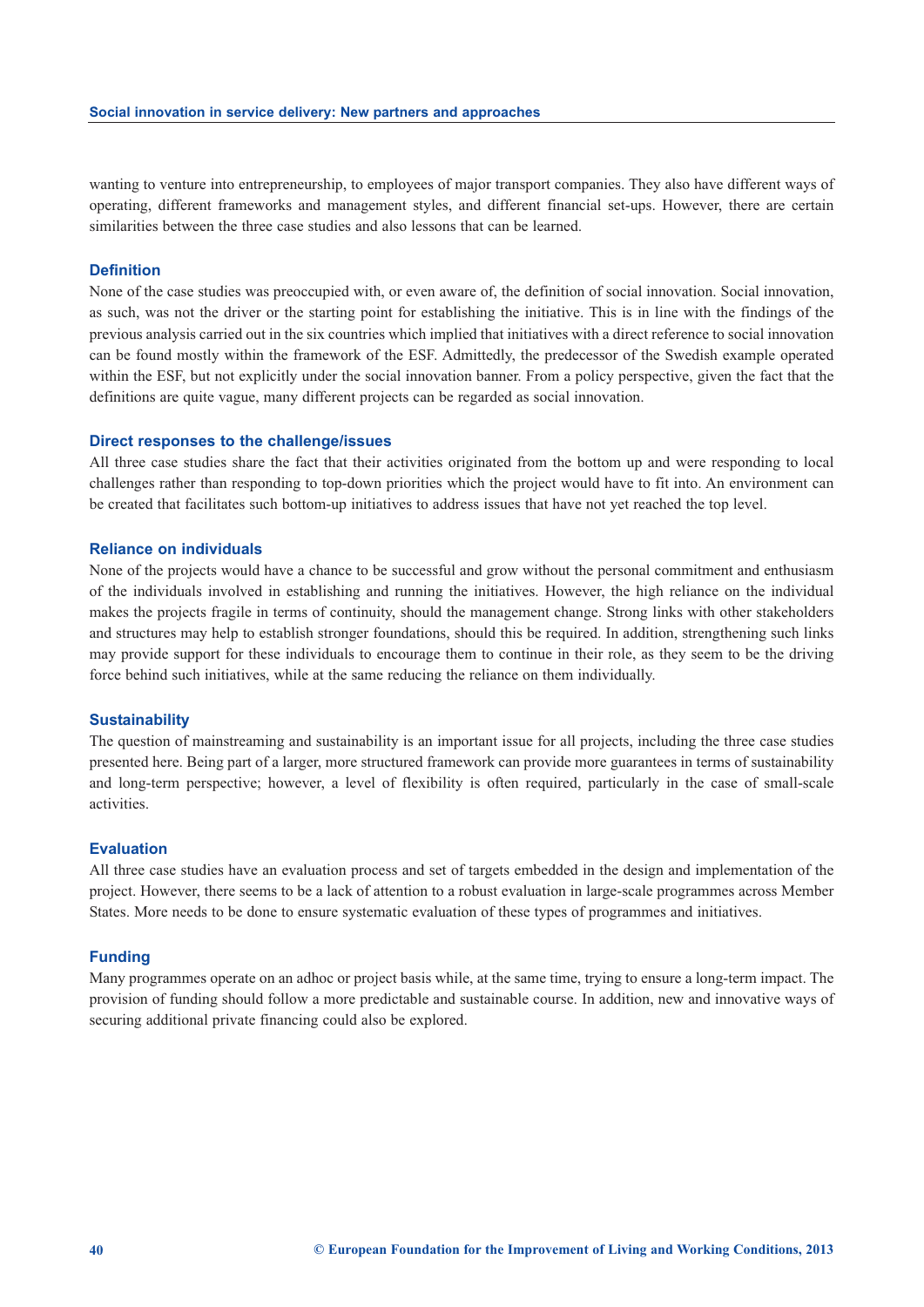# References

<span id="page-44-0"></span>Association of Employers of Slovenia, Croatian Employers' Association, Confederation of Hungarian Employers and Industrialists, Confederation of Industry of the Czech Republic, Confederation of Austrian Industry, National Union of Employers of Slovakia (2008), *Ageing workforce – managing the challenge. Position paper of six central and eastern European industry and employers' federations*, Association of Employers of Slovenia ZDS, Slovenia.

Associazione Nuovo Welfare (2012), *WOL. Welfare on line*, No. 3/2012, Rome.

BEPA (2011), *Empowering people, driving change: Social innovation in the European Union*, Publications Office of the European Union, Luxembourg.

Biffl, G. (2012), *Frauen und die Wirtschaftskrise. Vernetzung sozialer Dienstleistungen zur Sicherung der sozialen Wohlfahrt und Förderung des Wirtschaftswachstums*' Donau-Universität Krems, Austria.

Cornford, J., Richardson, R., Sokol, M., Marques, P. and Gillespie, A. (2006), *Transformation of regional societies through ICTs: State(s) of the art(s)*, TRANSFORM Consortium, Bonn.

Costa, A. L. and Kallick, B. (1993), 'Through the lens of a critical friend', *Educational Leadership*, Vol. 51, No. 2, pp. 49–51.

Dainov, E. (2004), 'Civil society as partner in local development: A Bulgarian experience', workshop presentation, *Partnerships for a successful transition in eastern Europe*, 9–13 June, Sofia, Bulgaria.

Economic Commission for Latin America and the Caribbean (2010), *From social innovation to public policy. Success stories in Latin America and the Caribbean*, UN Publishing, Santiago, Chile.

Economic Commission for Latin America and the Caribbean (2011), *Innovating, gaining market share and fostering social inclusion. Success stories in SME development*, UN Publishing, Santiago, Chile.

EU Civil Society Contact Group (2006), *Civil dialogue: Making it work better*, Brussels.

European Commission (2010), *The European Social Fund and its support to social partners and NGOs*, Background report, Belgium, p. 7

European Commission (2012a), *Innovation Union Scoreboard 2011*, Brussels.

European Commission (2012b), *Naples 2.0 International Social Innovation Competition*, Brussels.

European Commission (2012c), 'Opinion of the Committee of the Regions on 'European Union programme for social change and innovation'', *Official Journal of the European Union*, 2012/C 225/13, p. 167.

European Commission (2012d), *The partnership principle in the implementation of the Common Strategic Framework Funds – Elements for a European Code of Conduct on Partnership*, SWD(2012) 106 final, Brussels.

European Commission (2013), *Social investment through the European Social Fund*, SWD(2013) 44 final, Brussels.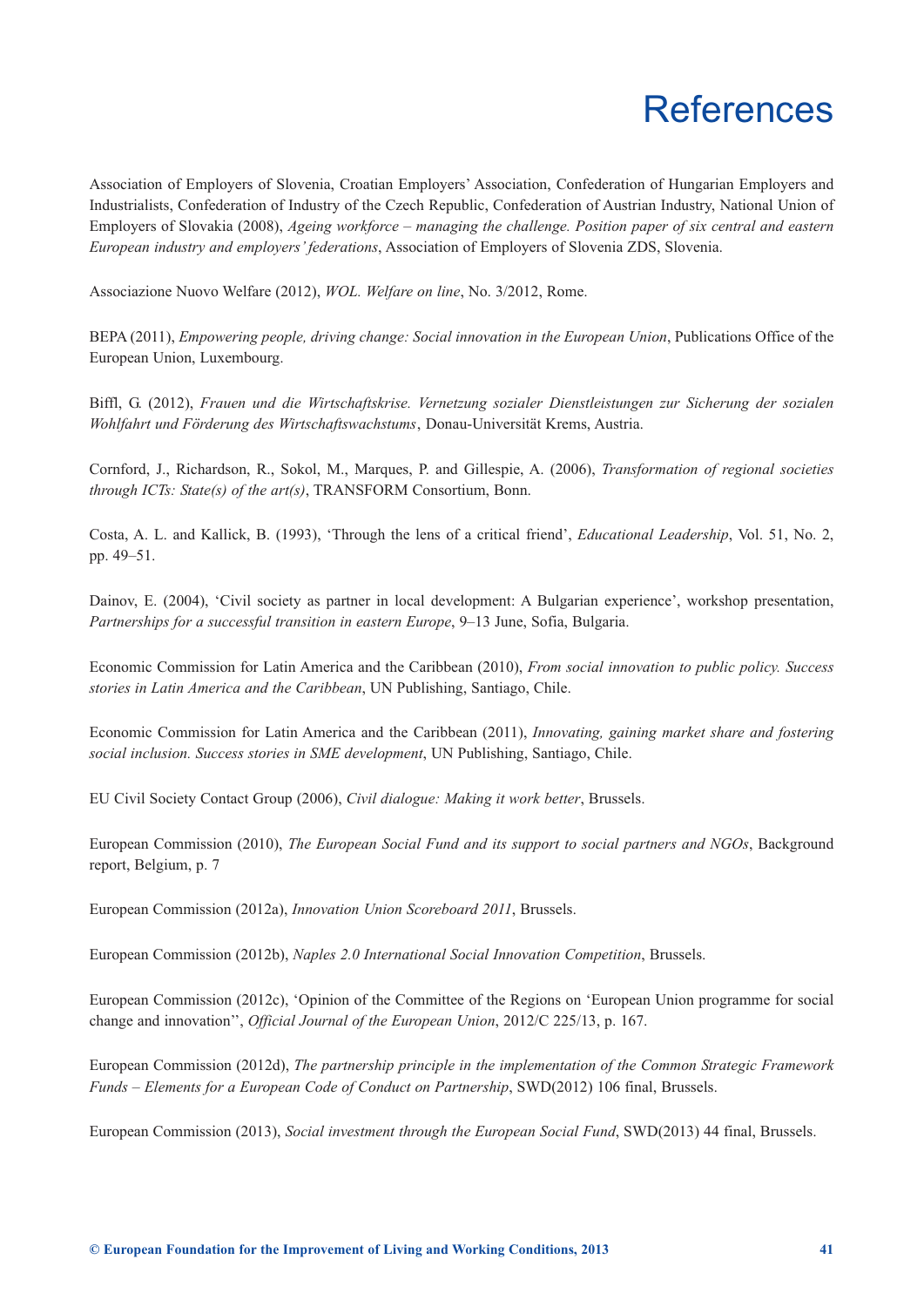#### **Social innovation in service delivery: New partners and approaches**

Forum for Social Innovation Sweden and the Swedish Association of Local Authorities and Regions (2012), *Innovators of society. How social entrepreneurship can be part of local policy*, Malmö/Stockholm.

Forum on Philanthropy and Fundraising (2012), *Report of the Forum on Philanthropy and Fundraising*, Dublin.

Government of Austria (2011), *Becoming an innovation leader. Realising potentials, increasing dynamics, creating the future*, Vienna.

IAEA, ITU, UNESCO, UNOOSA and WIPO (2012), *Science, technology and innovation and intellectual property rights: The vision for development*, UN System Task Team on the Post-2015 UN Development Agenda.

Immigrant Council of Ireland (2011), *Taking racism seriously: Migrants' experiences of violence, harassment and antisocial behaviour in the Dublin area*, Dublin.

Industriellenvereinigung (2010), *Vielfalt Managen. Integration in Unternehmen*, IV, Vienna.

ILO (International Labour Organization) (2008), 'Report V. Skills for improved productivity, employment growth and development', International Labour Conference, 97th session, International Labour Office, Geneva.

ILO (International Labour Organization) (2010), *An exploratory study into factors influencing and enabling environment for social enterprises in South Africa*, International Labour Office, Geneva.

International Training Centre of the International Labour Organization (2011), *Social and solidarity economy: Our common road towards decent work*, Reader for the ILO Academy on Social and Solidarity Economy, Turin, Italy.

Irish Business and Employers Confederation (2003), *Ireland's changing workforce: Harnessing diversity in the workplace*, IBEC, Dublin.

Irish Business and Employers Confederation (2009a), *Cultural diversity in business: Guidelines for addressing discrimination and promoting integration in workplaces*, IBEC, Dublin.

Irish Business and Employers Confederation (2009b), *Moving to Ireland to work: Your first few weeks*, IBEC, Dublin.

Irish Congress of Trade Unions (2009), *Congress job creation and protection plan: Maximising the numbers at work and upskilling for future opportunities*, Congress, Dublin.

Kietlińska, K., Piotrowska-Marczak, K. and Mikołajczyk, B. (2007), 'Economic consequences of changes in the civic society institutions in Poland', working paper.

Lachmayr, N., Leitgöb, H. and Bacher J. (2011), *Expertise zur sozialen Selektion beim Bildungszugang: Schwerpunkt Migration*, Austrian Institute for Research on Vocational Training, Vienna.

National Centre for Partnership and Performance and Enterprise Ireland (2007), *Workplace innovation fund. Productivity improvement through partnership and participation*, Dublin.

Pobal (2011), *Local and Community Development Programme: Progress report 2011*, Dublin.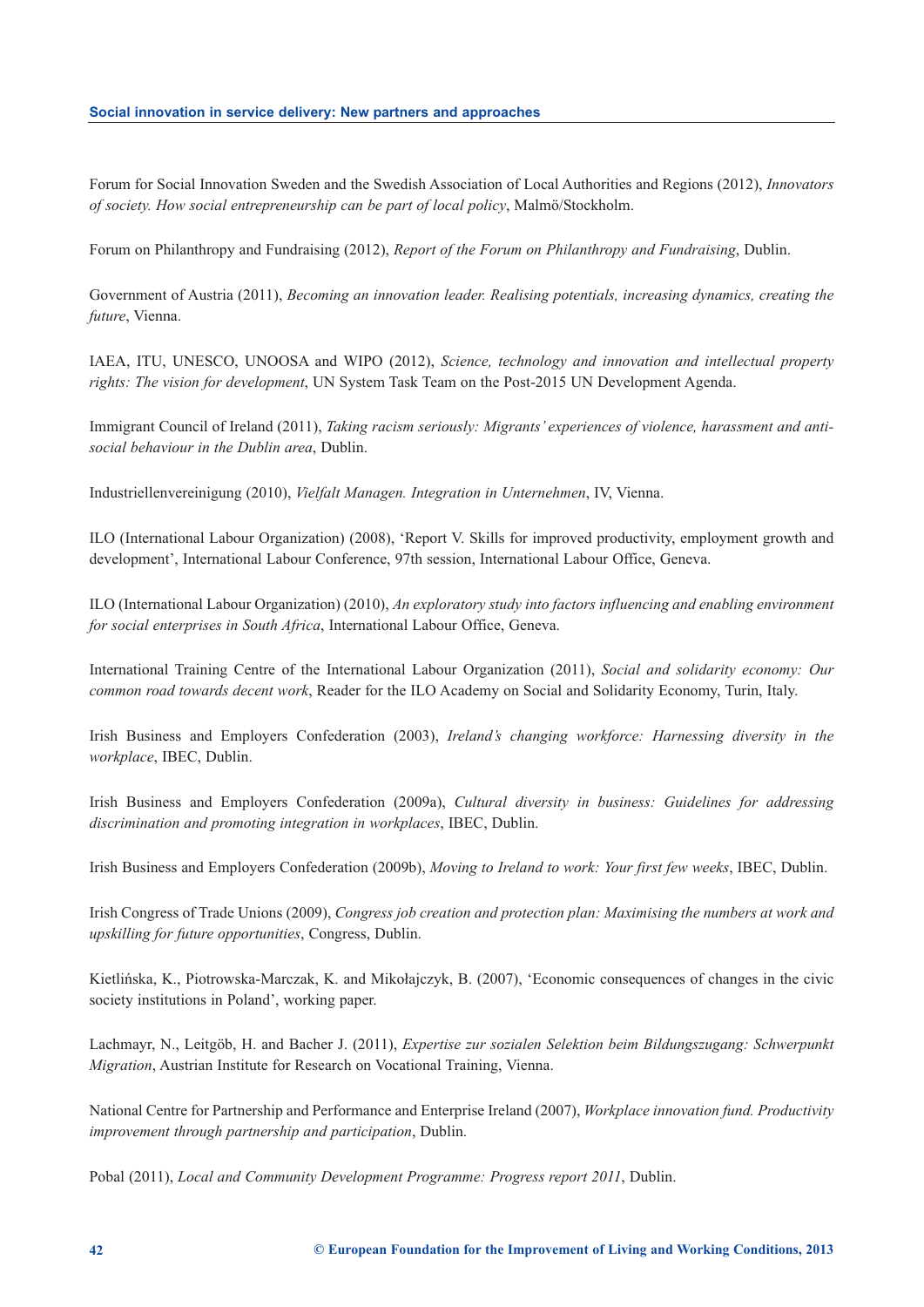Regeringens skrivelse (2009), 'Överenskommelsen mellan regeringen, idéburna organisationer inom det sociala området och Sveriges Kommuner och Landsting', Skr. 2008/09: 207, Stockholm.

Riesenfelder, A., Schelepa, S. and Wetzel, P. (2011), *Beschäftigungssituation von Personen mit Migrationshintergrund in Wien*, L&R Sozialforschung, Vienna.

Schmitt, R. (2012), *Beschäftigte mit Behinderung in Niederösterreich*, Lower Austria Chamber of Labour, Vienna.

Swedish Ministry of Enterprise, Energy and Communications (2012), *The Swedish Innovation Strategy*, Åtta 45, Solna, Sweden.

Swedish Trade Union Confederation (2007), *The Swedish Model: Integration and ethnic discrimination*, LO, Stockholm.

Swedish Trade Union Confederation (2008), *Trade union policy against discrimination at work on the basis of sexual orientation or gender identity*, LO, Stockholm.

United Nations Development Programme (2012), *Green economy in action: Articles and excerpts that illustrate green economy and sustainable development efforts*, UNDP, New York.

ZSI (Centre for Social Innovation) (2008), *Impulse für die gesellschaftliche Entwicklung*, ZSI, Vienna.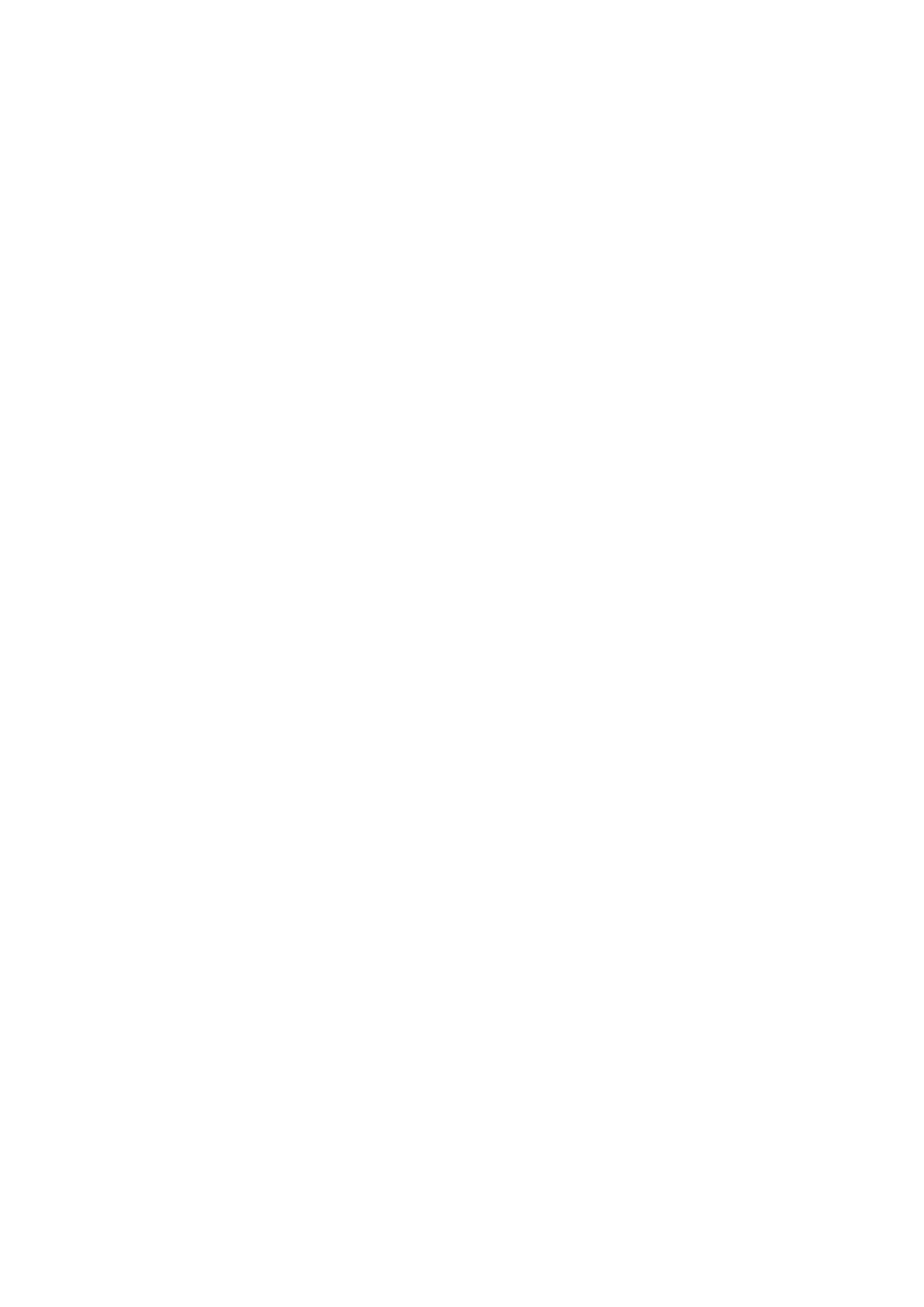

# <span id="page-48-0"></span>**Annex 1**

#### **The '4-i process' of social innovation**

Below is a list of several 'critical' questions that can be raised in order to analyse social innovations (clustered alongside the processes of social innovation; they are adapted from the criteria used for the *SozialMarie* Annual Social Innovation Award).

#### *1. Idea – Novelty*

#### **1.1. Area of concern: Meeting social demand/societal challenges**

*Which social demands or societal challenges are met by the project? Is the issue at stake thoroughly analysed (background, origins, stakeholders) and understood? Are previous activities in addressing social challenges reflected? Does the project look at a social problem in a new way? What is the new social approach or new solution offered by the project? Does the project answer complex problems?* 

#### **1.2. Area of concern: Target group**

*How was the target group involved? What is the concrete and enduring use of the project for the target group? Does the project further the potential of the target group? Does the project contribute to society's esteem for the target group? Does the project address target groups that receive little attention?*

#### **1.3. Area of concern: Idea generation process**

In which circumstances was the idea born?

*Who (individual/s, target group, organisation, cooperation, other) developed the idea? Were different views integrated into the idea (for example, via cooperation established between different disciplines/competencies/ groups)?*

*Which obstacles have been faced when including relevant (core) partners?*

#### *2. Intervention – Involvement*

#### **2.1. Area of concern: Territorial and socioeconomic context**

*How is the project integrated into the local and regional environment? Are relevant social, economic and environmental circumstances incorporated into the project? Which is the strategy towards target groups: Bottomup involvement, top-down involvement, service provision? Are relevant local/regional stakeholders engaged with or informed about the project?*

#### **2.2. Area of concern: Setting up a fruitful environment**

*Does project realisation happen in an inventive, resourceful, creative and courageous way? Does the project foster dialogue / cooperation with other institutions / organisations? Is information on different aspects e.g. decisionmaking, finances and monitoring and evaluation openly shared within the project? Does the project change with changing needs (i.e. as to the target group: the way of approaching the issue or a changing project environment)?*

#### **2.3. Area of concern: Development process**

*Which individuals/organisations can be regarded as the 'drivers' for the change? What were the success factors of the further development of the idea towards an invention? Which failures were observed? And how were they overcome?*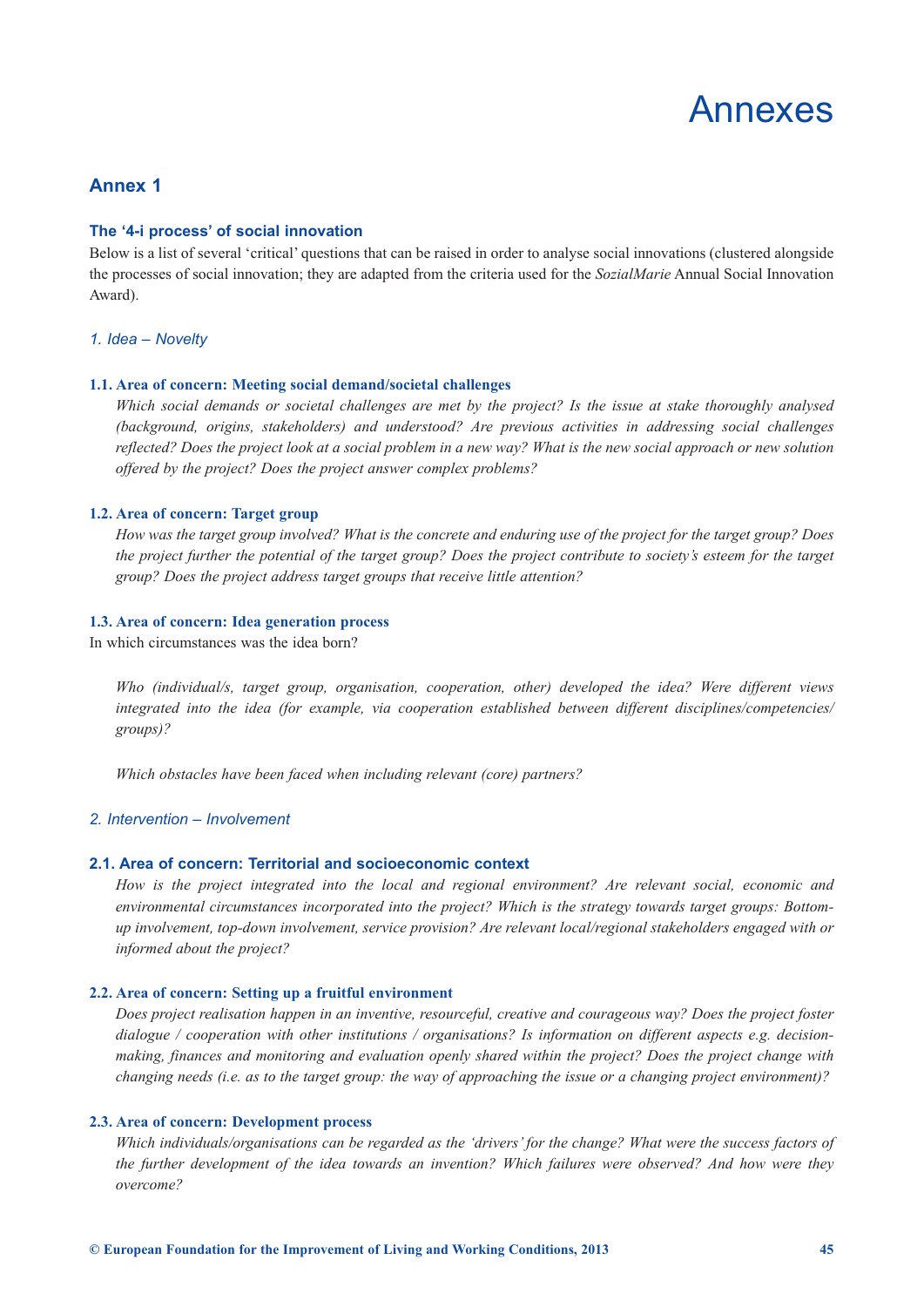#### *3. (Successful) implementation / institutionalisation – Effectiveness*

#### **3.1. Area of concern: Acceptance by society**

*Has the project put strategies in place for reducing barriers (i.e. the promotion of: positive government policies; supportive legal and administrative framework, good cross-sectoral relations and a culture of cooperation; connections with organisations capable of scaling up the innovation; opportunities for increasing skills and expertise)? Has the idea been supported and accepted by the (region's) society?* 

#### **3.2. Area of concern: Sustainability**

*Has the project broadened its funding base (that is, non-dependency from single donors/mentors) as well as its knowledge base (i.e. know-how transfer between stakeholders)? Are connections to existing transnational/national/regional/local programmes, structures and strategies e.g. relationships with Structural Funds, ERDF and others being made?*

#### **3.3. Area of concern: Mainstreaming and scaling up**

*Does the project encourage options for ongoing learning from both successes and failures? Have key lessons learnt led to project modifications? Have other organisations, media, sponsors, politicians been made curious? Is there a structured and supportive development process in place which assists in mainstreaming and scaling up at both governance and project levels?*

#### **3.4. Area of concern: Implementation process**

*Did/How did the 'ownership' of the project change over time (that is, from a single ownership of an individual/organisation towards a widely supported project)? Is the responsibility of the project shared between stakeholders? Which crucial factors were observed when building a solid basis for the project (stable financial fundament, skills and know-how of persons involved, and so on)? Have obstacles successfully been overcome (for example, legal, financial, economic, institutional difficulties, that is obstacles preventing the system from evolving)?*

#### *4. Impact – Dissemination*

#### **4.1. Area of concern: Process of generating impact**

*Is monitoring and evaluation ensured? How can the range of impacts be determined: By the size of groups affected (target groups and by dissemination and replication)? Are there indirect effects beyond the target groups and objectives in focus, and maybe unintended negative effects? What is the time-horizon of immediate and potential future impacts? Is it feasible to assess the end of the innovation's life cycle (that is, becoming common practice) in short periods such as months or years or for example generations? Have the impacts been measured? How and when were they measured (for example, external evaluation or self-assessment; ex-post/ex-ante)? Which impacts were generated (for example, ecological impacts, economic efficiency, distributional equity)?*

#### **4.2. Area of concern: Contribution to change**

*What effects – and on who – of this social innovation can be observed? Did the project effectively meet social demands or societal challenges as intended? Did the project contribute to systemic change? Did the project contribute to changing roles (of individuals, civil society organisations, corporate business, and public institutions), relations (in professional and private environments, networks and collectives), norms (at different levels, legal requirements) and values (customs, manners, mores, and ethical/unethical behaviour)? Have societal challenges been resolved, accepted, adopted and utilised by the individuals, social groups and organisations concerned?*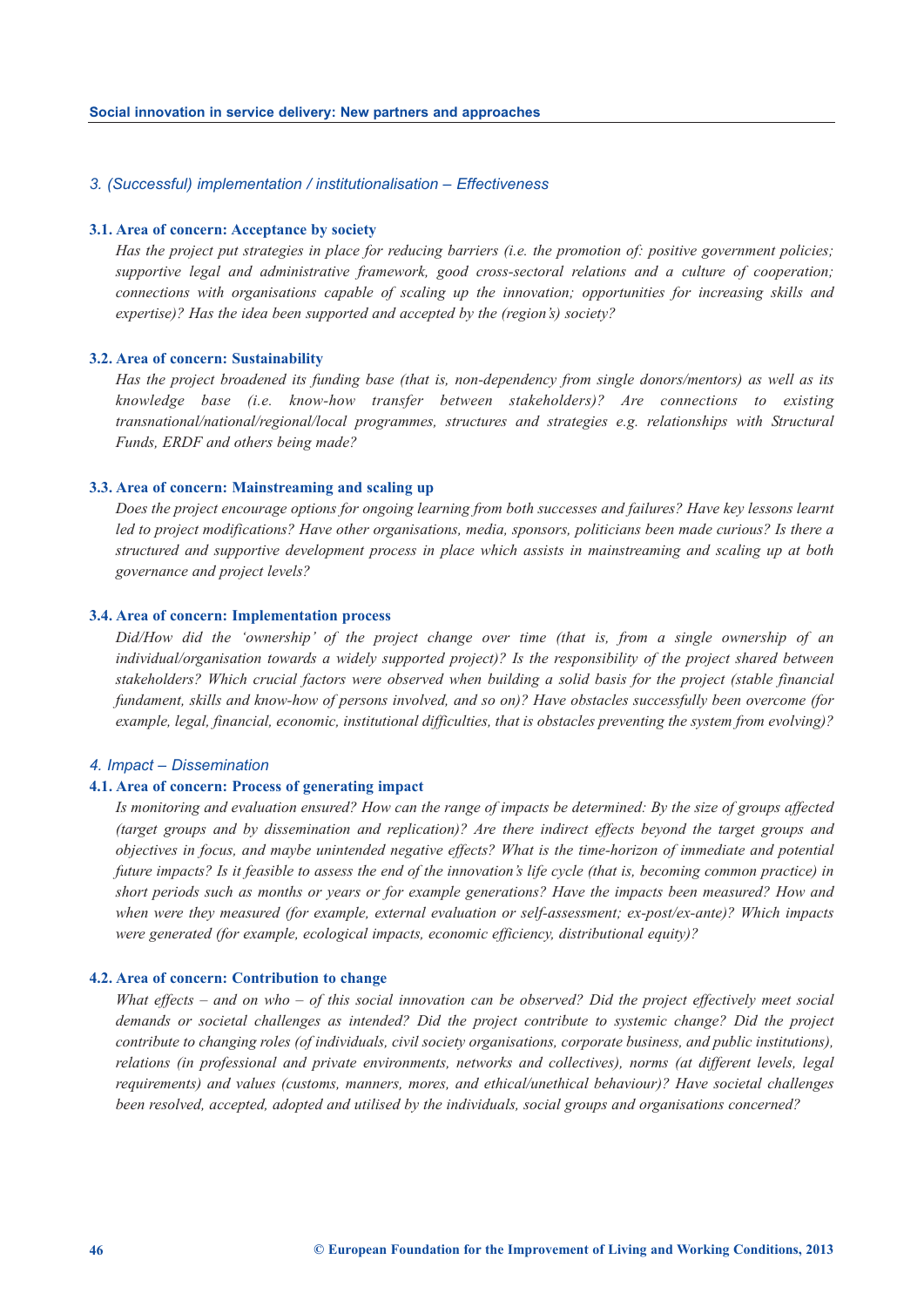# **Annex 2: Description of projects and initiatives**

## **Austria**

#### *Social partner initiatives*

#### **Austrian Federal Economic Chamber (WKÖ)**

In 2008, the programme 'Mentoring for Migrants' was established on the initiative of the Viennese section of the WKÖ in cooperation with the Austrian Integration Fund (fund of the Austrian Interior Ministry) and the Austrian Labour Market Service. The project aims to bring well-connected members of the business community and qualified migrants together. In mentoring pairs business leaders support their proteges in their efforts to participate in the Austrian labour market according to their qualifications. So far, 700 mentoring pairs have been formed.

The Viennese section of the WKÖ presents the DiversCity award annually to companies that are implementing activities in the field of diversity management. In 2012, the special prize focused on activities for the inclusion of women. In 2011, the focus was on the inclusion of people with disabilities.

#### **Federation of Austrian Industry (IV)**

The IV's *Frauen.Führen* (Women.Lead) initiative supports equal opportunities for women in industry. The initiative includes the activities outlined below.

- <sup>n</sup> Companies are encouraged to sign a declaration confirming their intention to increase the proportion of women in leading positions.
- <sup>n</sup> Information events are organised, and companies are supported in their efforts with practical approaches and good practice examples.
- Qualification activities for women are organised: *Zukunft.Frauen* (Future.Women) is a qualification programme for women in senior positions. Workshops deal with topics such as corporate communication, conflict management and annual accounts, and provide networking opportunities. The project is a cooperation between the Ministry of Economy, Family and Youth, the Federal Economic Chamber and the Federation of Austrian Industry.

The IV initiative 'iv.future' aims to identify, analyse and monitor future trends in economy and society. A think tank with members from academia, the media and IV meets on a regular basis, a monitoring system collects data and events and discussions are organised.

Through its TRIGOS project, the IV presents awards to enterprises at the federal and regional level for good practice in the field of corporate social responsibility. The following categories exist: workplace, society, market and ecology.

Project partners are the IV, WKÖ and civil society organisations such as the Austrian Red Cross and Caritas.

## **Austrian Trade Union Federation (ÖGB)**

The ÖGB offers a course of study for women active on works councils. The course consists of four modules addressing issues such as feminist politics, gender mainstreaming and the position of women in Austria. It provides training in debating and public speaking.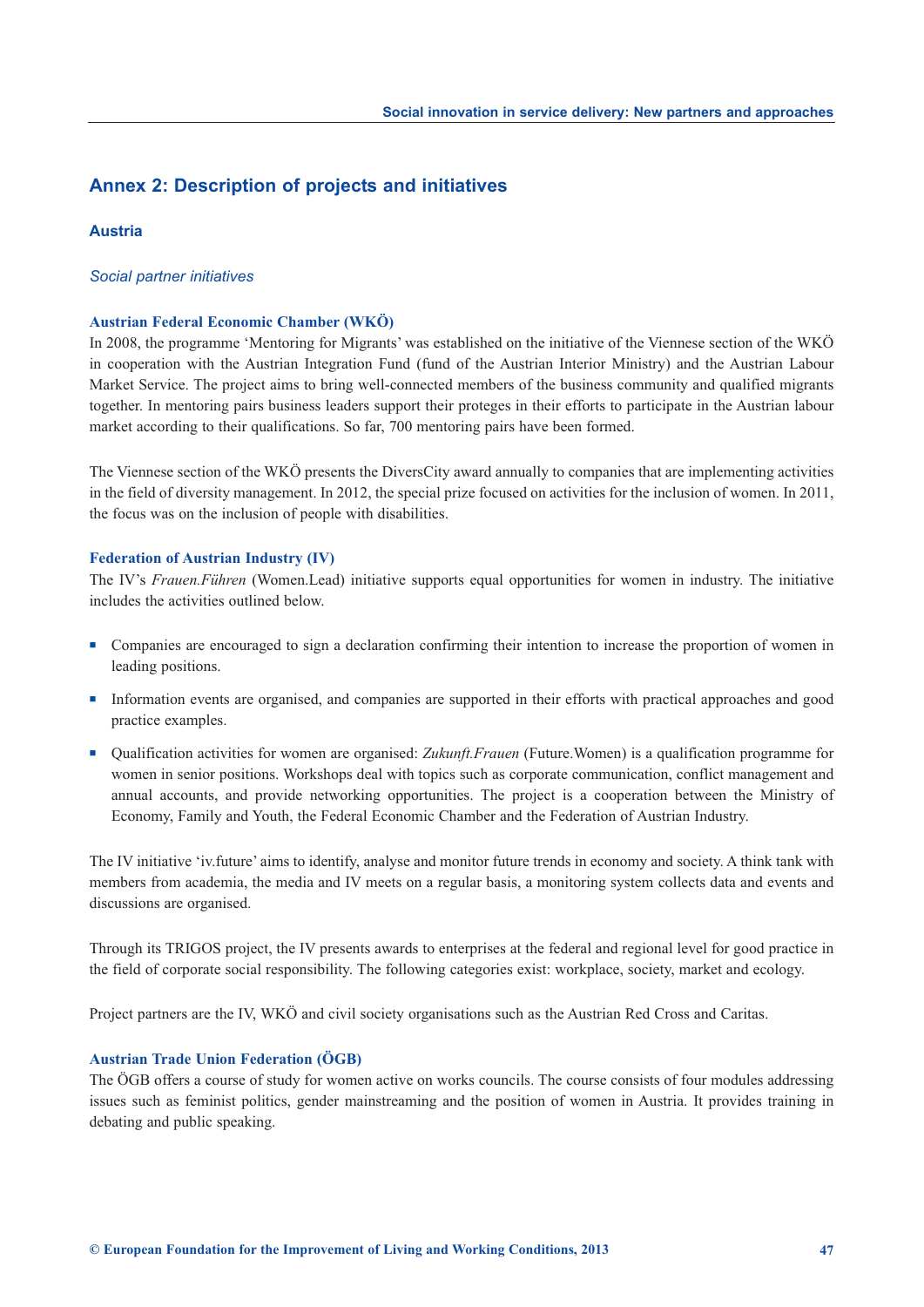In cooperation with the other social partners, the Austrian Employment Service and various social insurance institutions, the ÖGB offers a counselling service and workshops to older employees and employees with disabilities, with the aim of improving their job situation. Target groups include members of works councils, employers, employees and human resource managers. Among the topics covered are awareness raising, information on anti-discrimination legislation and conflict management.

The *Antirassismuskoffer* is an online tool of the ÖGB and civil society organisations that provides training material and literature and film recommendations for trainers working in the field of anti-discrimination and anti-racism ([www.antirassismuskoffer.at\). It](http://www.antirassismuskoffer.at) includes a broad collection of training exercises for different target groups (a similar online tool exists for gender issues and gender mainstreaming).

#### **Chamber of Labour (AK)**

The Central European (CE) Knowledge Platform for an Ageing Society aims to help minimise negative effects of demographic change in central Europe. Within the project, a CE-Ageing Strategy has been developed that enables the partners to improve framework conditions in their regions and to adapt to demographic change. The AK is lead partner in the project.

In the *Mut zur Vielfalt* project, run by the AK and the NGO ZARA, three school classes participated in antidiscrimination workshops. Thirteen of these students received further training to enable them to work as peer-to-peer trainers. After they completed their training, they organised workshops for their schoolmates where issues such as racism, discrimination, diversity and civil courage were addressed.

#### *Civil society initiatives*

#### **Selection of SozialMarie award winners 2012**

*Kinderhospiz Netz* (children hospice network) is a mobile service that supports terminally ill children and young people and their families. This includes, for example, medical-nursing support and psychosocial support provided in the child's home to prevent hospital stays. Doctors, hospitals, the youth welfare office and different associations cooperate in the network, which is mainly funded by private donations.

The *eltern.chat* (parents.chat) project, run by the Vorarlberg Catholic Church, aims to reach parents with low educational levels and engage them in parental education. Parents are trained in moderation techniques during two evening courses. Afterwards, the trained parents organise chats with other parents (4–8 persons) among their friends and acquaintances, where issues related to parenting are discussed. There is a special focus on parents with a migrant background.

Schönbrunn Junior City Farmer aims to tackle problems such as marginalisation, discrimination, malnutrition and lack of exercise through collective gardening. Children aged between 4 and 12 plant vegetables, harvest, cook and eat together. The project's aim is social learning through cooperative action. Target groups are children with difficult social backgrounds or disabilities. The project is funded by donations of private companies and the Austrian Ministry of Agriculture.

Go West, an association for homosexual, bisexual and transgender persons, runs the 'out@school' project which includes workshops in schools for young people aged between 12 and 18. Workshops are held by two adults and two teenagers. They address homosexuality, bisexuality and trans-identity and motivate students to question prejudice and stereotypes.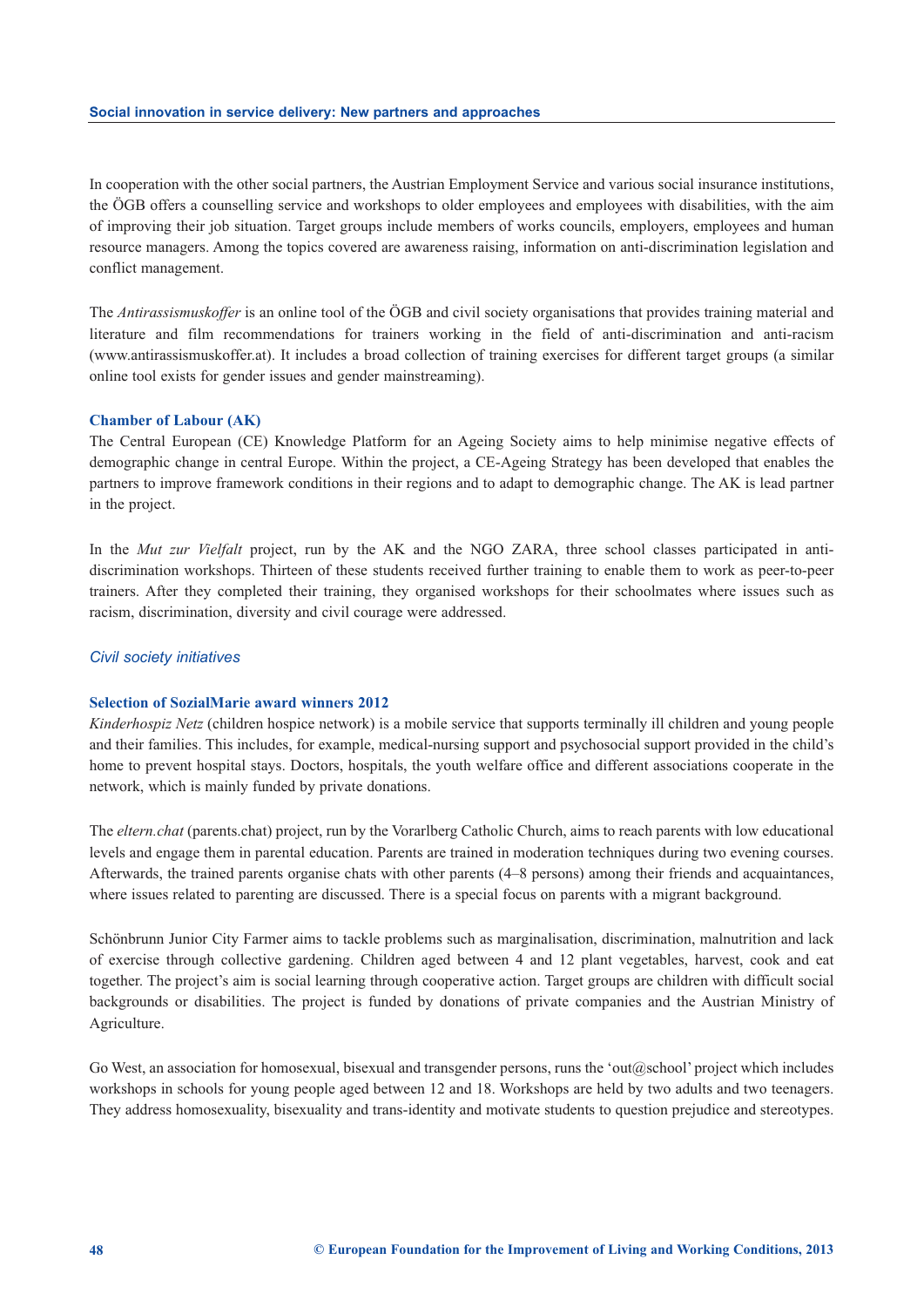#### **Bulgaria**

#### *Social partner initiatives*

The EU-co-financed project 'Development and implementation of an information system for workforce competence assessment by sectors and regions' was described as socially innovative by one interview partner. The Bulgarian Industrial Association – Union of the Bulgarian Business (BIA) is implementing the project, which runs from 2009 to 2013. The Confederation of the Independent Trade Unions in Bulgaria (CITUB) and the Confederation of Labour Podkrepa (CL Podkrepa) are project partners. The overall project objective is to enhance the adaptability and effectiveness of the workforce, as well as to balance labour market demand and supply by developing an information system for workforce competence assessment by sector and region. The project involves around 1,500 employers and human resources managers and 2,500 workers and employees. In the opinion of one interview partner, the projectspecific activities led to a growth of awareness with regard to education, vocational training and competence development in Bulgarian society.

The Bulgarian Chamber of Commerce and Industry (BCCI), the Bulgarian Academy of Science, the Agricultural Academy, Sofia Technical University and about 10 other universities established an Innovation Council in May 2011 to encourage the introduction of innovative products and services. The council will also support the linkage between science and business.

#### *Civil society initiatives*

With the support of a global partner HP, Junior Achievement Bulgaria offers an initiative called the Social Innovation Relay. Students aged 15–18 are encouraged in teams to develop concepts that are socially innovative and could have a significant positive social impact. With the help of interactive web-based learning programmes, interactive meeting technology and online resources, the participants of the relay work their way through a series of competition stages, learning about social innovation and developing their own inventive solutions to real-life challenges. The student teams have to learn to explain and defend their ideas before volunteers from HP worldwide offices. The volunteers will revise how ideas have been formulated and what potential they have to make a positive change in society, and will then score and judge each concept to determine one winning team from each participating country. In 2011, the team from the secondary school Exarch Antim I in the town of Kazanlak, Bulgaria, won the online competition with the idea of a ship floating in its own fuel.

The Workshop for Civic Initiatives Foundation (WCIF) is a public benefit non-profit organisation. The foundation was registered in 2001 and is a successor of the Charity Know-How Programme for Bulgaria that operated in the country between 1997 and 2001. The mission of the foundation is to support community development by focusing on the mobilisation of local resources. The organisation invests in the capacity building of grassroots organisations, including community foundations, which support the development of local philanthropy. The focus on social innovation is very much related to the field of local philanthropy. For example, WCIF matches funds raised locally by the community foundations (currently in 10 different towns around Bulgaria) for social innovation projects, which are mainly in the sphere of education, children and youth development, inclusion of vulnerable groups, healthy living, environmental protection, preservation of historical and cultural heritage, arts (including street art) and culture. All projects that the organisation supports must encourage civic participation and voluntarism, focusing on inclusion and the equal treatment of disadvantaged groups. At the national level, WCIF supports philanthropy campaigns that are dedicated to social innovation projects, such as ways of enhancing the social inclusion of vulnerable and discriminated groups (LGBT people, homeless people, ethnic minorities, children raised in care institutions). For some of these campaigns, WCIF works in collaboration with public institutions; for example, public officials sit on the advisory committees that monitor the campaigns. The organisation also assists companies in developing their own philanthropy programmes, which are socially responsible. Another socially innovative approach is to introduce new ways of engaging private donors with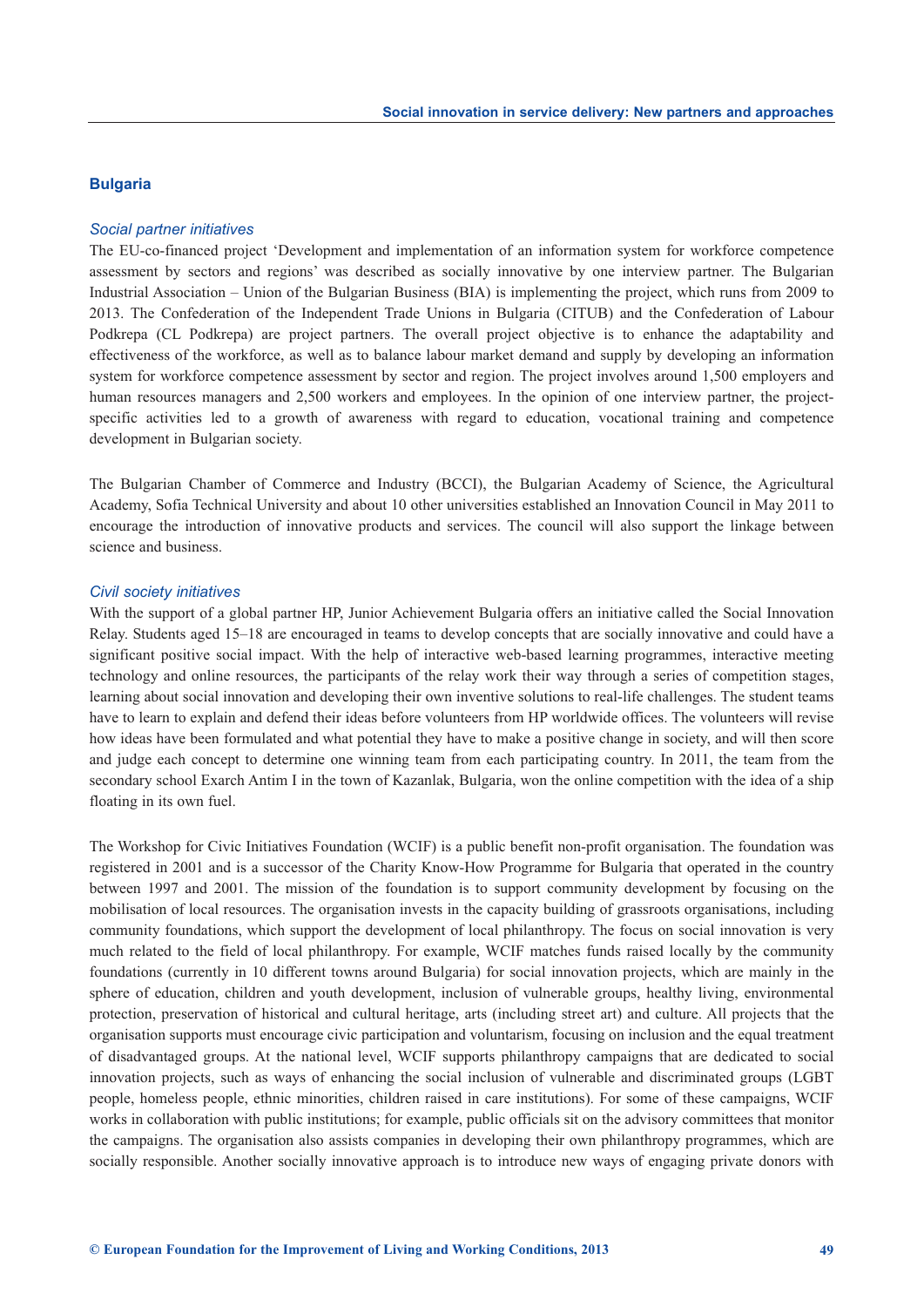important civic causes. For example, WCIF has piloted the open donor circle in the Bulgarian context, thus involving middle-class private donors with development projects.

# **Italy**

#### *Social partner initiatives*

AUSER is an association set up as an initiative of the Union of Retired People (UILP) and the General Italian Confederation of Labour (CGIL) in 1989. The initiative's objective is to support older people in their right to play an active part in society and to make the most of their experiences and skills. Activities include: education for older people, the establishment of helplines (which provide practical, psychological and emotional support) and volunteering opportunities.

*Abitare Solidale* (Supportive Living) is a cooperation between AUSER Florence and the national AUSER association to help solve housing problems in an effort to create a more cohesive society. Housing can become a problem, for example, for those who cannot afford rents or for those who are no longer able to manage maintenance or costs. The project brings together 'owners/renters' and 'guests'. Both parties agree on a pact of solidarity that binds cohabitation to mutual respect, mutual exchange of services and offers of help.

The Sodalitas Social Innovation Initiative tries to enable organisations to build effective corporate partnerships and support the growth of the voluntary sector as a whole. One yearly highlight is a prize for community-based and nonprofit organisations. The aim of the winning project of 2012 (Social Camp community) is to provide young people and families with a wide range of environment-related activities and educational services.

The Naples 2.0 project run by the Euclid Network, UniCredit and Project Ahead was an International Social Innovation Competition in 2011 with the objective of promoting the development of ideas to tackle different challenges faced by Naples (European Commission, 2012b). Innovative ideas in six categories won awards. Among the ideas was the design of a new business model for Maestri Di Strada, an association that reintegrates school dropouts, and a new method of integrating the Roma community of Scampia, a suburb in the north of Naples.

The Bollenti Spiriti Programme includes various measures and actions to enable young people from Puglia, in southern Italy, to participate in all aspects of community life. It provides a network of spaces, youth associations and enterprises in the region, promotes studies and research, and organises events to create opportunities for exchanges between young workers.

#### *Civil society initiatives*

Examples of initiatives, where social partners, administrative authorities (in particular municipalities, provinces and ministries) cooperate with NGOs in the context of socially innovative projects include those listed below.

The overall aim of the Agenda 22 Project is to plan policies and services for people with disabilities.

The Civic Audit Project is a tool that is available to the public and promotes the quality assessment of the performance of local health units and hospitals.

The project Active A.G.E. Managing change: Age, Gender and Employment, carried out by Urbact, had the objective of developing political strategies to address the ageing of society in Rome through a series of further actions. By an exchange of experiences between nine European cities, the project focused on the development of Local Action Plans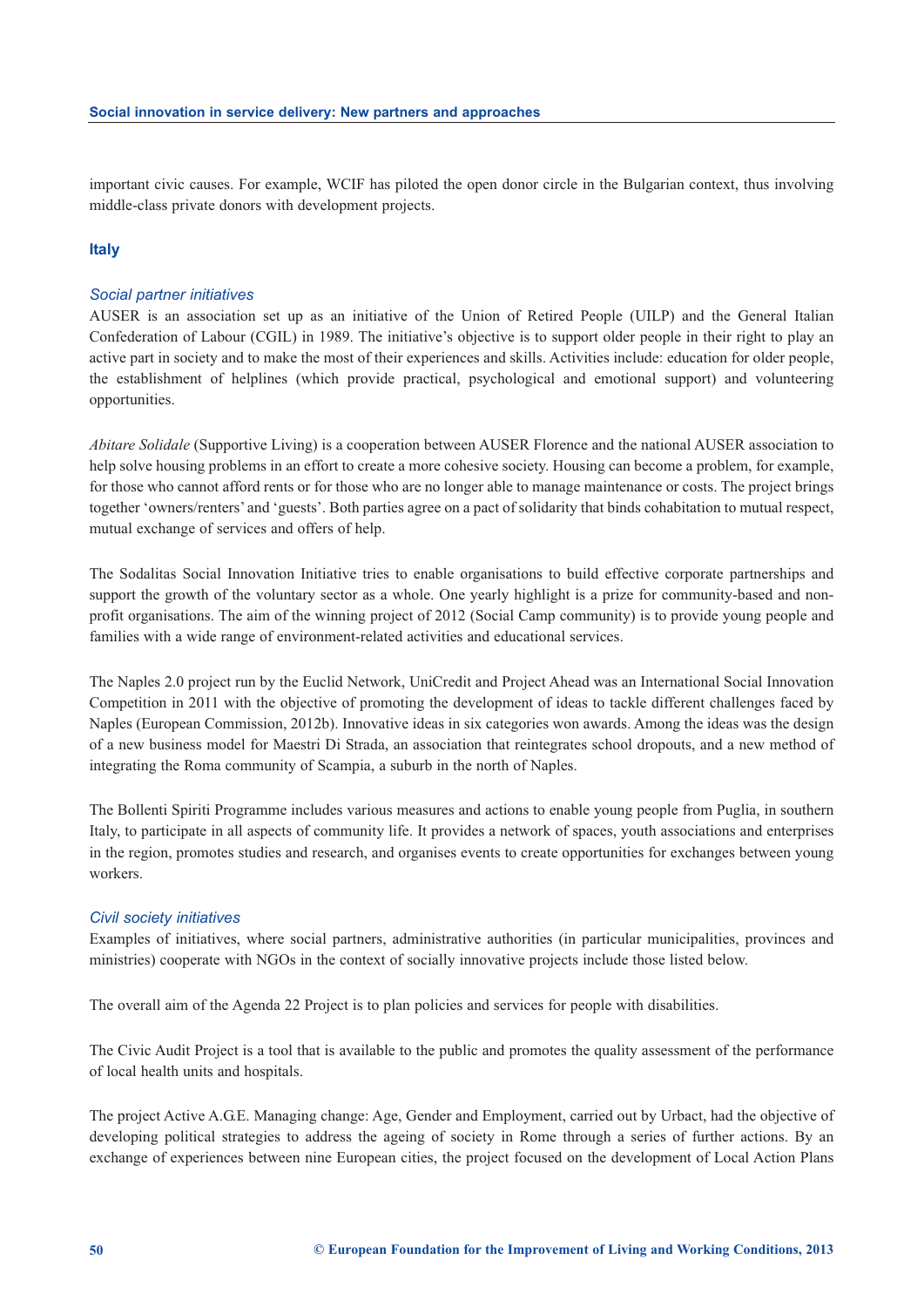by an integrated approach. The outputs of the project are two Local Action Plans in Rome: the first one dedicated to the theme 'Age and care', the second one to 'Age and the economy'.

Welfare Italia Servizi S.r.l. proposed an advanced model of healthcare: dental clinics and places of care for families with high-quality services at an affordable cost. It is an experimental form of collaboration between the private sector, NGOs and public services.

The initiative called 'One-Stop-Shop: Una nuova risposta per l'integrazione degli immigrati' was inspired by a Portuguese project to integrate immigrants. The cities of Lisbon and Porto created two National Centres of Support for Immigrants (CNAI). These centres allow immigrants to find, in the same place, the answer to any of the problems related to their stay in the country.

### **Ireland**

#### *Social partner initiatives*

#### **Irish Congress of Trade Unions (Congress)**

The Union Skills Network was a project of Congress and the Irish National Training and Employment Authority. The main objective of the project was to put in place a nationwide network of trained work-based advocates ('Union Learning Representatives') to provide advice and guidance for those who wished to improve their qualifications. Union Learning Representatives were meant to volunteer at their workplace with the aim of promoting the value of education, identifying work-based and individual training needs and assist low-skilled employees, in particular, in their qualification efforts. This often took place in partnership with the employer. The Union Learning Representatives were supported by coordinators at the regional level. The programme was funded by the government as an initiative to upskill the workforce. When Ireland was seriously affected by the economic crisis, however, the government shifted funding towards unemployed people.

The Congress Centres for the Unemployed are local NGOs, managed by local trade union representatives. Their objective is to support unemployed people through activation measures, training and provision of support during the job search. Currently, 27 centres exist. The centers are run by people who became unemployed; their wages are paid by the government (the equivalent of unemployment benefits). According to Congress, some centres run projects in the field of community work such as childcare services.

Examples of Congress centres are mentioned below.

- <sup>n</sup> The Larkin Unemployed Centre, which offers a variety of services such as adult guidance and community-based adult education, and runs a 'job club' to prepare people for employment. It also offers information on issues such as welfare rights and self-employment. The centre receives EU funding.
- n The Kildare Resource Centres for the Unemployed is a network funded by Congress and the Irish government. The centres assist unemployed people in their job search, and give advice on issues concerning, for example, unemployment benefits and disability benefits.

The Congress initiative Disability Champion aims to build a network of knowledge and expertise in relation to disability and employment. A five-day training course for trade union representatives addresses issues such as equality legislation, equality policy in the workplace, supports and grants. The project objective is to increase the recruitment of people with disabilities in Congress.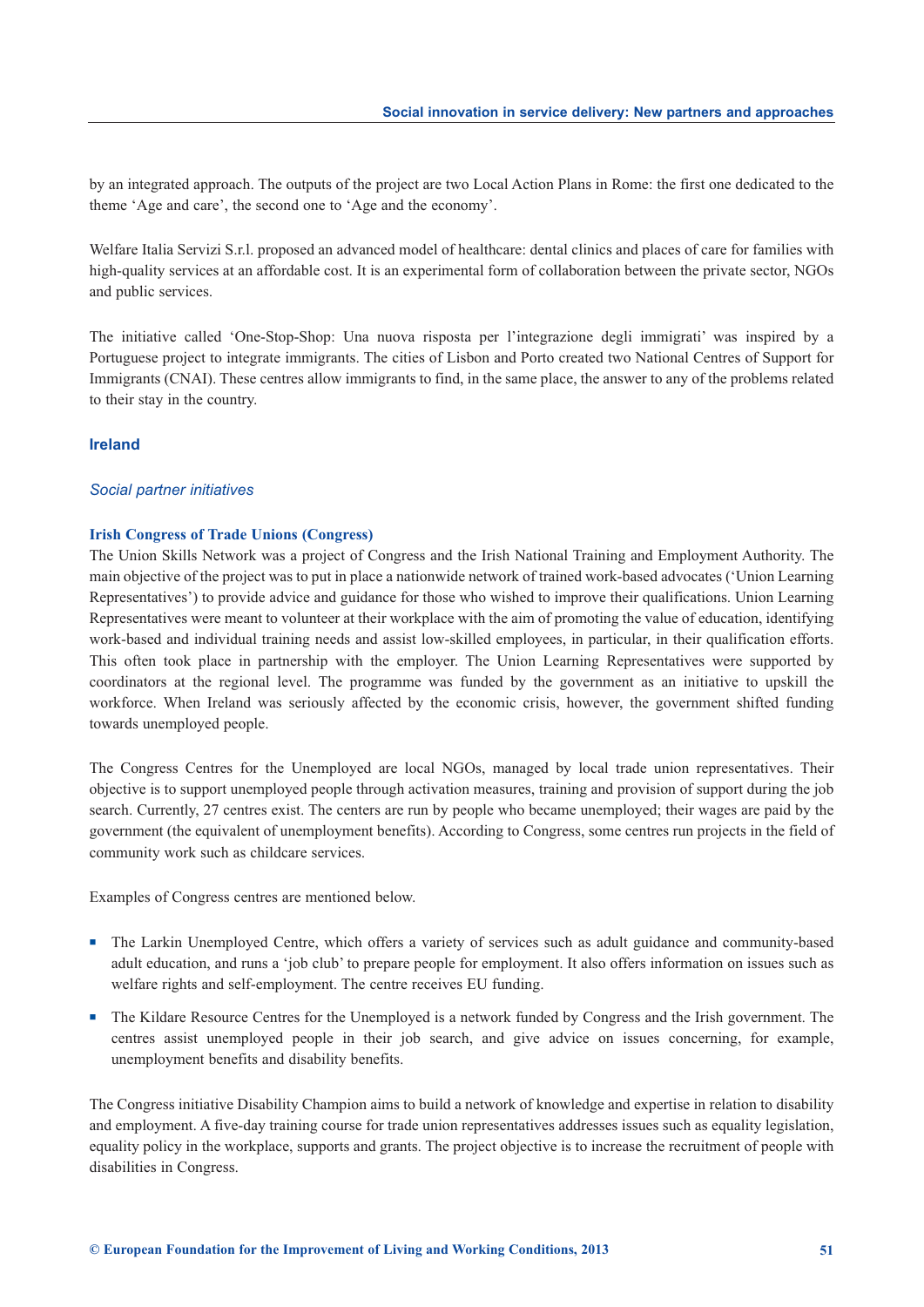#### *Civil society initiatives*

Social Entrepreneurs Ireland is an initiative funded by private funds and foundations (for example, the NTR Foundation, JPMorgan Chase Foundation and One Foundation) with the aim being to support social entrepreneurship at a national, regional and local level. Within the Impact Programme, every year social entrepreneurs are selected and receive financial support and intensive accompaniment for two to three years. Over the last seven years, about 160 social entrepreneurs were supported with €4.9 million. The supported projects created employment opportunities for 800 people and had a direct impact on 200,000 people. To promote innovation in the Irish social sector an annual award was introduced and the Social Entrepreneurs Ireland Alumni Network was set up.

Young Social Innovators (YSI) is an initiative that aims to support education on social innovation in Ireland. The initiative seeks to engage young people aged between 15 and 18 years in civil society activities with the objective of enabling them to deal with difficult issues and to advance change. Young people work in teams of 5 to 25 people on projects dealing with social issues such as child poverty, local food products or homophobia. Partners are governmental agencies, private companies/foundations and civil society organisations.

#### **Poland**

#### *Social partner initiatives*

#### **Polish Confederation of Private Employers 'Lewiatan'**

In March 2012, the *Włącz się* (Join in) project started as a transfer of a good practice project in Spain. The project is run by the PKPP Lewiatan employers' organisation in cooperation with three NGOs, the aim being to integrate marginalised youth, people with disabilities and victims of domestic violence into the labour market.

Diversity Index is project by PKPP Lewiatan and co-funding by the ESF with the objective of promoting diversity management in enterprises. Within the project, diversity management tools are developed and tested (for example, online diversity check).

Seminars and conferences are organised to disseminate information and a training module has been developed for social partners. The module includes implementation strategies for diversity management and training for social partner representatives.

#### *Civil society initiatives*

In 1990, the Foundation for Social and Economic Initiatives (FISE) was created as an independent non-profit organisation. The main objective of FISE is to increase employment – especially among inactive groups – via projects and training activities. For example, the 'Work in Poland Programme' (2007–2009) aimed to increase the skills (especially IT skills) and effectiveness of NGOs working in the field of labour market services. The project 'My Polis – Interactive monitoring system of local partnership and development of active local communities' (2008–2011) aimed to strengthen civic participation at a local level and especially to develop cooperation between local NGOs and local governments. Since 2005, FISE has advanced the discussion on the development of a social economy sector in Poland via channels such as conferences, debates and publications.

In 1990, the Barka Foundation (or Lifeboat Foundation) was set up as a private initiative to support homeless people in Poland according to the self-help principle. Barka played an important role in the development of civil society in postcommunist Poland. The work of Barka is based on education, community and employment: training programmes combine social work with education and upgrade the qualifications of people excluded from the labour market. In Barka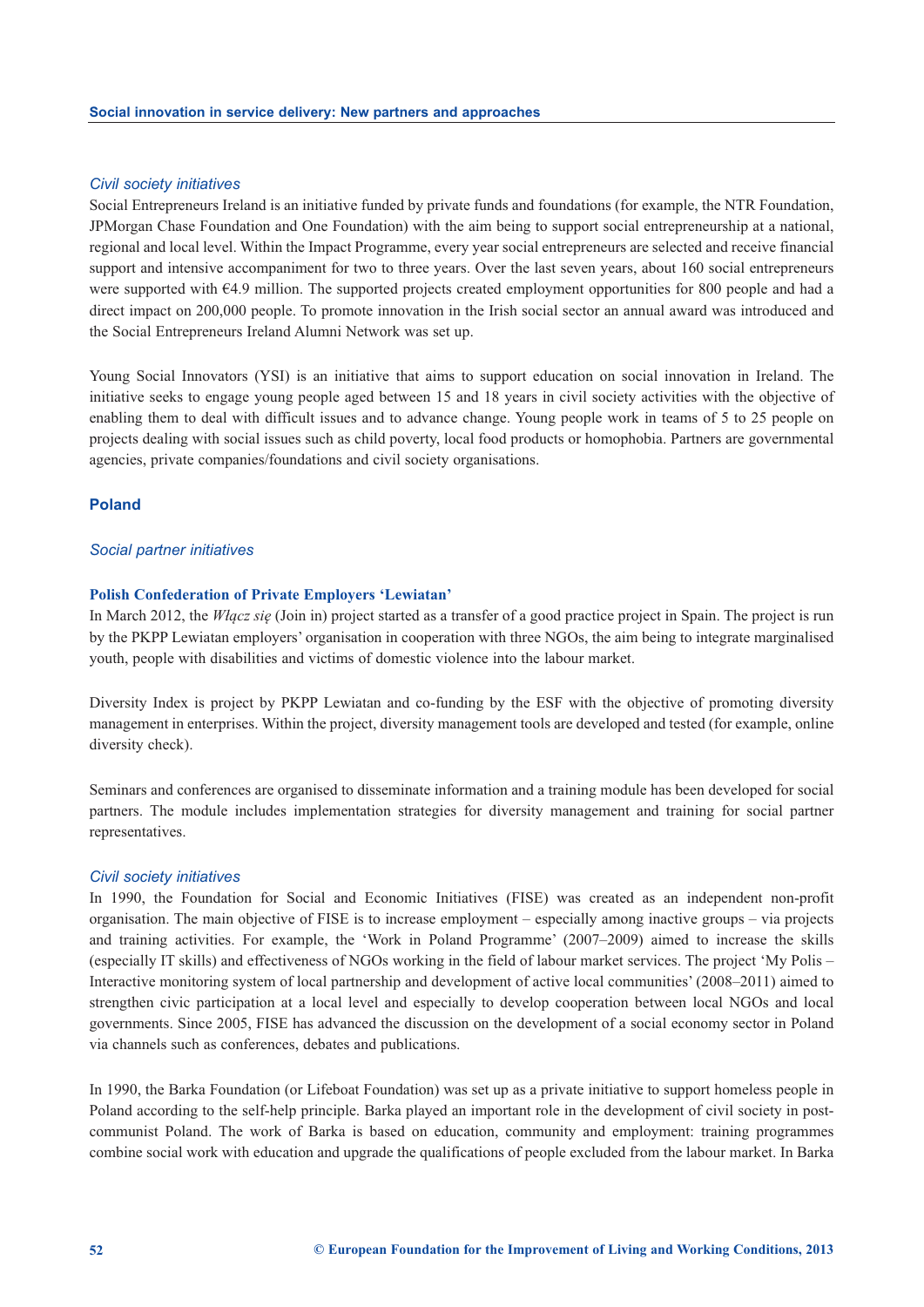communities, 25–30 people live together, restore old ruined houses and run their own farms. Today, the Foundation provides housing for 750 people and has trained 50,000 people in general and vocational education in the past 10 years.

The Grudziądz Caritas Centre was set up in 1998. Besides other activities, a professional catering service has developed that offers jobs and internship opportunities, as well as rehabilitation activities for convicts. Clients are mainly construction workers but the centre also caters for events.

In 2000, the organisation Community Houses in Cieszyn in southern Poland was established in order to support homeless people, unemployed people and people with alcohol addiction. Apart from offering shelter, the initiative provides vocational therapy workshops where participants can learn basic skills (for example, in carpentry, arts and crafts and sewing), develop punctuality and get used to everyday work.

The Unit for Social Innovation and Research – Shipyard was created by people engaged in the Polish NGO sector with the aim being to evaluate challenges of social life in Poland and to promote effective and innovative methods for reacting to these challenges (with a focus on civic participation). Shipyard focuses on the development of local communities, social innovations and civic participation.

The Polish Federation of Non-Governmental Organisations (OFOP) aims to promote a strong Polish civil society through networking and lobbying activities and the dissemination of good practice. The network was established in 2003. Since 2010, OFOP has coordinated the National Thematic Network on Partnerships (funded by the Ministry of Regional Development and the European Union) with the aim of promoting the partnership principle in the implementation process of EU programmes in Poland.

The Pomeranian Science and Technology Park (PPNT) provides infrastructure for companies working in fields such as biotechnology, environmental protection, IT and industrial design. Additionally, there is a focus on social innovation. Therefore, the PPNT cooperates with the Social Ecological Institute (SIE), Shipyard and the United Nations Development Programme (UNDP). In Poland, the UDNP focuses on the elimination of social exclusion and intends to stimulate entrepreneurship among people with disabilities. A UNDP office is located at the park. One objective of the PPNT is to open social businesses run by disabled people at the park (for example, a bookshop or coffee shop).

#### **Sweden**

#### *Social partner initiatives*

According to a Swedish interview partner, the Swedish Municipal Workers' Union (Kommunal), Sweden's largest trade union, has been developing and implementing socially innovative activities and measures since the 1990s.

The general attitude of Kommunal to 'social innovation' is described as positive. However, some scepticism is also expressed, especially at the local level, over some schemes, such as the increased privatisation of the elderly care system at the expense of local professional employees.

Project-specific activities target, for example, women with a migration background. In a transnational project Kommunal cooperated with county councils and several organisations from the social economy to help migrant women qualify or requalify for work. The project offered basic education and language training.

The Trade Union Centre for Undocumented Migrant Workers is an initiative of the Swedish Trade Union Confederation (LO), the Swedish Confederation of Professional Employees (TCO) and the Swedish Confederation of Professional Associations (SACO). The centre was set up in 2008 to help prevent undocumented migrant workers and asylum seekers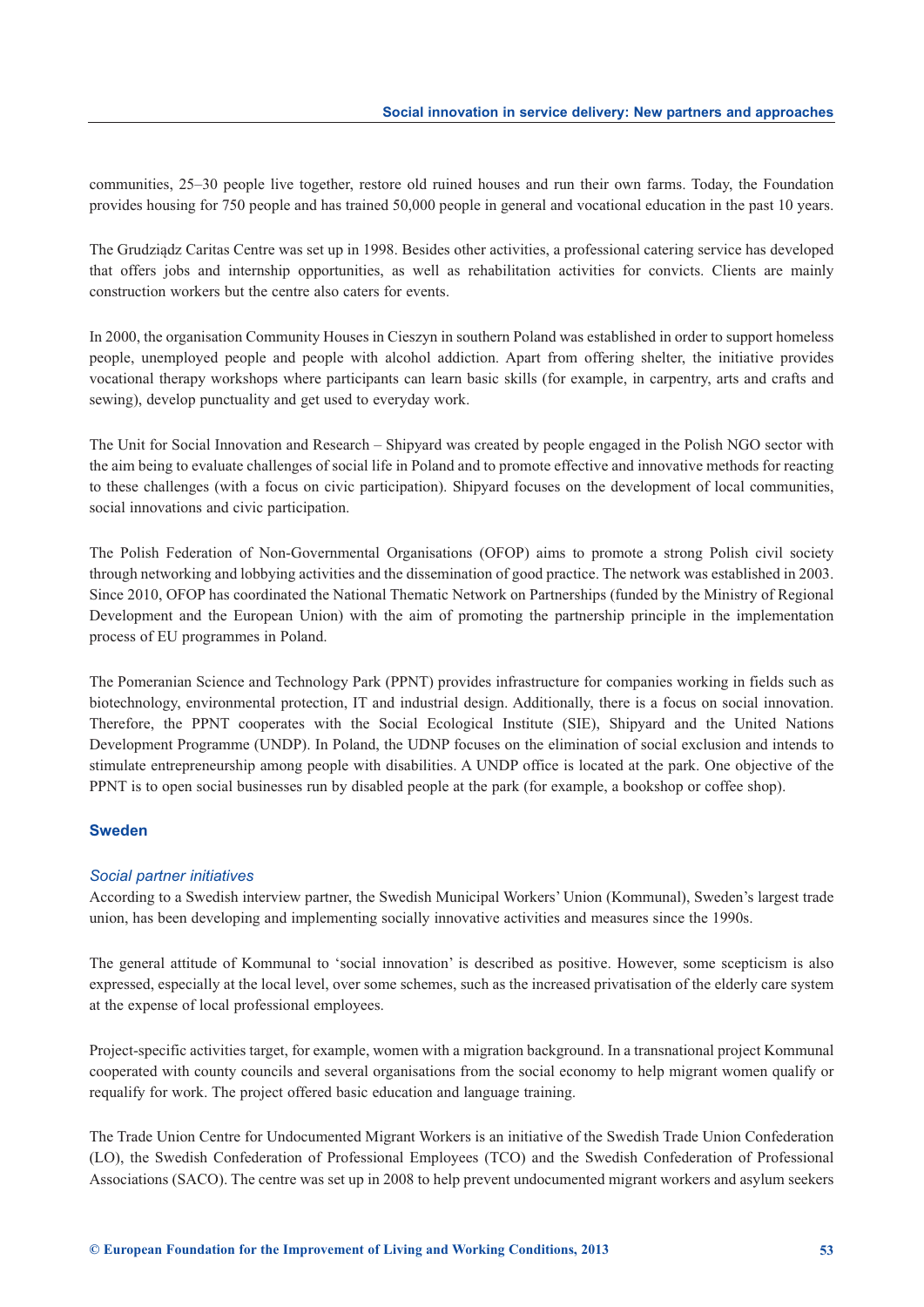from being exploited in the labour market. The centre provides help and assistance to undocumented migrant workers and asylum seekers in safeguarding their labour market rights through the provision of legal advice on issues such as wages, working hours, working conditions and the work environment. In addition, information on healthcare and support in the process of seeking asylum is given. The service is free and the client may remain anonymous.

LO describes 'the work for integration and against ethnic discrimination [as] a central issue for the trade unions [that] is to permeate LO activities'. In 2004, LO set a target of making the Swedish workplace a model for integration and against ethnic discrimination within 10 years. Activities included training, recruitment, education, information campaigns, exhibitions and many others. The Council for Integration in Working Life – a joint body of employers' organisations and trade unions – is part of this work. The council aims to develop further the social partners' work for integration and against discrimination.

Discrimination on the grounds of sexual orientation is a topic Swedish social partners have been addressing for several years. For example, in 2007 and 2008 a working group developed LO's policy on discrimination at work on the basis of sexual orientation or gender identity.

Against the background of the development of the new Swedish Innovation Strategy, the Confederation of Swedish Enterprise criticised the Swedish innovation policy of recent decades. The confederation noted that investment in research and development would not automatically lead to greater innovation and development. Therefore, it argued that innovation policy should become more results-oriented and that educational policy should 'clearly encourage schooling that leads to employment'. Furthermore, the greatest shortcomings are seen in taxation, bureaucracy and regulations.

The website of the Swedish Association of Local Authorities and Regions (SALAR) hosts a section on public sector innovation. Issues such as public service innovation, methods to support the development of innovation, innovation in healthcare, among others, are discussed.

A project of the Swedish Confederation of Professional Associations (SACO) called Omstart (Restart) aims to provide information on education and the labour market for newly arrived professionals. Job descriptions for different professions are available on its website (including descriptions of the occupation, education for the profession in Sweden, salary and other related information). The site also provides information on the recognition of foreign diplomas and job hunting.

#### *Civil society initiatives*

The Forum for Social Innovation Sweden is a meeting place for academia, industry, government, civic society and nonprofit organisations striving to develop social innovation and social entrepreneurship. The forum is jointly funded by 19 different stakeholders (for example, the City of Malmö), all wanting to meet the need for cross-sector partnerships and cooperation in this multidisciplinary field. The challenge of the next few years, for Sweden as for all countries, is to create sustainable growth for people and the environment in a sound economy, which calls for new thinking and new initiatives. The aim is to develop joint projects, partnerships and new products and services. The forum also aims to create an understanding of social innovation and social entrepreneurship and how it can contribute to Swedish and global development. It focuses on areas such as sustainable urban development, rural development, leadership, social financing and corporate social responsibility.

The forum published the brochure 'Innovators of society' together with the Swedish Association of Local Authorities and Regions (SALAR). SALAR represents the governmental, professional and employer-related interests of Sweden's municipalities, county councils and regions. The publication reports on the activities and outputs of the project Smedjan – a think-and-do-tank involving politicians, social entrepreneurs and researchers. The project was financed by SALAR